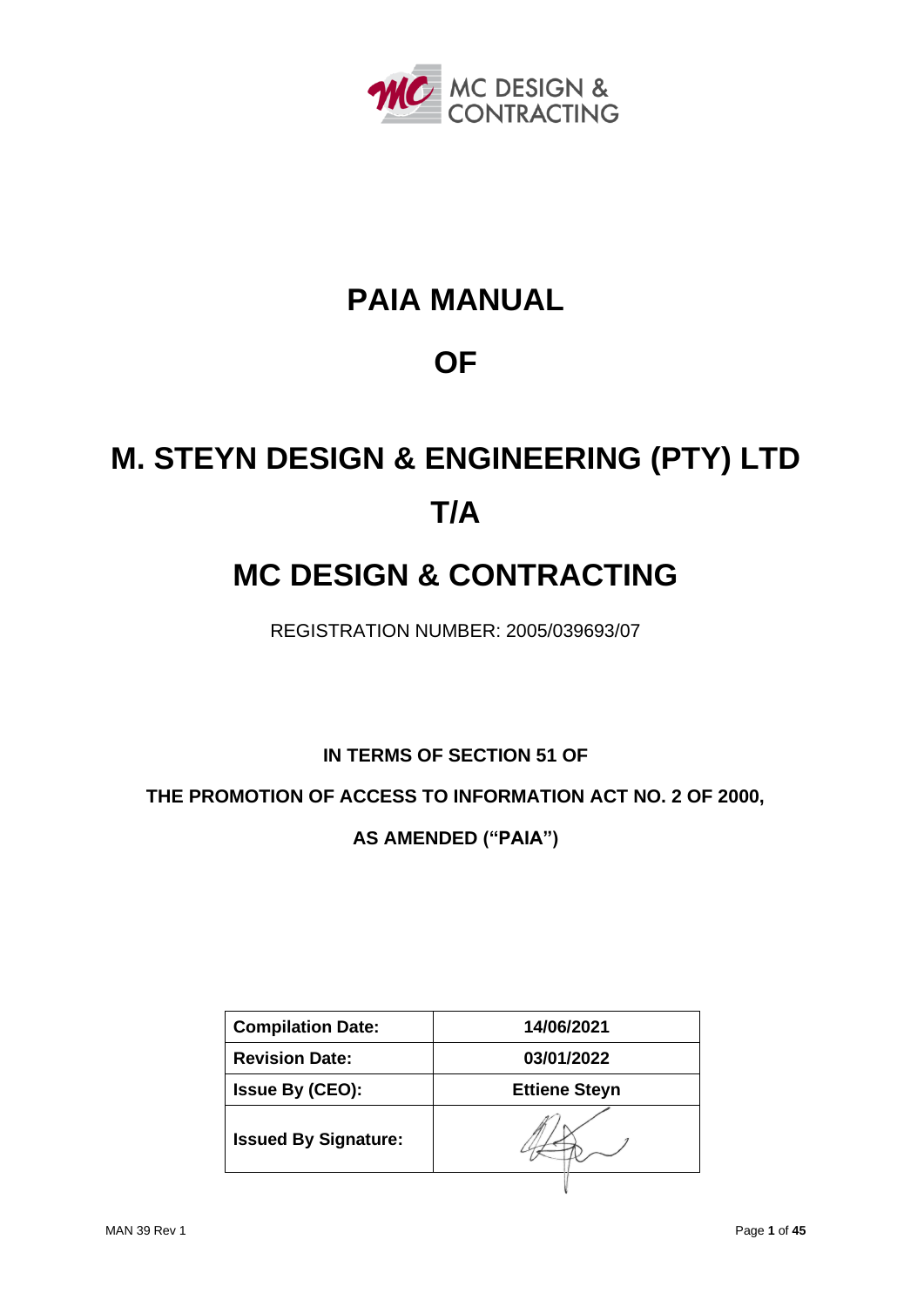

| 1.             |                                                                                                                              |  |  |  |  |  |
|----------------|------------------------------------------------------------------------------------------------------------------------------|--|--|--|--|--|
| 2.             |                                                                                                                              |  |  |  |  |  |
| 3.             | KEY CONTACT DETAILS FOR ACCESS TO INFORMATION OF MC DESIGN &                                                                 |  |  |  |  |  |
| 4.             | GUIDE ON HOW TO USE PAIA AND HOW TO OBTAIN ACCESS TO THE GUIDE6                                                              |  |  |  |  |  |
| 6.             | DESCRIPTION OF THE RECORDS OF MC DESIGN & CONTRACTING WHICH ARE<br>AVAILABLE IN ACCORDANCE WITH ANY OTHER LEGISLATION 10     |  |  |  |  |  |
| 7 <sub>1</sub> | DESCRIPTION OF THE SUBJECTS ON WHICH THE BODY HOLDS RECORDS AND<br>CATEGORIES OF RECORDS HELD ON EACH SUBJECT BY MC DESIGN & |  |  |  |  |  |
| 8.             |                                                                                                                              |  |  |  |  |  |
| 9.             |                                                                                                                              |  |  |  |  |  |
| 10.            |                                                                                                                              |  |  |  |  |  |
| 11.            |                                                                                                                              |  |  |  |  |  |
| 11.1           |                                                                                                                              |  |  |  |  |  |
| 11.2           |                                                                                                                              |  |  |  |  |  |
| 11.3           |                                                                                                                              |  |  |  |  |  |
| 11.4           | PROCEDURE IF REQUEST FOR INFORMATION IS REFUSED26                                                                            |  |  |  |  |  |
| 11.5           | OBJECTION TO PROCESSING OF PERSONAL INFORMATION IN TERMS OF<br>POPIA <sub>28</sub>                                           |  |  |  |  |  |
| 11.6           | <b>REQUEST FOR CORRECTION OR DELETION OF PERSONAL INFORMATION</b>                                                            |  |  |  |  |  |
| 11.7           |                                                                                                                              |  |  |  |  |  |
| 12.            |                                                                                                                              |  |  |  |  |  |
| 12.1           |                                                                                                                              |  |  |  |  |  |
| 12.2           |                                                                                                                              |  |  |  |  |  |
| 12.4           |                                                                                                                              |  |  |  |  |  |
| 12.5           |                                                                                                                              |  |  |  |  |  |
| 12.6           |                                                                                                                              |  |  |  |  |  |
| 12.7           |                                                                                                                              |  |  |  |  |  |
| 12.8           |                                                                                                                              |  |  |  |  |  |
| 12.9           |                                                                                                                              |  |  |  |  |  |
| 13.            |                                                                                                                              |  |  |  |  |  |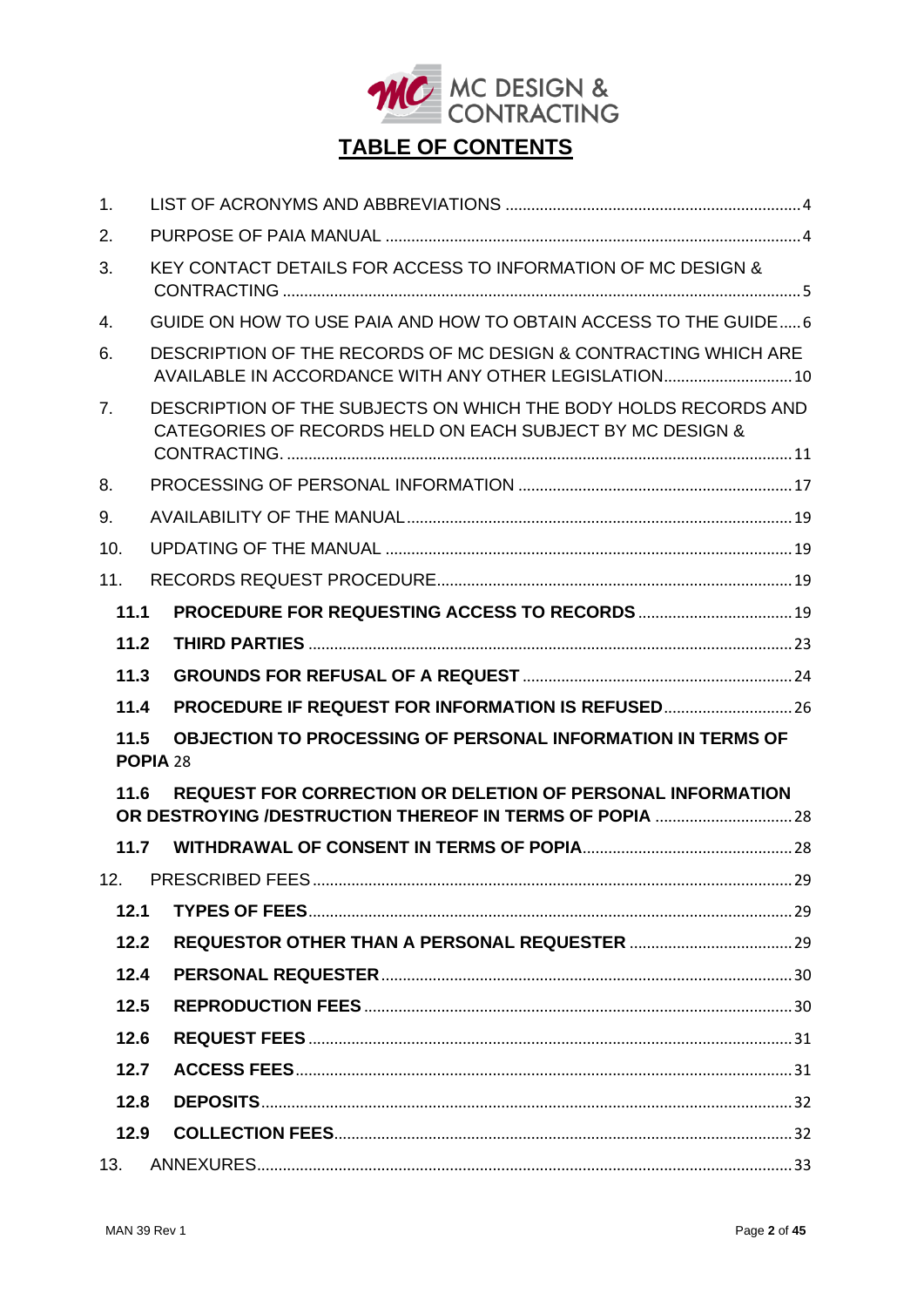

**13.1 ANNEXURE A – FORM C - [REQUEST FOR ACCESS TO RECORD OF PRIVATE](#page-32-1)  [BODY](#page-32-1)** 33

**13.2 ANNEXURE B – FORM 1 – [OBJECTION TO PROCESSING OF PERSONAL](#page-37-0)  INFORMATION** [.................................................................................................................................38](#page-37-0)

**13.3 ANNEXURE C – FORM 2 – [CORRECTION OR DELETION OR DESTROYING/](#page-39-0)  [DESTRUCTION OF PERSONAL INFORMATION](#page-39-0)** .....................................................................40

**13.4 ANNEXURE D – FORM 3 – [WITHDRAWAL OF CONSENT NOTICE TO PROCESS](#page-42-0)  PERSONAL INFORMATION**[..........................................................................................................43](#page-42-0)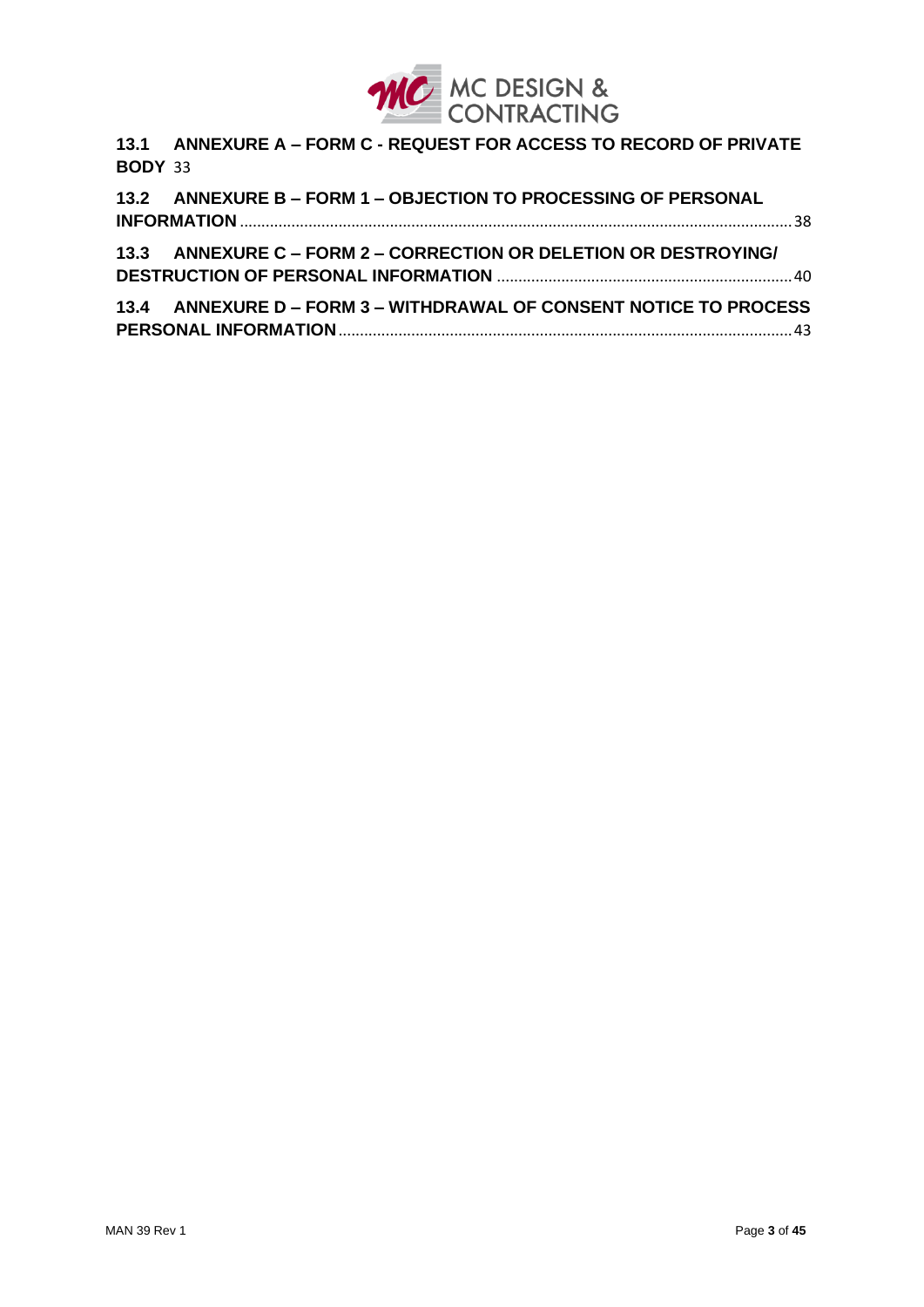

#### <span id="page-3-0"></span> $1.$ **1. LIST OF ACRONYMS AND ABBREVIATIONS**

| 1.1 | "CEO"           | <b>Chief Executive Officer</b>                                        |
|-----|-----------------|-----------------------------------------------------------------------|
|     | 1.2 "DIO"       | Deputy Information Officer;                                           |
| 1.3 | <b>"IO"</b>     | Information Officer;                                                  |
|     | 1.4 "Minister"  | Minister of Justice and Correctional Services;                        |
|     | 1.5 "PAIA"      | Promotion of Access to Information Act No. 2 of 2000 (as<br>Amended); |
| 1.6 | "POPIA"         | Protection of Personal Information Act No.4 of 2013;                  |
|     | 1.7 "Regulator" | Information Regulator; and                                            |
| 1.8 | "Republic"      | Republic of South Africa                                              |

#### <span id="page-3-1"></span>**2. PURPOSE OF PAIA MANUAL**

This PAIA Manual is useful for the public to-

- 2.1 check the categories of records held by a body which are available without a person having to submit a formal PAIA request;
- 2.2 have a sufficient understanding of how to make a request for access to a record of the body, by providing a description of the subjects on which the body holds records and the categories of records held on each subject;
- 2.3 know the description of the records of the body which are available in accordance with any other legislation;
- 2.4 access all the relevant contact details of the Information Officer and Deputy Information Officer who will assist the public with the records they intend to access;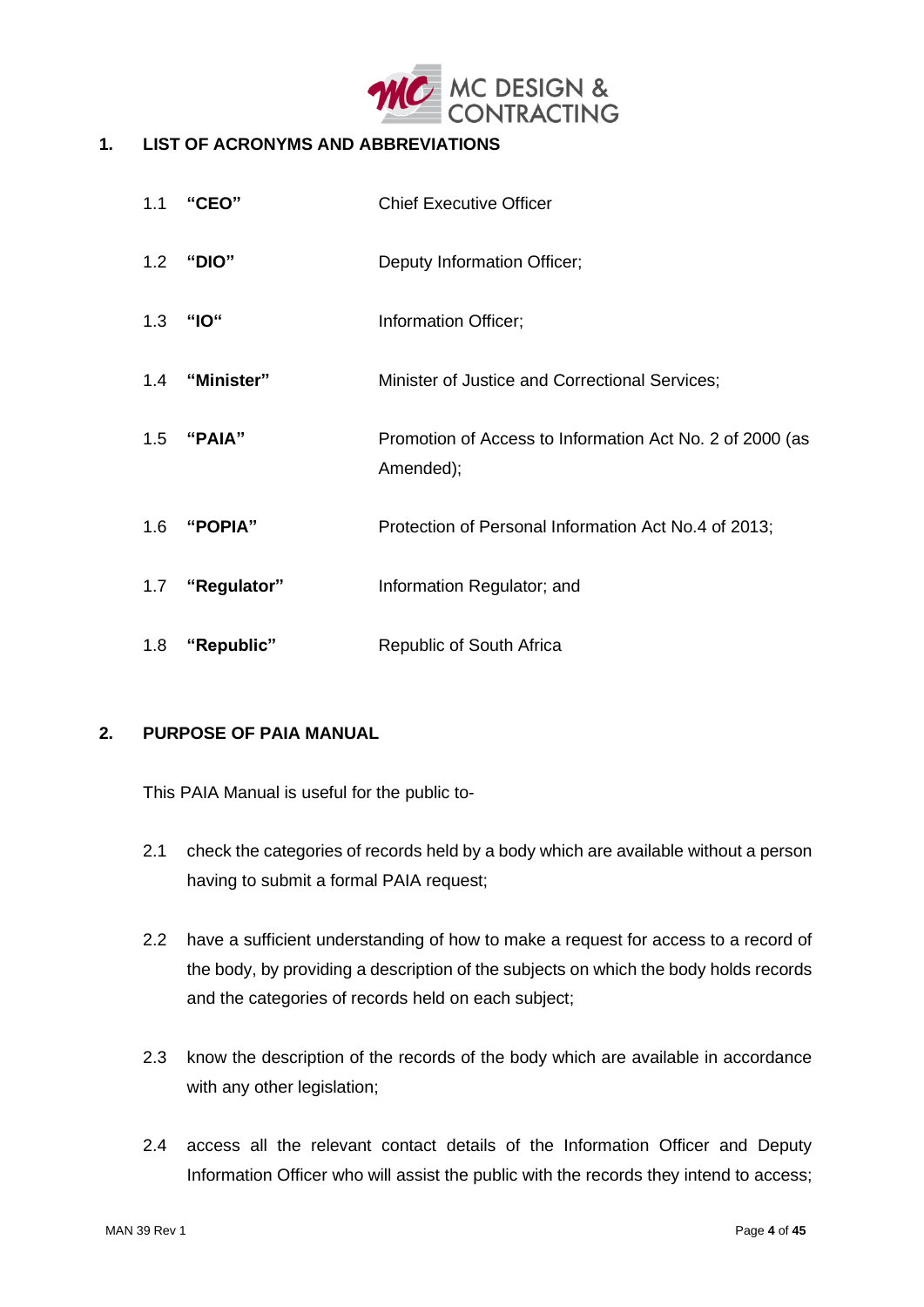

- 2.5 know the description of the guide on how to use PAIA, as updated by the Regulator and how to obtain access to it;
- 2.6 know if the body will process personal information, the purpose of processing of personal information and the description of the categories of data subjects and of the information or categories of information relating thereto;
- 2.7 know the description of the categories of data subjects and of the information or categories of information relating thereto;
- 2.8 know the recipients or categories of recipients to whom the personal information may be supplied;
- 2.9 know if the body has planned to transfer or process personal information outside the Republic of South Africa and the recipients or categories of recipients to whom the personal information may be supplied; and
- 2.10 know whether the body has appropriate security measures to ensure the confidentiality, integrity and availability of the personal information which is to be processed.

# <span id="page-4-0"></span>**3. KEY CONTACT DETAILS FOR ACCESS TO INFORMATION OF MC DESIGN & CONTRACTING**

#### 3.1. **Chief Information Officer**

| Name: | MR ETTIENE STEYN - CEO |
|-------|------------------------|
| Tel:  | (041) 451-3249         |

Fax number: (041) 451-3347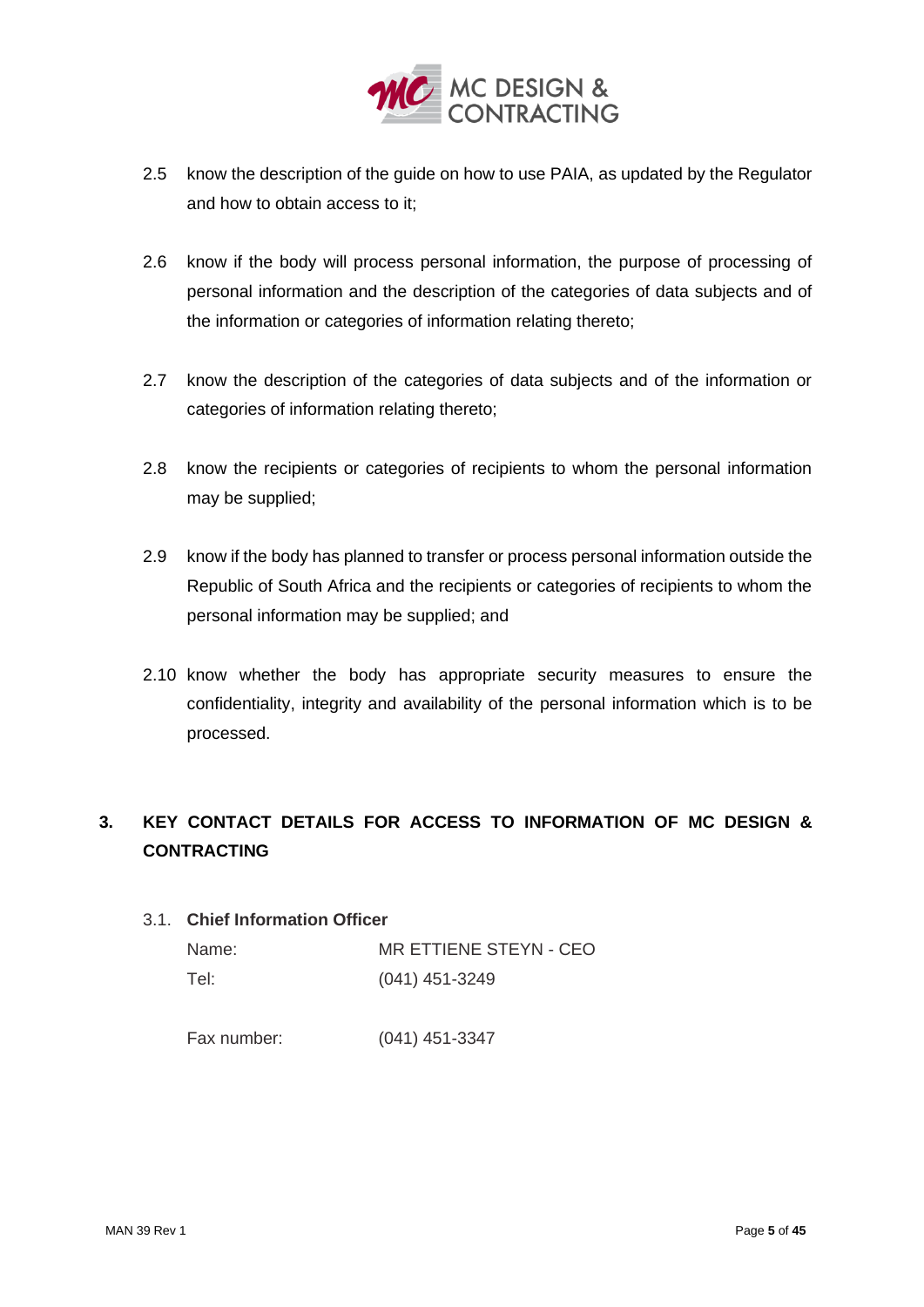

3.2. Deputy Information Officer designated in terms of section 17 (1) of PAIA.

| Name:       | PAMELA VAN WYK               |
|-------------|------------------------------|
| Tel:        | $(041)$ 450-2817             |
| Email:      | pamela.vanwyk@mcdesign.co.za |
| Fax Number: | $(041)$ 451-3347             |

3.3 Access to information general contacts Email: pamela.vanwyk@mcdesign.co.za

#### 3.4 **National or Head Office**

| Postal Address:          | PO BOX 7881, NEWTON PARK, GQEBERHA, 6055 |
|--------------------------|------------------------------------------|
| <b>Physical Address:</b> | 1 CADLE ROAD, SIDWELL, GQEBERHA, 6001    |
| Telephone:               | $(041)$ 451-3249                         |
| Email:                   | info@mcdesign.co.za                      |
| Website:                 | www.mcdesign.co.za                       |

#### <span id="page-5-0"></span>**4. GUIDE ON HOW TO USE PAIA AND HOW TO OBTAIN ACCESS TO THE GUIDE**

- 4.1. The Regulator has, in terms of section 10(1) of PAIA, as amended, updated and made available the revised Guide on how to use PAIA ("Guide"), in an easily comprehensible form and manner, as may reasonably be required by a person who wishes to exercise any right contemplated in PAIA and POPIA.
- 4.2. The Guide is available in each of the official languages and in braille.
- 4.3. The aforesaid Guide contains the description of-
	- 4.3.1. the objective of PAIA and POPIA;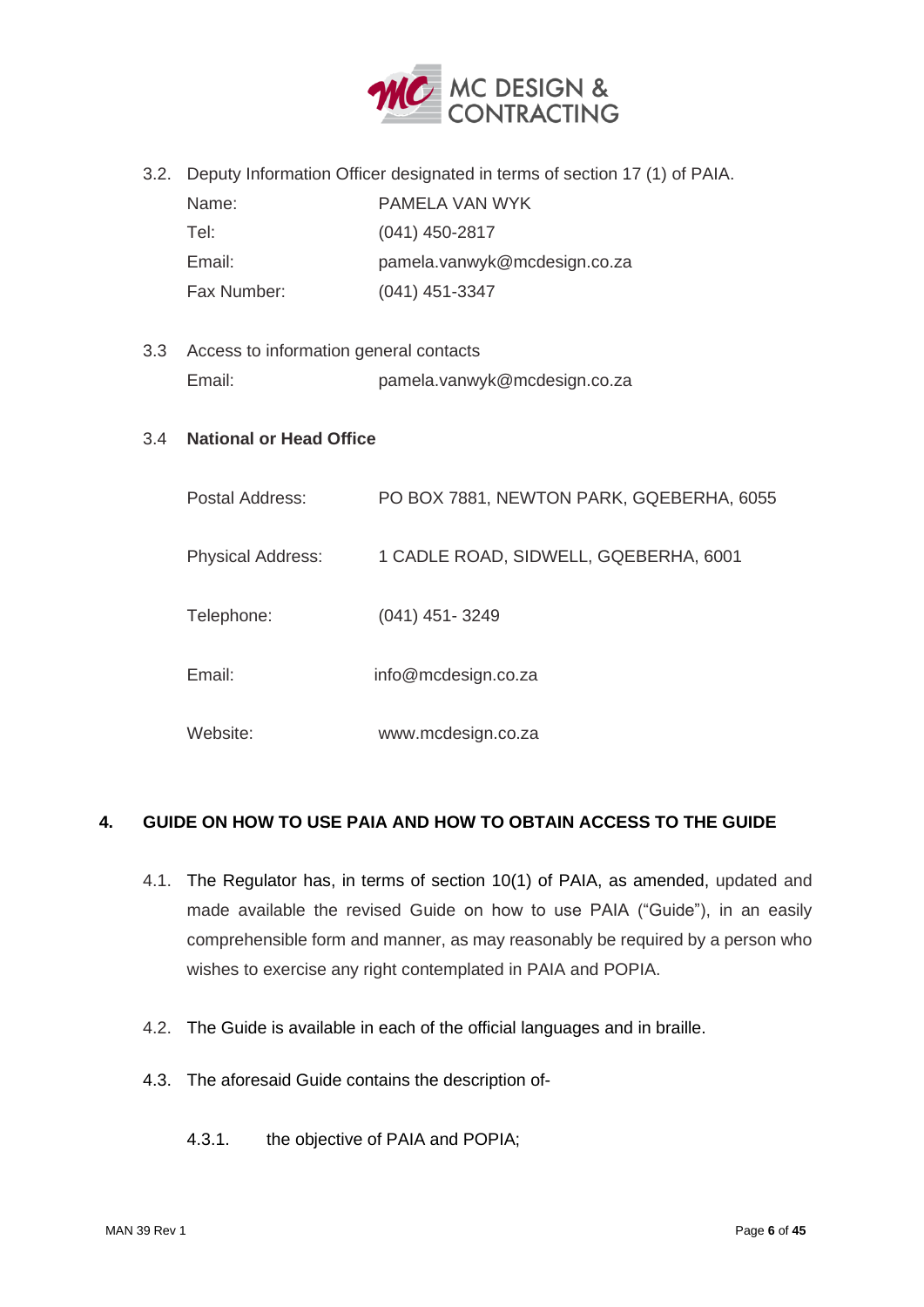

- 4.3.2. the postal and street address, phone and fax number and, if available, electronic mail address of-
	- 4.3.2.1. the Information Officer of every public body, and
	- 4.3.2.2. every Deputy Information Officer of every public and private body designated in terms of section  $17(1)$  of PAIA<sup>1</sup> and section 56 of POPIA<sup>2</sup>;
- 4.3.3. the manner and form of a request for-
	- 4.3.3.1. access to a record of a public body contemplated in section 11 $3$ ; and
	- 4.3.3.2. access to a record of a private body contemplated in section  $50<sup>4</sup>$ ;
- 4.3.4. the assistance available from the IO of a public body in terms of PAIA and POPIA;
- 4.3.5. the assistance available from the Regulator in terms of PAIA and POPIA;
- 4.3.6. all remedies in law available regarding an act or failure to act in respect of a right or duty conferred or imposed by PAIA and POPIA, including the manner of lodging-
	- 4.3.6.1. an internal appeal;

<sup>4</sup> *Section 50(1) of PAIA- A requester must be given access to any record of a private body if-*

*b) that person complies with the procedural requirements in PAIA relating to a request for access to that record; and*

<sup>1</sup> Section 17(1) of PAIA- *For the purposes of PAIA, each public body must, subject to legislation governing the employment of personnel of the public body concerned, designate such number of persons as deputy information officers as are necessary to render the public body as accessible as reasonably possible for requesters of its records.*

*<sup>2</sup> Section 56(a) of POPIA- Each public and private body must make provision, in the manner prescribed in section 17 of the Promotion of Access to Information Act, with the necessary changes, for the designation of such a number of persons, if any, as deputy information officers as is necessary to perform the duties and responsibilities as set out in section 55(1) of POPIA.*

*<sup>3</sup> Section 11(1) of PAIA- A requester must be given access to a record of a public body if that requester complies with all the procedural requirements in PAIA relating to a request for access to that record; and access to that record is not refused in terms of any ground for refusal contemplated in Chapter 4 of this Part.*

*a) that record is required for the exercise or protection of any rights;*

*c) access to that record is not refused in terms of any ground for refusal contemplated in Chapter 4 of this Part.*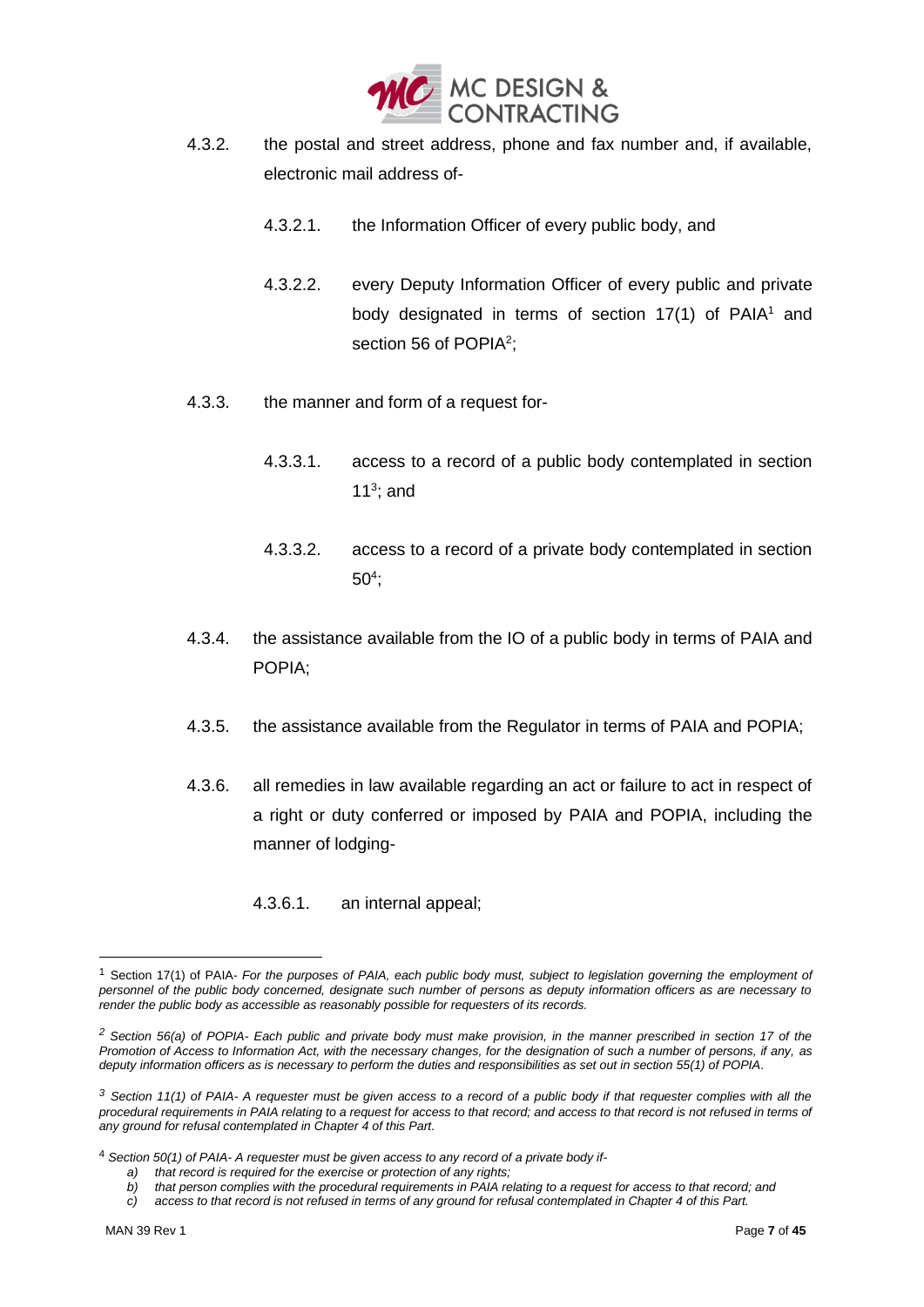

- 4.3.6.2. a complaint to the Regulator; and
- 4.3.6.3. an application with a court against a decision by the information officer of a public body, a decision on internal appeal or a decision by the Regulator or a decision of the head of a private body;
- 4.3.7. the provisions of sections  $14<sup>5</sup>$  and  $51<sup>6</sup>$  requiring a public body and private body, respectively, to compile a manual, and how to obtain access to a manual;
- 4.3.8. the provisions of sections  $15<sup>7</sup>$  and  $52<sup>8</sup>$  providing for the voluntary disclosure of categories of records by a public body and private body, respectively;
- 4.3.9. the notices issued in terms of sections  $22^9$  and  $54^{10}$  regarding fees to be paid in relation to requests for access; and
- 4.3.10. the regulations made in terms of section 92<sup>11</sup>.

*<sup>5</sup> Section 14(1) of PAIA- The information officer of a public body must, in at least three official languages, make available a manual containing information listed in paragraph 4 above.*

*<sup>6</sup> Section 51(1) of PAIA- The head of a private body must make available a manual containing the description of the information listed in paragraph 4 above.*

*<sup>7</sup>Section 15(1) of PAIA- The information officer of a public body, must make available in the prescribed manner a description of the categories of records of the public body that are automatically available without a person having to request access*

*<sup>8</sup> Section 52(1) of PAIA- The head of a private body may, on a voluntary basis, make available in the prescribed manner a description of the categories of records of the private body that are automatically available without a person having to request access*

*<sup>9</sup> Section 22(1) of PAIA- The information officer of a public body to whom a request for access is made, must by notice require the requester to pay the prescribed request fee (if any), before further processing the request.*

<sup>10</sup> *Section 54(1) of PAIA- The head of a private body to whom a request for access is made must by notice require the requester to pay the prescribed request fee (if any), before further processing the request.*

*<sup>11</sup> Section 92(1) of PAIA provides that –"The Minister may, by notice in the Gazette, make regulations regarding-*

*<sup>(</sup>a) any matter which is required or permitted by this Act to be prescribed;*

*<sup>(</sup>b) any matter relating to the fees contemplated in sections 22 and 54;*

*<sup>(</sup>c) any notice required by this Act;*

*<sup>(</sup>d) uniform criteria to be applied by the information officer of a public body when deciding which categories of records are to be made available in terms of section 15; and*

*<sup>(</sup>e) any administrative or procedural matter necessary to give effect to the provisions of this Act."*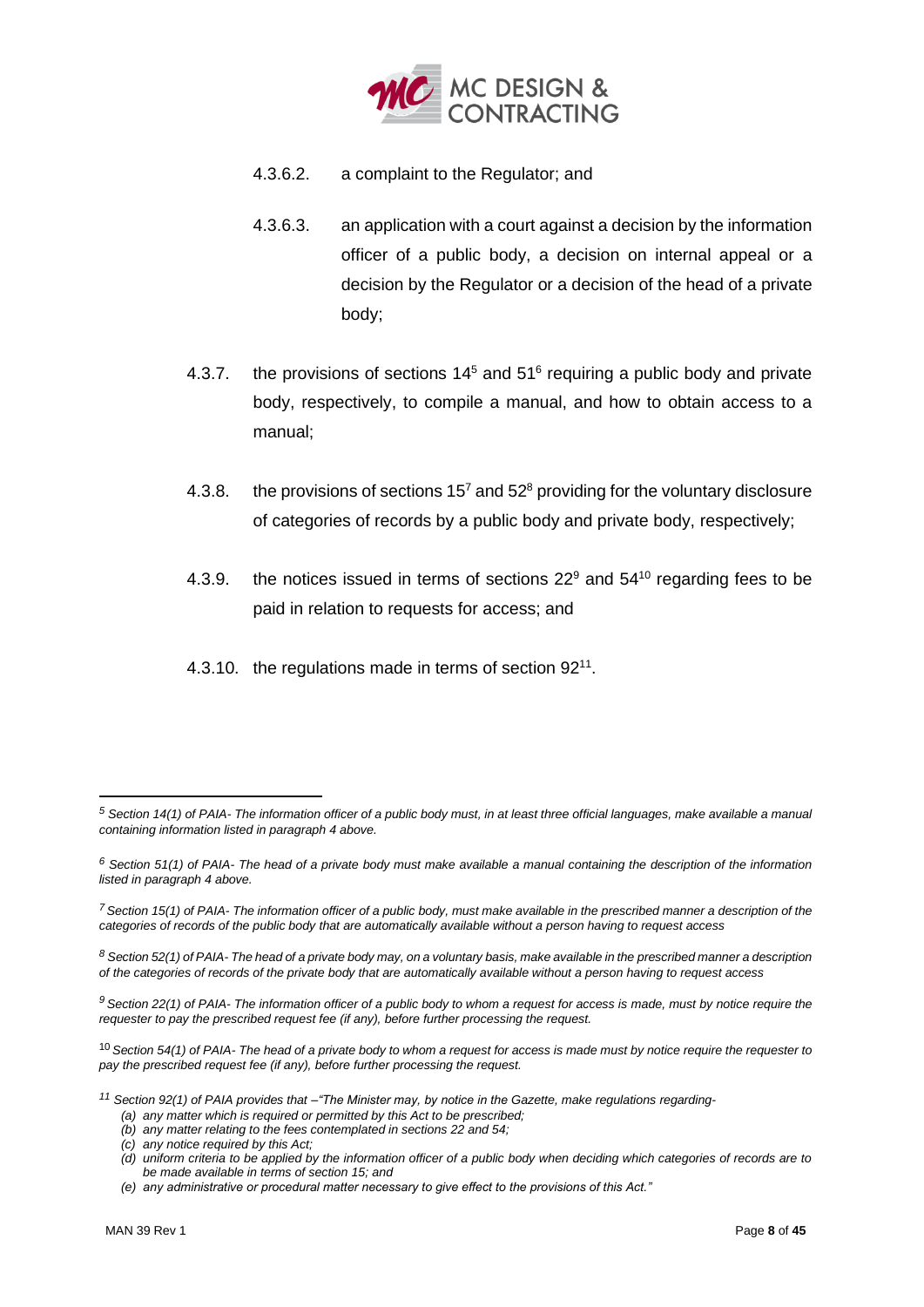

- 4.4. Members of the public can inspect or make copies of the Guide from the offices of the public and private bodies, including the office of the Regulator, during normal working hours.
- 4.5. The Guide can also be obtained-
	- 4.5.1. upon request to the Information Officer;
	- 4.5.2. from the website of the Regulator (https://www.justice.gov.za/inforeg/).
- 4.6 A copy of the Guide is also available in the following two official languages, for public inspection during normal office hours-
	- 4.6.1 English and Afrikaans

# **5. CATEGORIES OF RECORDS OF MC DESIGN & CONTRACTING , WHICH ARE AVAILABLE WITHOUT A PERSON HAVING TO REQUEST ACCESS**

| <b>Category of records</b>  | <b>Types of the Record</b>                   | Available<br><b>on</b><br>Website | Available<br>upon<br>request |
|-----------------------------|----------------------------------------------|-----------------------------------|------------------------------|
| HR.                         | Personal Records of employees<br>him/herself | No.                               | Yes                          |
| <b>HR</b>                   | Company Policies and<br><b>Procedures</b>    | <b>No</b>                         | Yes                          |
| <b>Corporate Governance</b> | <b>Business Management Plan</b>              | <b>No</b>                         | Yes                          |
| Sales/Marketing             | <b>Product and Services Information</b>      | Yes                               | Yes                          |
| Corporate Governance        | News and Media Releases                      | Yes                               | Yes                          |
| Company Information         | <b>Statutory Records held at CIPRO</b>       | No.                               | Yes                          |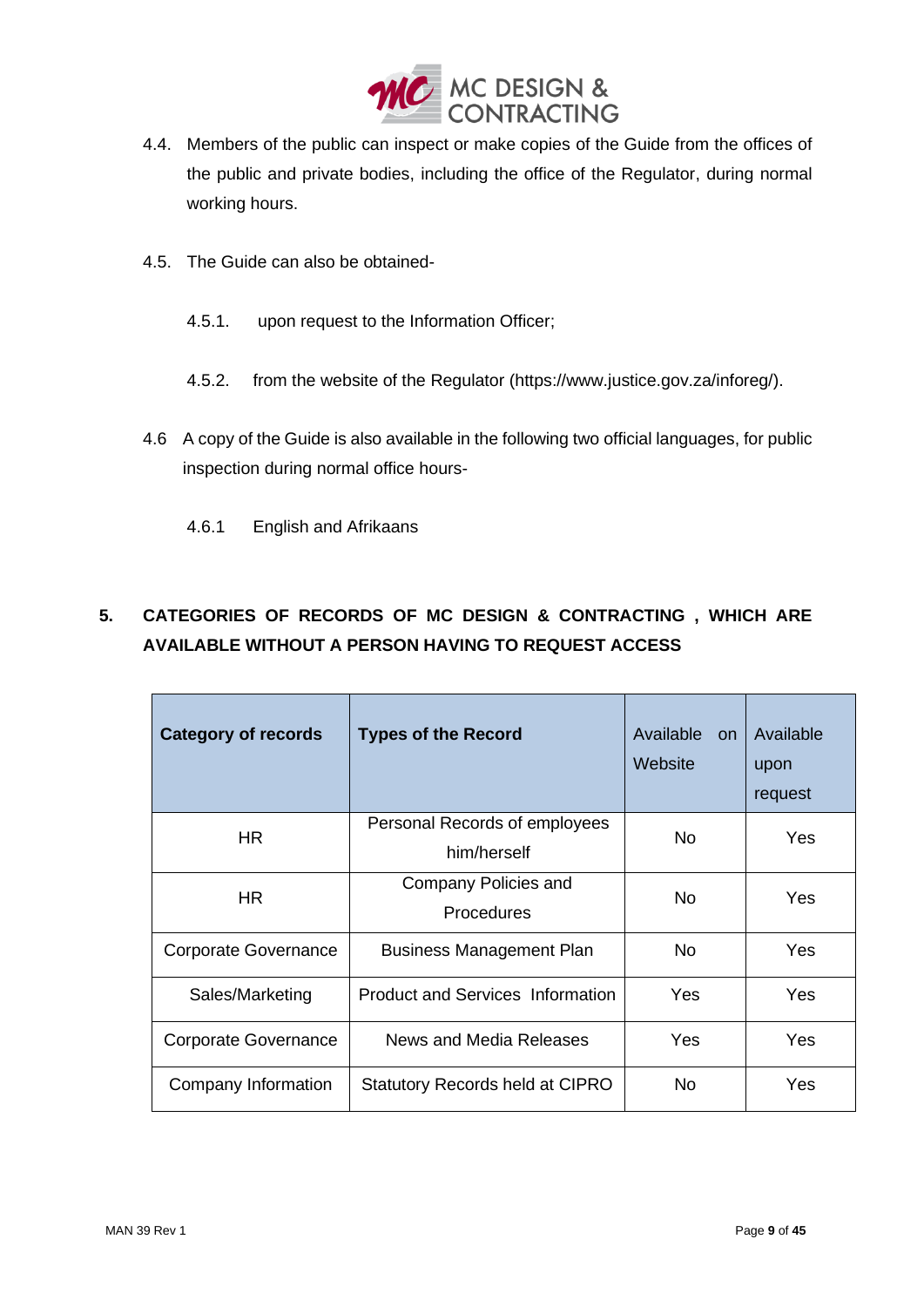

# <span id="page-9-0"></span>**6. DESCRIPTION OF THE RECORDS OF MC DESIGN & CONTRACTING WHICH ARE AVAILABLE IN ACCORDANCE WITH ANY OTHER LEGISLATION**

| <b>Category of Records</b>            | <b>Applicable Legislation</b>                                           |
|---------------------------------------|-------------------------------------------------------------------------|
| Memorandum of incorporation           | Companies Act 71 of 2008                                                |
| <b>PAIA Manual</b>                    | Promotion of Access to Information Act 2 of 2000                        |
| <b>Statutory Employee Records</b>     | Basic Conditions of Employment Act, 75 of 1997                          |
| <b>Equity Policies</b>                | Broad-Based Black Economic Empowerment Act, 53<br>of 2003               |
| <b>Occupational Injuries Policies</b> | Compensation for Occupational Injuries and Diseases<br>Act, 130 of 1993 |
| <b>Equity Policies</b>                | Employment Equity Act, 55 of 1998                                       |
| <b>Tax Compliance Status</b>          | Income Tax Act, 95 of 1967                                              |
| <b>Occupational Safety Policies</b>   | Occupational Health and Safety Act, 85 of 1993                          |
| <b>Skills Development Policies</b>    | Skills Development Act, 97 of 1998                                      |
| <b>Skills Development Policies</b>    | Skills Development Levies Act, 9 of 1999                                |
| <b>Tax Compliance Status</b>          | Value Added Tax Act, 89 of 1991                                         |
| <b>PAIA Manual</b>                    | Protection of Personal Information Act, 4 of 2013                       |
| <b>Statutory Employee Records</b>     | Unemployment Insurance Act, 4 of 2002                                   |
| <b>Statutory Employee Records</b>     | Labour Relations Act, 66 of 1995                                        |
| <b>Statutory Company Information</b>  | Intellectual Property Laws Amendment Act, 38 of 1997                    |
| <b>Statutory Employee Records</b>     | Medical Schemes Act, 131 of 1998                                        |
| <b>Environmental Policies</b>         | National Environment Management Act, 107 of 1998                        |
| <b>Environmental Policies</b>         | National Environmental Management: Air Quality Act, 39<br>of 2004       |
| <b>Environmental Policies</b>         | National Environmental Management: Waste Act, 59 of<br>2008             |
| <b>Occupational Safety Policies</b>   | National Road Traffic Act, 93 of 1996                                   |
| <b>Environmental Policies</b>         | National Water Act, 36 of 1998                                          |
| <b>Statutory Employee Records</b>     | Pension Funds Act, 24 of 1956                                           |
| <b>Statutory Employee Records</b>     | Protected Disclosures Act, 26 of 2000                                   |

 $\mathbf{r}$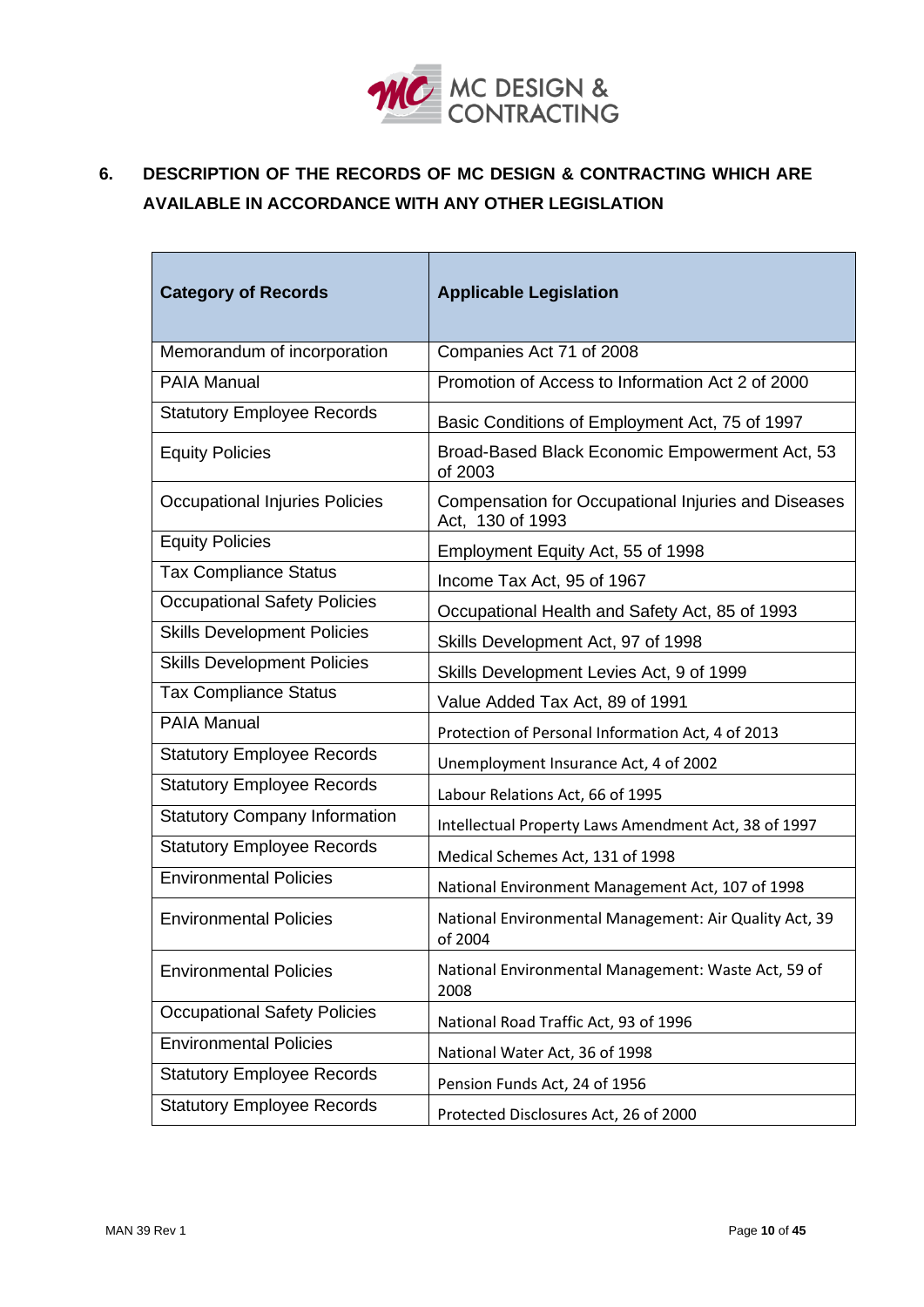

<span id="page-10-0"></span> $\overline{7}$ . **7. DESCRIPTION OF THE SUBJECTS ON WHICH THE BODY HOLDS RECORDS AND CATEGORIES OF RECORDS HELD ON EACH SUBJECT BY MC DESIGN & CONTRACTING.**

| <b>Category</b>             | <b>Records Held</b> |                                                         |
|-----------------------------|---------------------|---------------------------------------------------------|
| <b>Statutory Company</b>    | a.                  | <b>Registration Certificate</b>                         |
| <b>Information</b>          | b.                  | Certificate of Change of Name (where required)          |
|                             | c.                  | Minutes of Board Meetings                               |
|                             | d.                  | Resolutions passed (where applicable)                   |
|                             | е.                  | <b>Share Registers and Certificates</b>                 |
|                             | f.                  | <b>Company Disclosure Certificates</b>                  |
|                             | g.                  | <b>Annual Financial Statements</b>                      |
|                             | h.                  | <b>Management Accounts</b>                              |
|                             | i.                  | <b>Director Reports</b>                                 |
|                             | j.                  | <b>Auditors Reports</b>                                 |
|                             | k.                  | Books of account regarding information required by      |
|                             |                     | the Companies Act.                                      |
|                             | I.                  | Supporting Schedules and documentation relating to      |
|                             |                     | management accounts                                     |
|                             | m.                  | All other forms and notices in terms of the Companies   |
|                             |                     | Act.                                                    |
| <b>Corporate Governance</b> | a.                  | Code of Conduct                                         |
|                             | b.                  | Risk Management Registers and associated records        |
|                             | c.                  | Legal Compliance Registers and associated records       |
|                             | d.                  | Policies and Procedures.                                |
|                             | е.                  | Fraud alerts and whistle blowing                        |
| <b>Accounts Records</b>     | a.                  | Books of accounts including journals and ledgers.       |
|                             | b.                  | Delivery Notes, orders, invoices, statements, receipts, |
|                             |                     | vouchers, and bills of exchange (where required).       |
|                             | c.                  | Agreements                                              |
|                             | d.                  | <b>Banking Records</b>                                  |
|                             | е.                  | <b>Audited Financial Statements</b>                     |
|                             | f.                  | Payment Files including supporting documentation        |
|                             | g.                  | Tax Records, Returns and Supporting documentation.      |
|                             | h.                  | PAYE records and returns                                |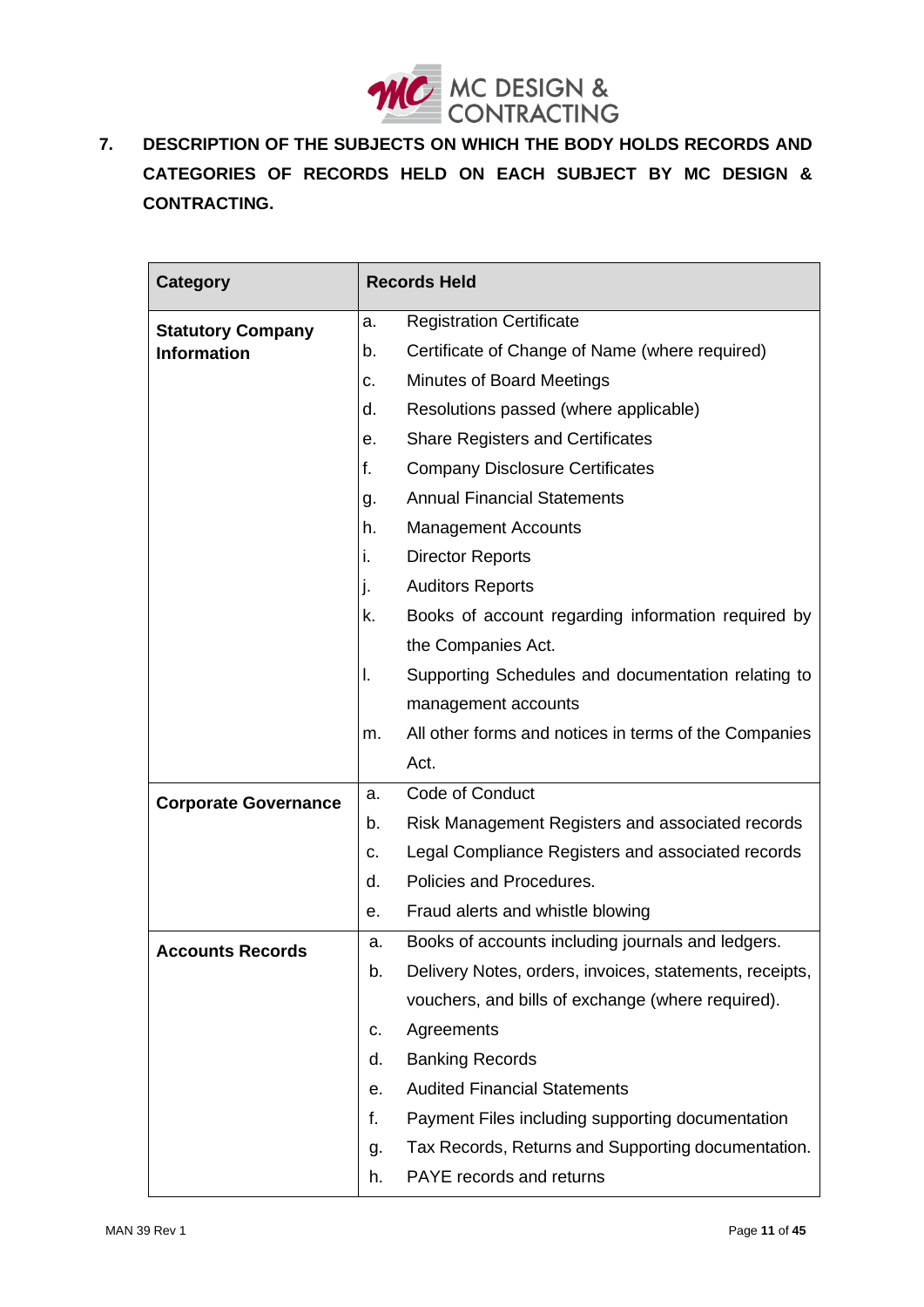

| <b>Category</b>          | <b>Records Held</b> |                                                      |
|--------------------------|---------------------|------------------------------------------------------|
| <b>Accounts Records</b>  | i.                  | <b>UIF Returns</b>                                   |
|                          | j.                  | <b>VAT Records</b>                                   |
|                          | k.                  | Payroll records                                      |
|                          | I.                  | <b>Expense accounts</b>                              |
|                          | m.                  | Compensation Fund Records and supporting docs        |
|                          | n.                  | <b>General Correspondences</b>                       |
|                          | ο.                  | <b>Management Reports</b>                            |
|                          | p.                  | <b>Budgets</b>                                       |
|                          | q.                  | General Ledger, Sub Ledger and Trial Balances        |
|                          | r.                  | <b>General Ledger Reconciliations</b>                |
| <b>Fixed Property</b>    | a.                  | <b>Title Deeds</b>                                   |
|                          | b.                  | Leases                                               |
|                          | c.                  | Mortgage bonds or other encumbrances to fixed        |
|                          |                     | property                                             |
|                          | d.                  | Register of all immovable property owned by the      |
|                          |                     | company.                                             |
|                          | е.                  | <b>Building Plans</b>                                |
| <b>Insurance</b>         | a.                  | <b>Insurance Policies</b>                            |
|                          | b.                  | <b>Insurance Declarations</b>                        |
|                          | c.                  | Details of insurance coverage, limits, and insurers  |
|                          | d.                  | <b>Claim Records</b>                                 |
| <b>Moveable Property</b> | a.                  | Assets register.                                     |
|                          | b.                  | Finance and lease agreements                         |
|                          | c.                  | <b>Notarial Bonds</b>                                |
|                          | d.                  | Deeds of pledge                                      |
|                          | е.                  | Vehicle registration documents                       |
| <b>Agreements &amp;</b>  | a.                  | Material agreements concerning provision of services |
| <b>Contracts</b>         |                     | or materials                                         |
|                          | b.                  | Agreements with shareholders, officers<br>and/or     |
|                          |                     | Directors.                                           |
|                          | c.                  | Acquisition or disposal documentation.               |
|                          | d.                  | Agreements with contractors, supplier and service    |
|                          |                     | providers                                            |
|                          | е.                  | Agreement with customers                             |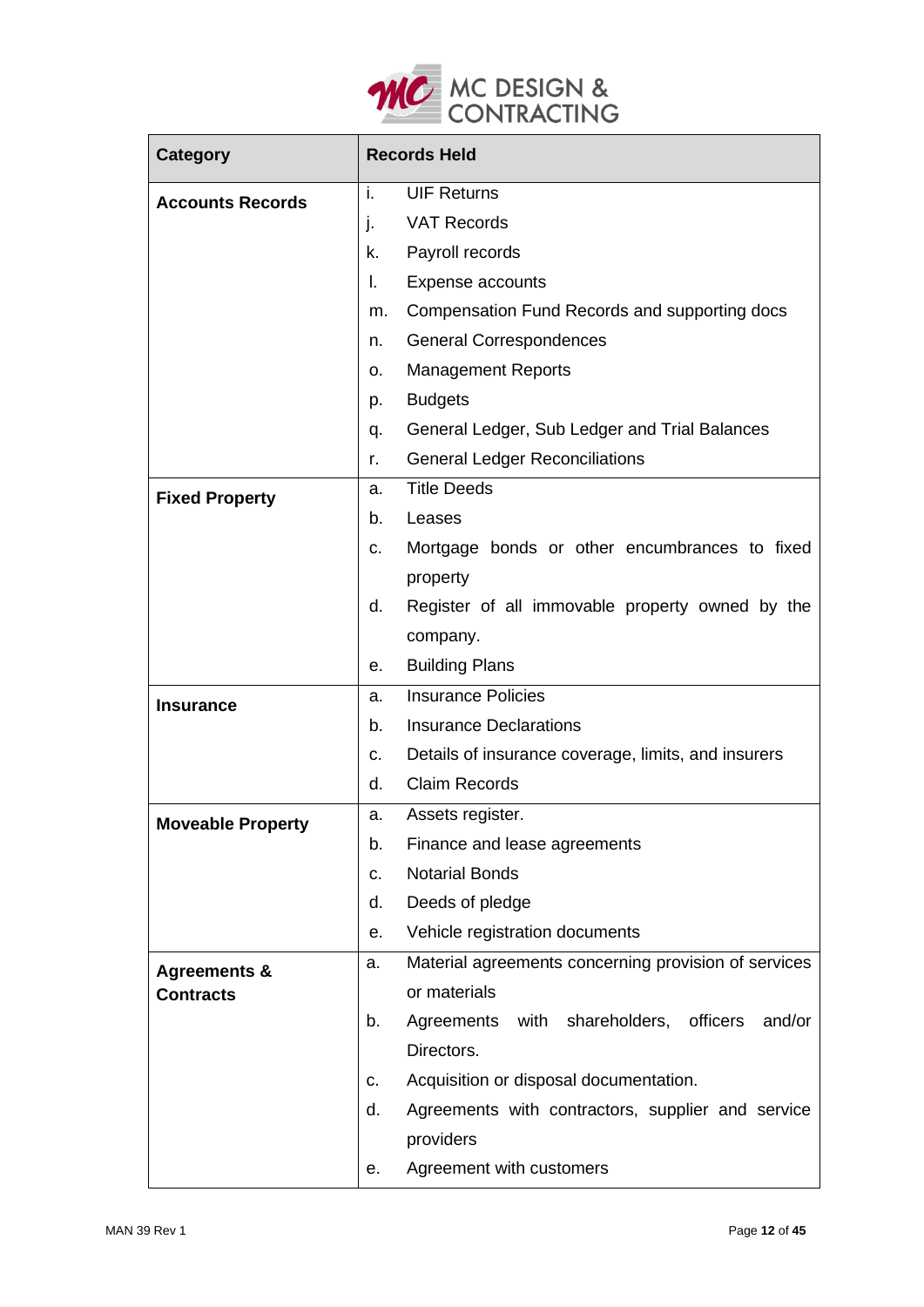

| <b>Category</b>                             | <b>Records Held</b> |                                                             |
|---------------------------------------------|---------------------|-------------------------------------------------------------|
| <b>Agreements &amp;</b><br><b>Contracts</b> |                     | Sale agreements                                             |
|                                             |                     | Distributor, dealer or agency agreements                    |
|                                             | h.                  | <b>Restraint agreements</b>                                 |
|                                             | i.                  | Non-disclosure agreements                                   |
|                                             | $\mathbf{I}$        | Agreements with governmental agencies<br>(where             |
|                                             |                     | required)                                                   |
|                                             | k.                  | Purchase or lease agreements                                |
| <b>Intellectual Property</b>                | a.                  | Designs                                                     |
|                                             | b.                  | Solutions and products developed                            |
|                                             | c.                  | Know-how                                                    |
|                                             | d.                  | Agreements relating to intellectual property such as        |
|                                             |                     | licence agreements, secrecy agreements, research            |
|                                             |                     | development<br>and<br>agreements,<br>consulting             |
|                                             |                     | agreements, copyright agreements, use agreements,           |
|                                             |                     | joint<br>venture<br>agreements<br>and<br>joint<br>venture   |
|                                             |                     | development agreements (where necessary)                    |
|                                             | е.                  | Litigation and other disputes involving intellectual        |
|                                             |                     | property.                                                   |
| <b>Taxation</b>                             | a.                  | Copies of all income tax returns and other tax returns      |
|                                             |                     | and documents                                               |
|                                             | a.                  | Complaints, pleadings, briefs and other documents           |
| Legal                                       |                     | pertaining to any actual, pending or threatened             |
|                                             |                     | litigation,<br>commercial<br>disputes,<br>arbitration<br>or |
|                                             |                     | regulatory investigation.                                   |
|                                             | b.                  | <b>Agreements &amp; Contracts</b>                           |
|                                             | c.                  | <b>Third Party Disputes</b>                                 |
|                                             | d.                  | <b>Ex-employee Disputes</b>                                 |
|                                             | е.                  | Subpoenas                                                   |
|                                             | f.                  | <b>SAPS Investigations and Cases</b>                        |
|                                             | g.                  | <b>Records of Stolen Goods</b>                              |
|                                             | h.                  | <b>Settlement Agreements</b>                                |
| <b>Business Development,</b>                | a.                  | <b>Product Records</b>                                      |
| <b>Sales &amp; Marketing</b>                | b.                  | <b>Market Information</b>                                   |
|                                             | c.                  | <b>Customer Records &amp; Database</b>                      |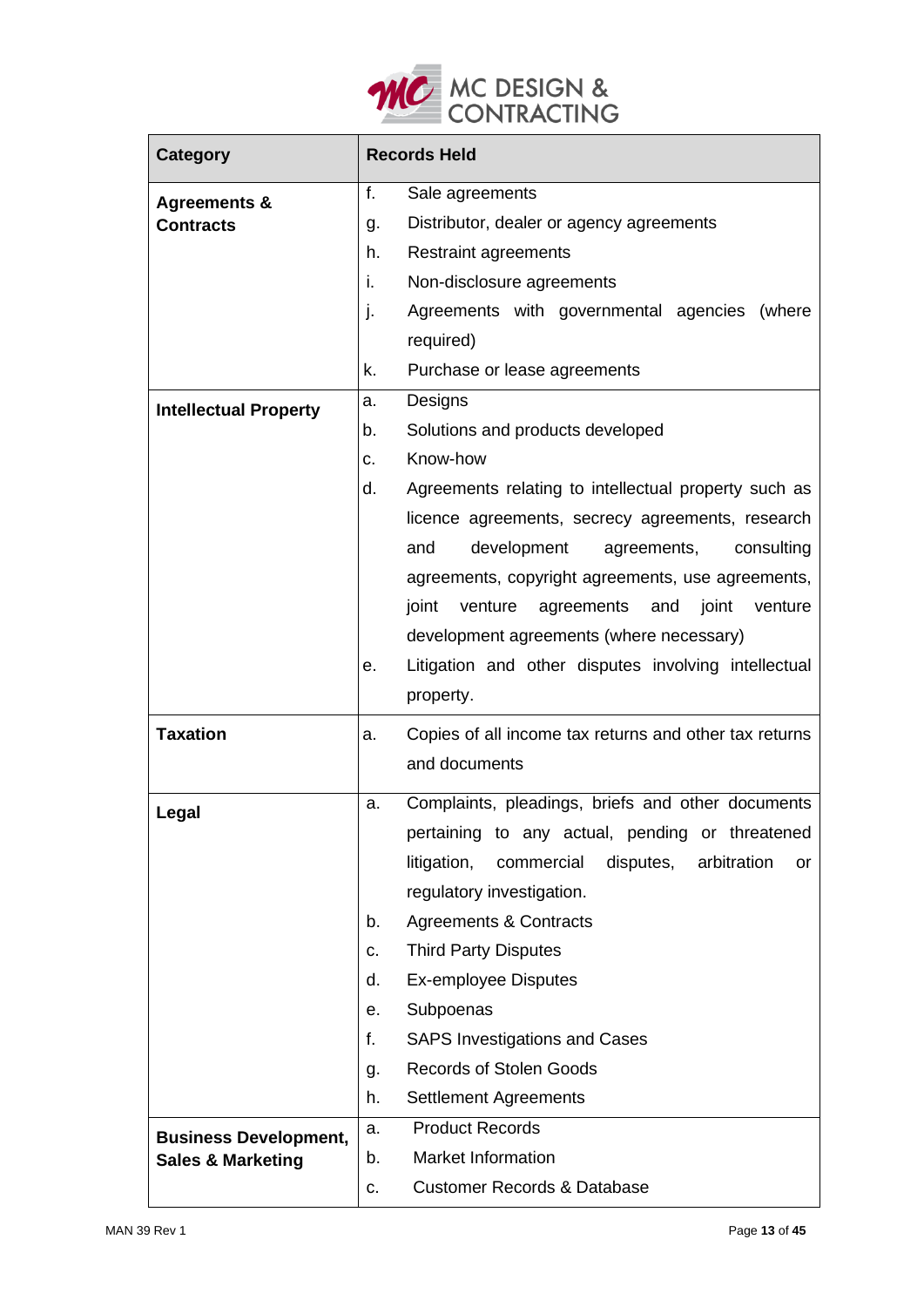

| <b>Category</b>              | <b>Records Held</b> |                                                     |
|------------------------------|---------------------|-----------------------------------------------------|
| <b>Business Development,</b> | d.                  | <b>Sales Records</b>                                |
| <b>Sales &amp; Marketing</b> | е.                  | Brochures, newsletters and advertising materials    |
|                              | f.                  | <b>Customer Satisfaction Surveys</b>                |
|                              | g.                  | <b>Marketing Strategies</b>                         |
|                              | h.                  | <b>Client Specifications</b>                        |
|                              | i.                  | Designs & Drawings                                  |
|                              | j.                  | Proposals and Tender Documentation                  |
|                              | k.                  | <b>Bills of Quantity</b>                            |
|                              | L.                  | Letters of Intent                                   |
|                              | m.                  | <b>Client Purchase Orders</b>                       |
|                              | n.                  | Media releases                                      |
| <b>Human Resources</b>       | a.                  | <b>BEE Statistics</b>                               |
|                              | b.                  | <b>Career Development Records</b>                   |
|                              | C.                  | Personnel Information                               |
|                              | d.                  | <b>Employment Equity Reports</b>                    |
|                              | е.                  | <b>General Terms of Employment</b>                  |
|                              | f.                  | Letters of Employment                               |
|                              | g.                  | Leave Records                                       |
|                              | h.                  | <b>Health Records</b>                               |
|                              | i.                  | Performance Management Records                      |
|                              | j.                  | <b>Retirement Benefit and Medical Aid Records</b>   |
|                              | k.                  | Training Manuals (Learning & Development)           |
|                              | I.                  | <b>Training Records and Statistics</b>              |
|                              | m.                  | <b>Training Agreements</b>                          |
|                              | n.                  | <b>Policies and Procedures</b>                      |
|                              | о.                  | CV's, application Details                           |
|                              | p.                  | <b>Disciplinary Code and Records</b>                |
|                              | q.                  | Disciplinary Procedures, CCMA and court matters,    |
|                              | r.                  | Retrenchment<br>legal processes<br>and<br>regarding |
|                              |                     | employment matters.                                 |
|                              | S.                  | <b>Settlement Agreements</b>                        |
|                              | t.                  | Ex-employee's disputes                              |
|                              | u.                  | <b>Job Profiles</b>                                 |
|                              | ν.                  | <b>SETA Records</b>                                 |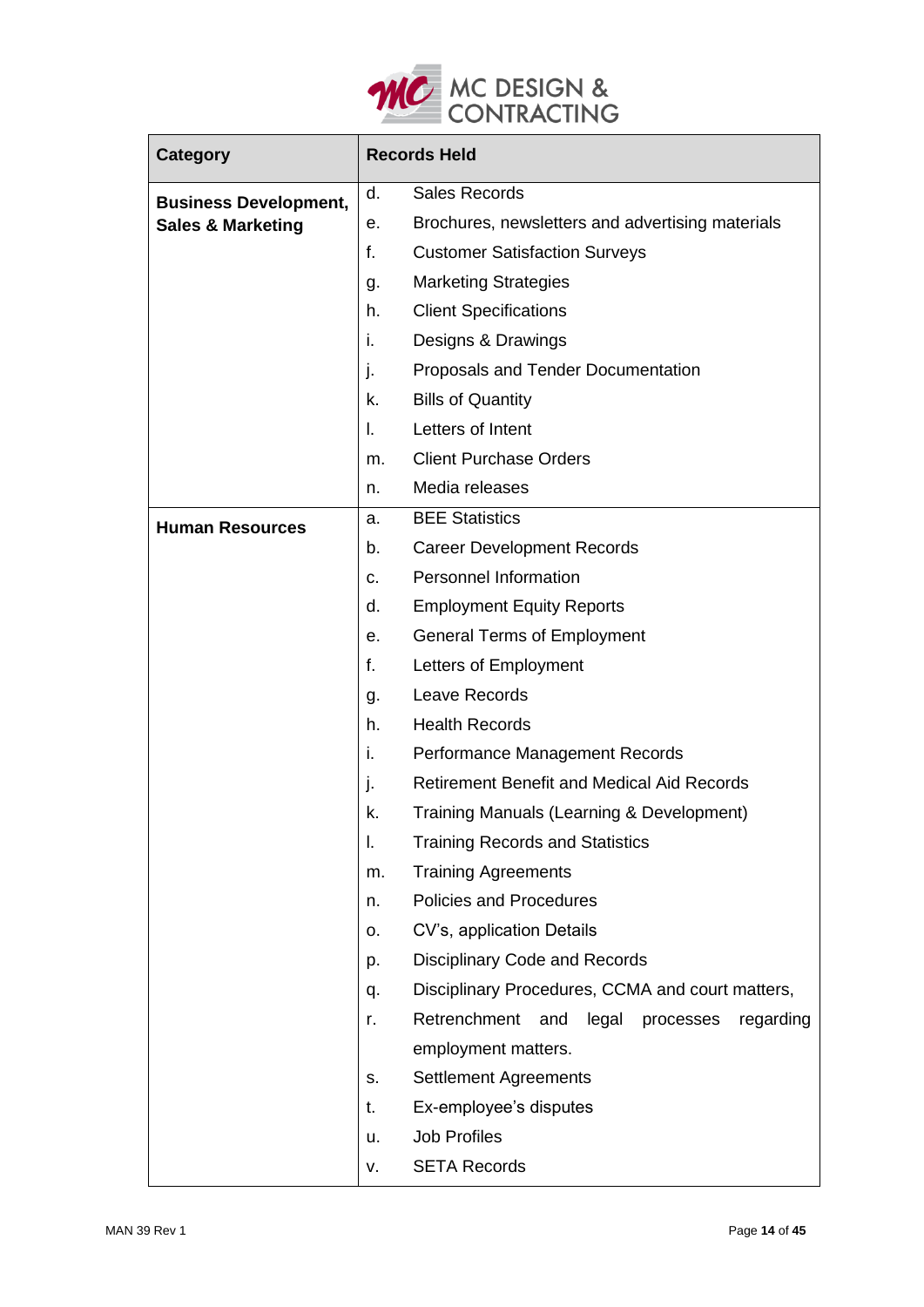

| <b>Category</b>           | <b>Records Held</b> |                                                     |  |  |  |  |  |
|---------------------------|---------------------|-----------------------------------------------------|--|--|--|--|--|
| <b>Statutory Employee</b> | a.                  | Employee's names and occupations                    |  |  |  |  |  |
| <b>Records</b>            | b.                  | Salary and wages register                           |  |  |  |  |  |
|                           | C.                  | <b>Employment Equity Plan</b>                       |  |  |  |  |  |
|                           | d.                  | <b>Collective Agreements</b>                        |  |  |  |  |  |
|                           | е.                  | <b>Arbitration Awards</b>                           |  |  |  |  |  |
|                           | f.                  | Determinations made in terms of Wage Act            |  |  |  |  |  |
|                           | g.                  | Records of strikes, lockouts and protest action     |  |  |  |  |  |
|                           | h.                  | <b>Training Records</b>                             |  |  |  |  |  |
|                           | i.                  | Staff records (after date of employment ceases)     |  |  |  |  |  |
|                           | j.                  | <b>Expense accounts</b>                             |  |  |  |  |  |
|                           | k.                  | IRP5 for employee returns                           |  |  |  |  |  |
|                           | I.                  | PAYE records and returns                            |  |  |  |  |  |
|                           | m.                  | <b>Returns to UIF</b>                               |  |  |  |  |  |
|                           | n.                  | Payroll records                                     |  |  |  |  |  |
| <b>Supply Chain</b>       | a.                  | <b>Suppliers and Manufacturers Details</b>          |  |  |  |  |  |
| <b>Management</b>         | b.                  | Supplier, Service<br>Provider<br>Contractors<br>and |  |  |  |  |  |
| (Logistics &              |                     | Agreements                                          |  |  |  |  |  |
| <b>Procurement)</b>       | C.                  | Standard Terms and Conditions of Supply of          |  |  |  |  |  |
|                           |                     | Services, Products and Software.                    |  |  |  |  |  |
|                           | d.                  | Purchase and Lease Agreements                       |  |  |  |  |  |
|                           | е.                  | <b>Bill of Quantities</b>                           |  |  |  |  |  |
|                           | f.                  | <b>Tender Documents or Information</b>              |  |  |  |  |  |
|                           | g.                  | <b>Inventory Records</b>                            |  |  |  |  |  |
|                           | h.                  | Dispatch documentation                              |  |  |  |  |  |
|                           | i.                  | <b>Delivery Notes</b>                               |  |  |  |  |  |
|                           | j.                  | <b>Purchase Orders</b>                              |  |  |  |  |  |
|                           | k.                  | <b>Calibration Records</b>                          |  |  |  |  |  |
|                           | I.                  | Load Testing & Inspection Records                   |  |  |  |  |  |
| <b>Information</b>        | a.                  | Hardware                                            |  |  |  |  |  |
| <b>Technology</b>         | b.                  | <b>Operating systems</b>                            |  |  |  |  |  |
|                           | c.                  | <b>Telephone Exchange Equipment</b>                 |  |  |  |  |  |
|                           | d.                  | Telephone lines, leased lines and data lines        |  |  |  |  |  |
|                           | е.                  | Disaster Recovery Policy and Systems                |  |  |  |  |  |
|                           |                     |                                                     |  |  |  |  |  |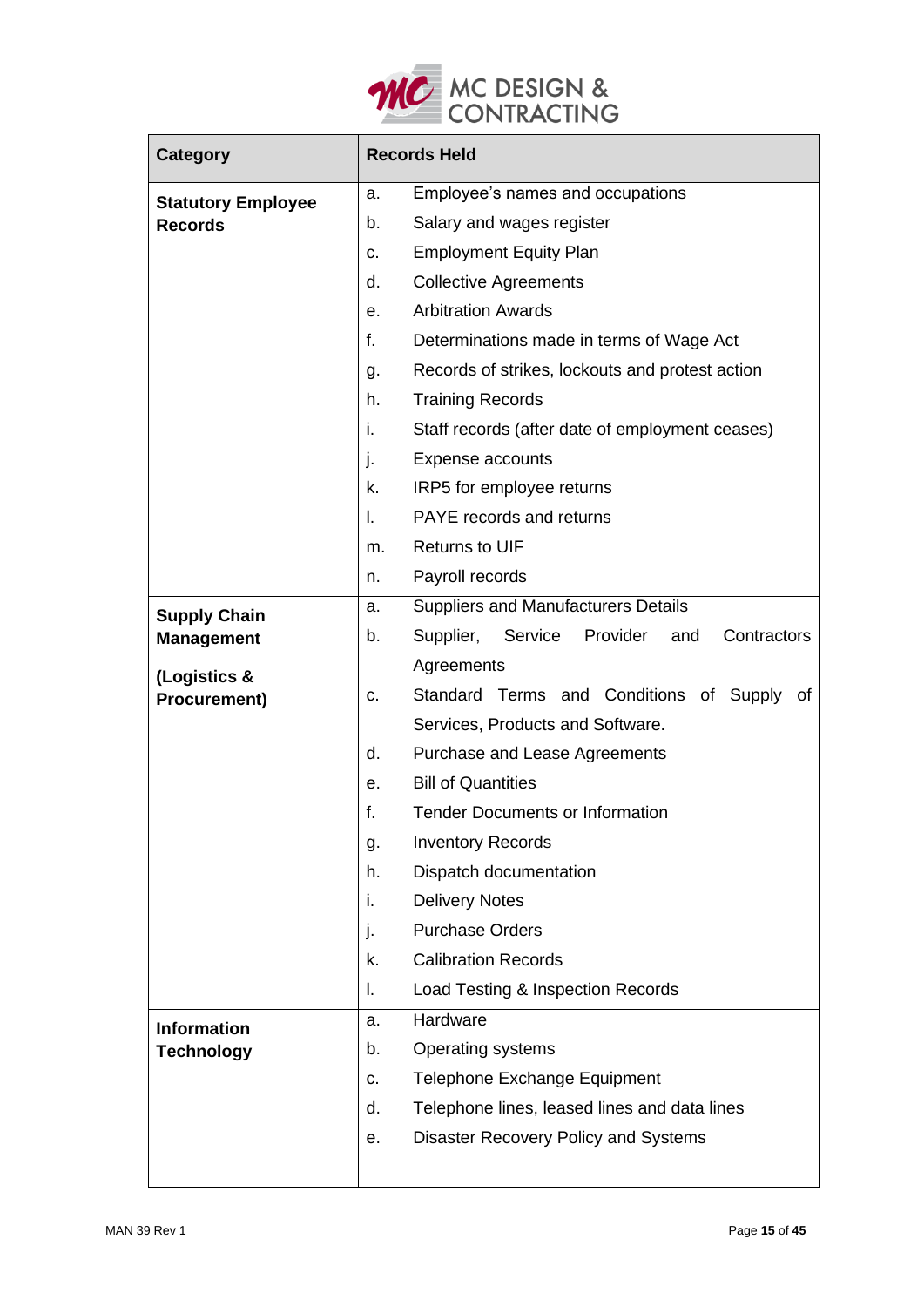

| <b>Category</b>            | <b>Records Held</b> |                                                    |  |  |  |  |  |
|----------------------------|---------------------|----------------------------------------------------|--|--|--|--|--|
|                            | f.                  | Internal<br>systems<br>support<br>and              |  |  |  |  |  |
|                            |                     | programming/development                            |  |  |  |  |  |
|                            | g.                  | Contracts and agreements                           |  |  |  |  |  |
|                            | h.                  | Licenses                                           |  |  |  |  |  |
|                            | İ.                  | Policies, procedures, standards, templates,<br>and |  |  |  |  |  |
|                            |                     | guidelines                                         |  |  |  |  |  |
|                            | j.                  | <b>Security Access</b>                             |  |  |  |  |  |
|                            | k.                  | Performance of IT Infrastructure                   |  |  |  |  |  |
|                            | I.                  | Faults, Trouble shooting and reporting             |  |  |  |  |  |
| Safety, Health,            | a.                  | Noise and exposure records                         |  |  |  |  |  |
| <b>Environmental &amp;</b> | b.                  | <b>Water Quality Monitoring Records</b>            |  |  |  |  |  |
| Quality                    | c.                  | <b>Extraction Survey Records</b>                   |  |  |  |  |  |
|                            | d.                  | Hazardous Chemical Substances monitoring records   |  |  |  |  |  |
|                            | е.                  | <b>Risk Assessment Records</b>                     |  |  |  |  |  |
|                            | f.                  | Legal Compliance Registers and associated records  |  |  |  |  |  |
|                            | g.                  | <b>Emergency Response Plans</b>                    |  |  |  |  |  |
|                            | h.                  | Aspects and Impacts Registers                      |  |  |  |  |  |
|                            | i.                  | Incident Registers & Reports                       |  |  |  |  |  |
|                            | J.                  | <b>Permits</b>                                     |  |  |  |  |  |
|                            | k.                  | <b>Audit Reports</b>                               |  |  |  |  |  |
|                            | I.                  | <b>Compliance Related Records</b>                  |  |  |  |  |  |
|                            | m.                  | <b>General Administration Records</b>              |  |  |  |  |  |
|                            | n.                  | <b>Medicals/ Health Records</b>                    |  |  |  |  |  |
|                            | о.                  | Management system & Standards                      |  |  |  |  |  |
|                            | p.                  | <b>Disposal Records</b>                            |  |  |  |  |  |
|                            | q.                  | Load Testing & Inspection Records                  |  |  |  |  |  |
|                            | r.                  | <b>Customer Complaints</b>                         |  |  |  |  |  |
|                            | s.                  | SHE File documentation, including employee ID's    |  |  |  |  |  |
|                            | t.                  | Equipment & Material Data Sheets                   |  |  |  |  |  |
|                            | u.                  | Non-Destructive Testing Records                    |  |  |  |  |  |
|                            | ν.                  | <b>Welders Records</b>                             |  |  |  |  |  |
|                            | w.                  | <b>Authorised Inspection Authority Records</b>     |  |  |  |  |  |
|                            | х.                  | <b>Pressure Testing Records</b>                    |  |  |  |  |  |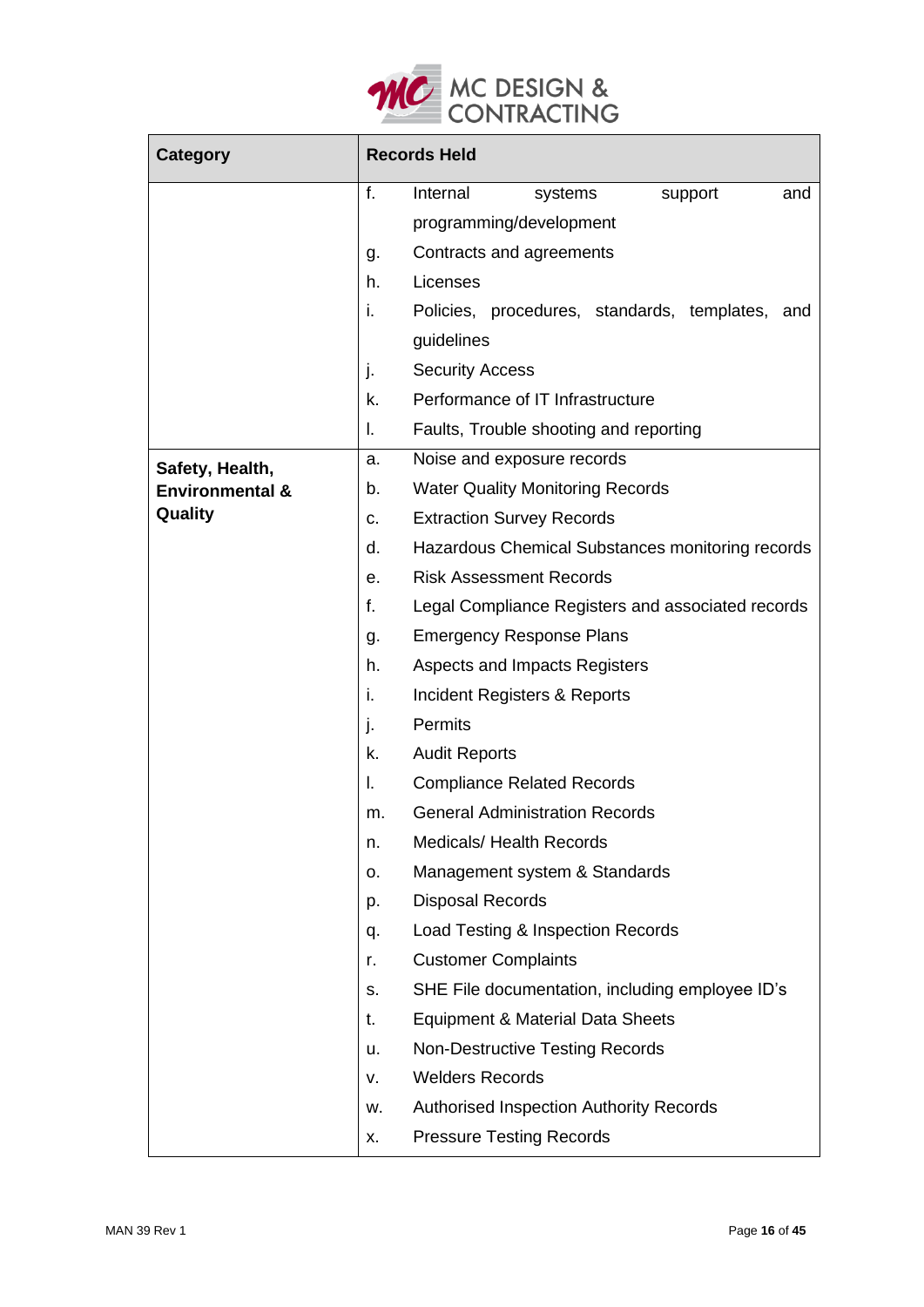

#### <span id="page-16-0"></span>8. **8. PROCESSING OF PERSONAL INFORMATION**

#### **8.1 Purpose of Processing Personal Information**

Personal Information is processed for employees, customers/clients, service providers.

The purpose for processing of personal information is necessary for MC Design & Contracting to comply with all legislative requirements applicable to performing its legal and contractual duties.

### **8.2 Description of the categories of Data Subjects and of the information or categories of information relating thereto**

| <b>Categories of Data</b><br><b>Subjects</b> | Personal Information that may be processed             |
|----------------------------------------------|--------------------------------------------------------|
| Customers / Clients                          | name, address, registration numbers or identity        |
|                                              | numbers, intellectual property, and bank details       |
| <b>Service Providers</b>                     | names, registration number, vat numbers, address,      |
|                                              | and bank details                                       |
| <b>Employees</b>                             | address, qualifications, gender, race, pregnancy, age, |
|                                              | medical information, criminal history, disability,     |
|                                              | biometric information, ID numbers, physical or mental  |
|                                              | health, telephone numbers, employment status/history,  |
|                                              | marital status, nationality and language               |

## **8.3 The recipients or categories of recipients to whom the personal information may be supplied**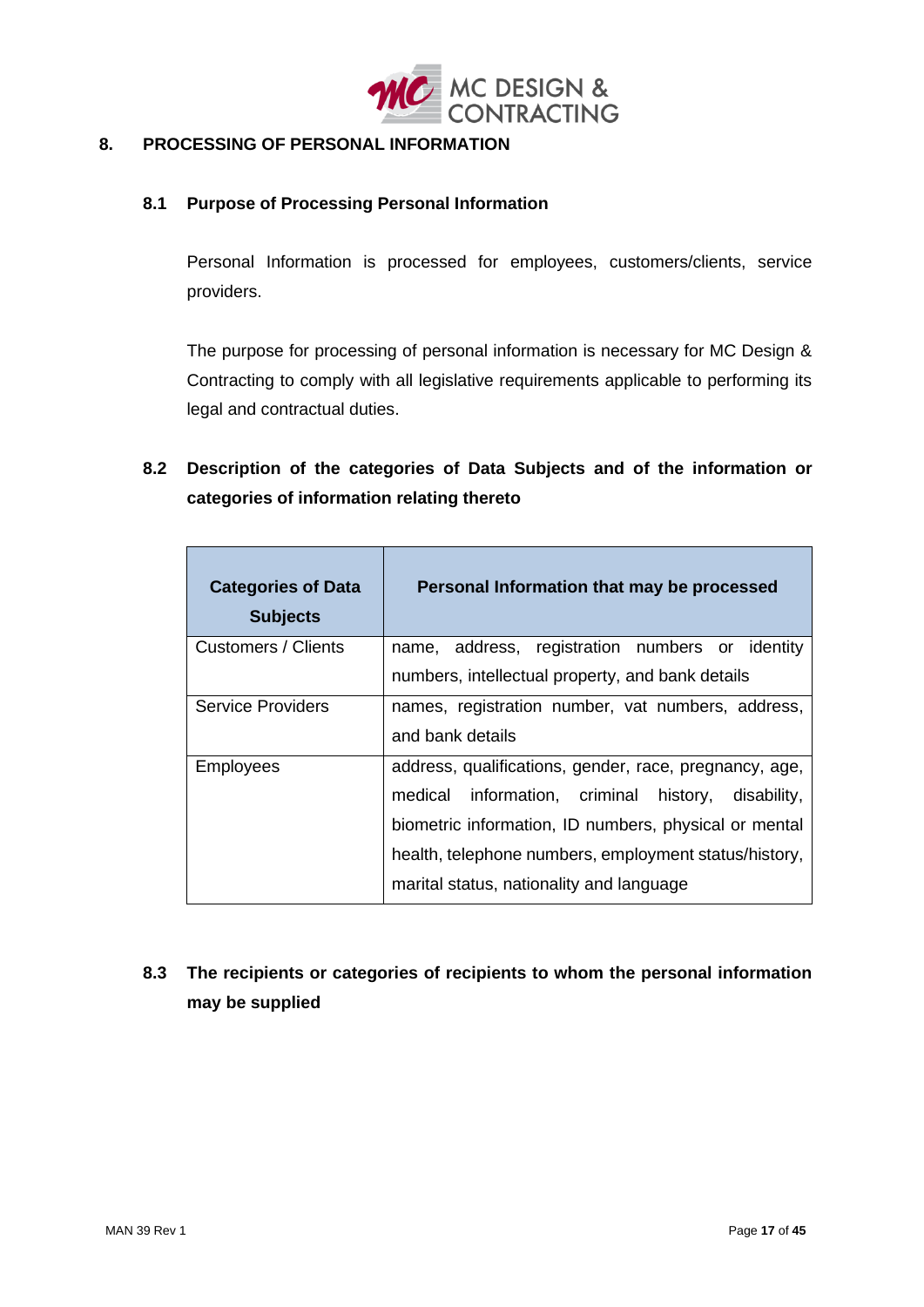

| <b>Category</b><br>personal<br>οf<br>information | Recipients or Categories of Recipients to<br>whom the personal information<br>may<br>be<br>supplied |
|--------------------------------------------------|-----------------------------------------------------------------------------------------------------|
| Identity number and names, for                   | South African Police Services /                                                                     |
| criminal checks                                  |                                                                                                     |
| Qualifications, for qualification                | South African Qualifications Authority                                                              |
| verifications                                    |                                                                                                     |
| Credit and payment history, for                  | <b>Credit Bureaus</b>                                                                               |
| credit information                               |                                                                                                     |
| Identity number and names,                       | Client                                                                                              |
| medicals and qualifications/                     |                                                                                                     |
| education for SHE files                          |                                                                                                     |
| Identity numbers, names,                         | South African Revenue Services                                                                      |
| address and SARS reference                       |                                                                                                     |
| numbers for processing of                        |                                                                                                     |
| PAYE and / or any relevant                       |                                                                                                     |
| obligation towards SARS                          |                                                                                                     |
| Identity number and names,                       | Department of Labour                                                                                |
| information in contract of                       |                                                                                                     |
| employment                                       |                                                                                                     |
| Identity number, names and                       | Clients at whose premises employees<br>are                                                          |
| contact details                                  | required to work                                                                                    |
| Identity number, names,                          | in<br>Department<br>of<br>Labour<br>terms<br>Ωf<br>the                                              |
| contact details and medical                      | Compensation for Occupational Injuries<br>and                                                       |
| information                                      | Diseases Act, 130 of 1993                                                                           |

#### **8.4 Planned transborder flows of personal information**

There is no transborder flow of information

**8.5 General description of Information Security Measures to be implemented by the responsible party to ensure the confidentiality, integrity and availability of the information**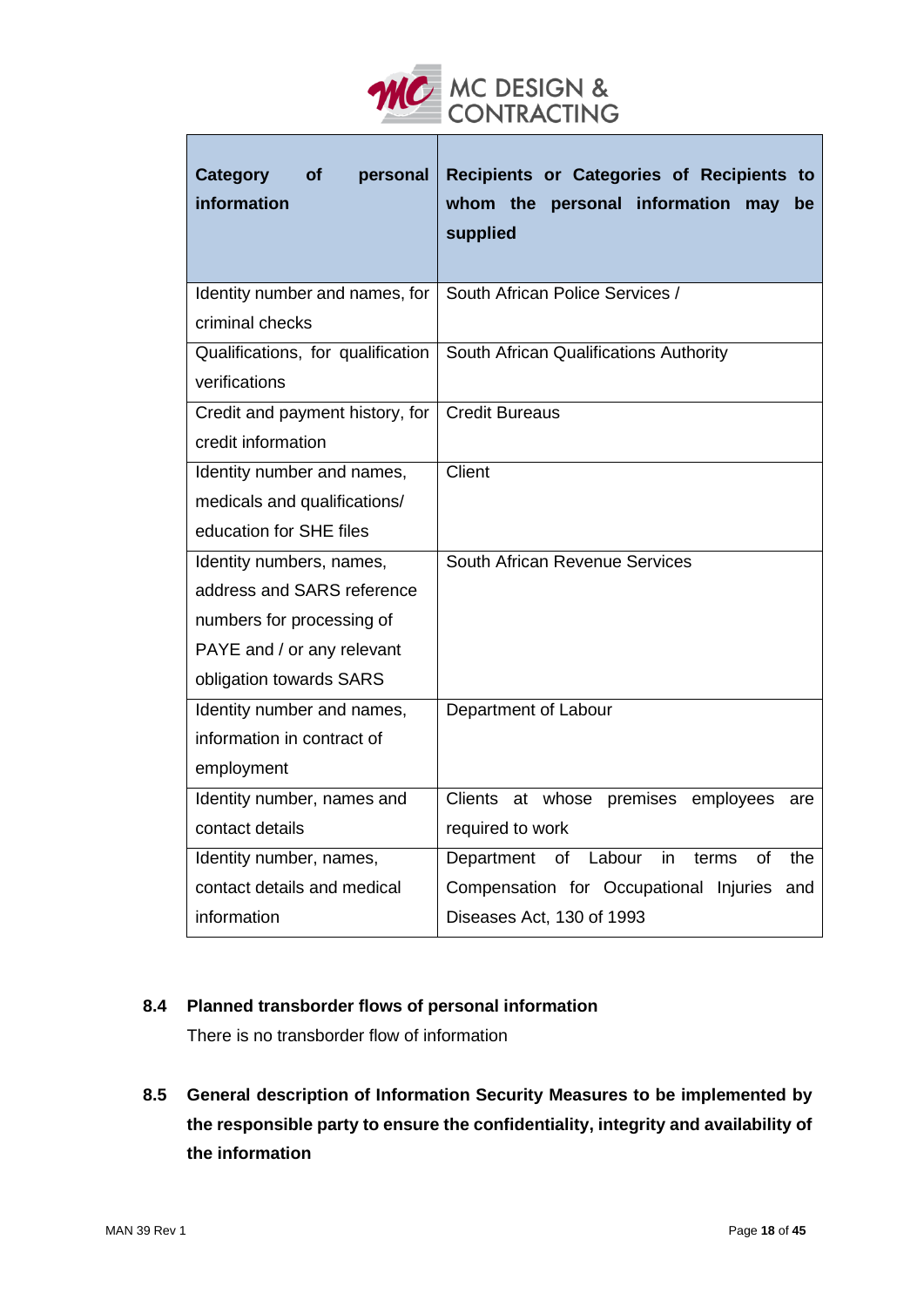

Anti-virus and anti-malware solutions, access control, data backup, firewalls, use of strong passwords, careful use of email and websites, employee education, up to date operation system and security patch, secure laptops/mobile phones (encrypted)

#### <span id="page-18-0"></span>**9. AVAILABILITY OF THE MANUAL**

- 9.1 A copy of the Manual is available-
	- 9.1.1 on www.mcdesign.co.za, if any;
	- 9.1.2 head office of the MC DESIGN & CONTRACTING, GQEBERHA for public inspection during normal business hours;
	- 9.1.3 to any person upon request to the Information Officer and / or Deputy Information Officer and upon the payment of a reasonable prescribed fee; and
	- 9.1.4 to the Information Regulator upon request.
- 9.2 A fee for a copy of the Manual, as contemplated in annexure B of the Regulations, shall be payable per each A4-size photocopy made.

#### <span id="page-18-1"></span>**10. UPDATING OF THE MANUAL**

MC DESIGN & CONTRACTING will update this manual when legislation changes or as may be deemed necessary.

### <span id="page-18-2"></span>**11. RECORDS REQUEST PROCEDURE**

### <span id="page-18-3"></span>**11.1 PROCEDURE FOR REQUESTING ACCESS TO RECORDS**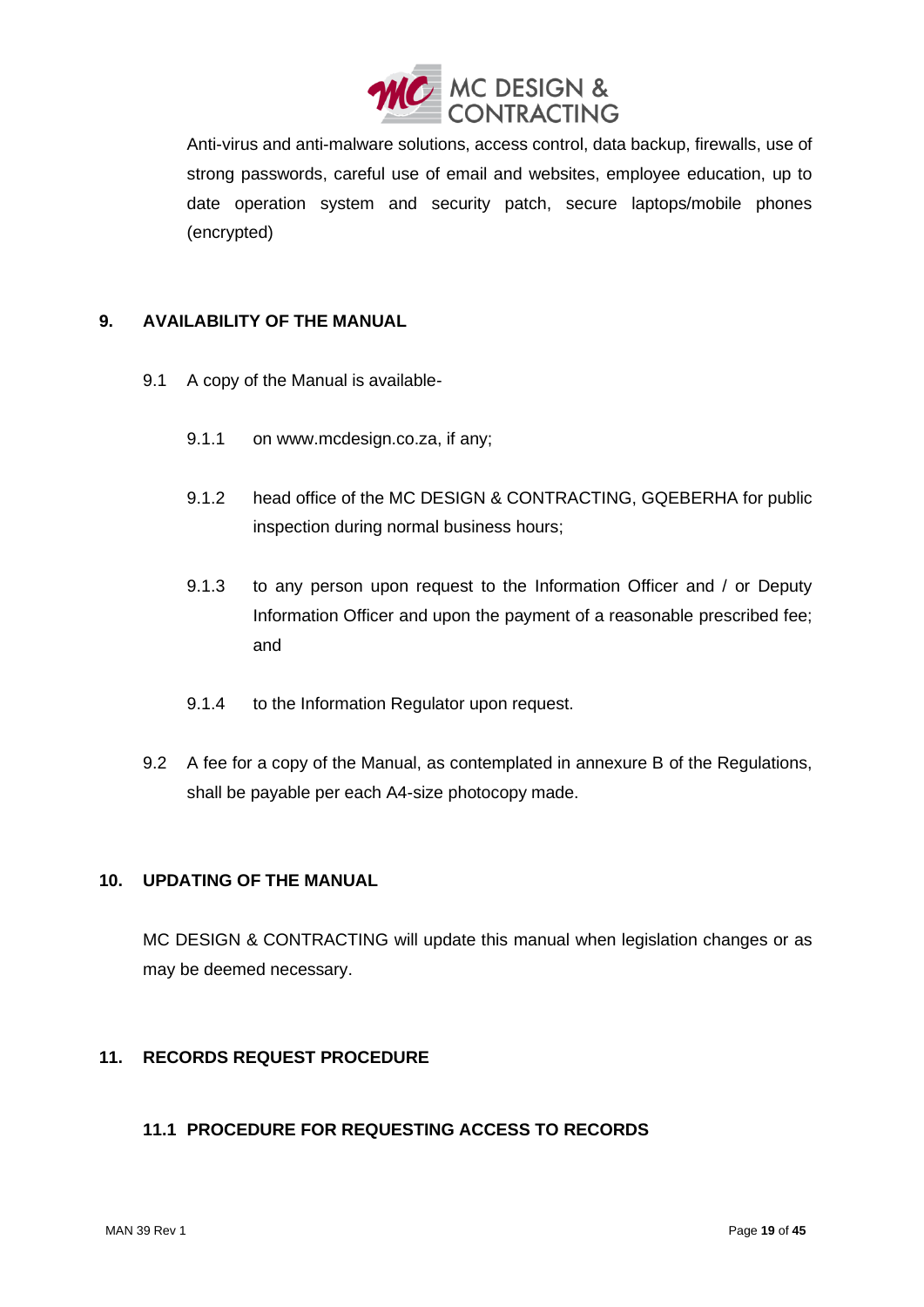

- 11.1.1 If you wish to request access to any of the above records (Section 7) you are required to complete a request form as set out in Form C – "Annexure A", under section 13 of this document. This form is available from:
	- a. MC Design's Deputy Information officer (Contact details under Section 3.2 of this document)
	- b. The Department of Justice and Constitutional Development website [\(https://www.justice.gov.za\)](https://www.justice.gov.za/)
- 11.1.2 Address your request to the Head of the Company (CEO)/Information Officer or Deputy Information Officer.
- 11.1.3 Provide sufficient details to enable MC Design to identify:
	- a. The record (s) requested;
	- b. The requester (and if an agent is lodging the request, proof of capacity);
	- c. The form of access required;
	- d. The postal address or fax number of the requester in the Republic;
	- e. If the requester wishes to be informed of the decision in any manner (in addition to written) the manner and particulars thereof;
	- f. The right which the requester is seeking to exercise or protect with an explanation of the reason the record is required to exercise or protect the right.
- 11.1.4 The requestor should note that all the information as listed above should be provided, failing which the process will be delayed while MC Design requests such additional information. The prescribed time periods will not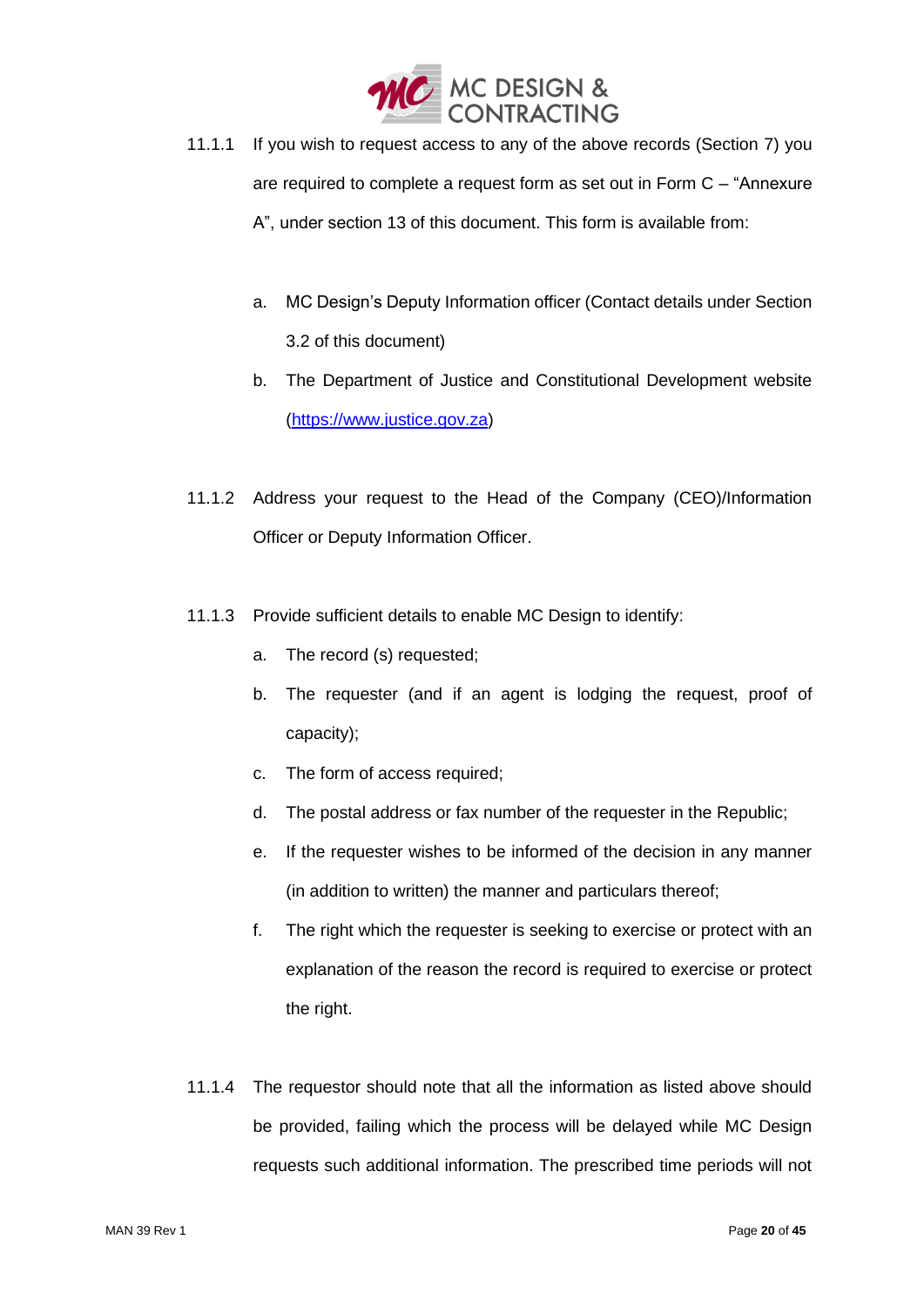

commence until all pertinent information has been furnished by the requestor.

- 11.1.5 If an individual is unable to complete the prescribed form because of illiteracy or disability, such person may make the request orally to the Deputy Information Officer.
- 11.1.6 A request will not be automatically granted and short reasons for the refusal shall be supplied. It should be noted that a request for access to information can be refused if the application does not comply with the requirements of the Act. Further the completion and submission of a request does not automatically allow the requester access to the requested record.
- 11.1.7 There is a prescribed fee (payable in advance) for requesting and accessing information in terms of the Act. Details of these fees can be found in Section 12 hereto.
- 11.1.8 When a request is received by the Deputy Information Officer, he/she shall by notice require the requester, other than the personal requester, to pay the prescribed request fee, before further processing of the request.
- 11.1.9 The requester maybe required to pay the additional fees prescribed by regulation for searching for and compiling the information which has been requested, including copying charges and for any time reasonably required in excess of the prescribed hours to search for and prepare the record for disclosure including making arrangements to make it available in the request form.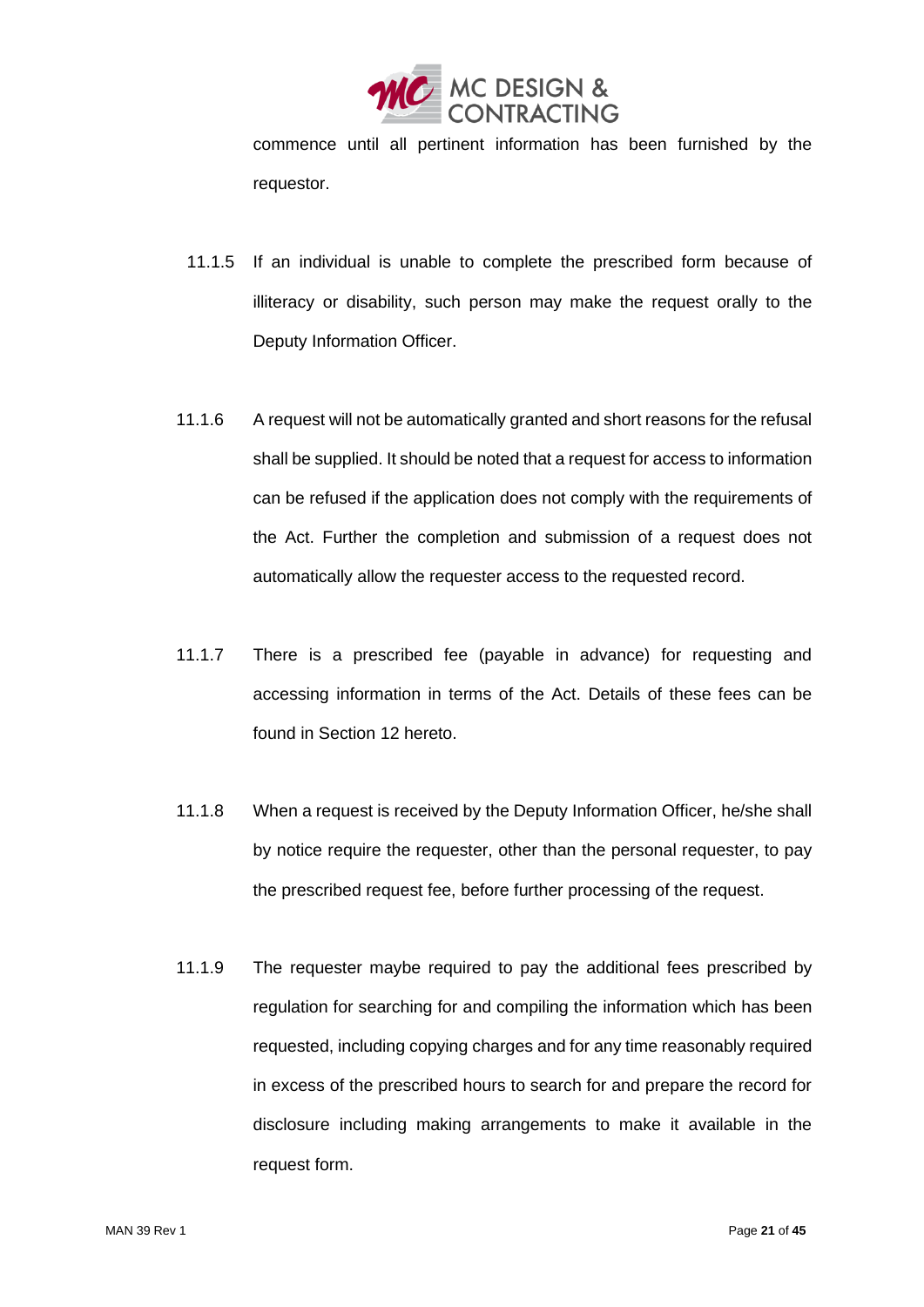

- 11.1.10 The Deputy Information Officer shall withhold a record until the requester has paid the fee or fees as indicated. If a deposit has been paid in respect of a request for access, which is refused, then the Deputy Information Officer shall repay the deposit to the requester.
- 11.1.11 It is important to note the successful completion and submission of an access request form does not automatically allow the requester access to the requested record. An application for access to a record is subject to certain limitations if the requested records falls within a certain category as specified within Part 3, Chapter 4 of the PAIA Act.
- 11.1.12 MC Design will process the request within 30 days of receipt of the request and decide whether to grant or decline the request. If the request is:
	- a. Granted: The notification must state the applicable fee required to be paid, together with the procedure to be followed should the requestor wish to apply to court against such fee, and the form in which access will be given.
	- b. Declined: the notification must include adequate reasons for the decision, together with the relevant provisions of the Act relied upon and provide the procedure to be followed should the requestor wish to apply to court against the decision.
- 11.1.13 The 30-day period within which MC Design must decide whether to grant or refuse the request, may be extended for a further period of not more than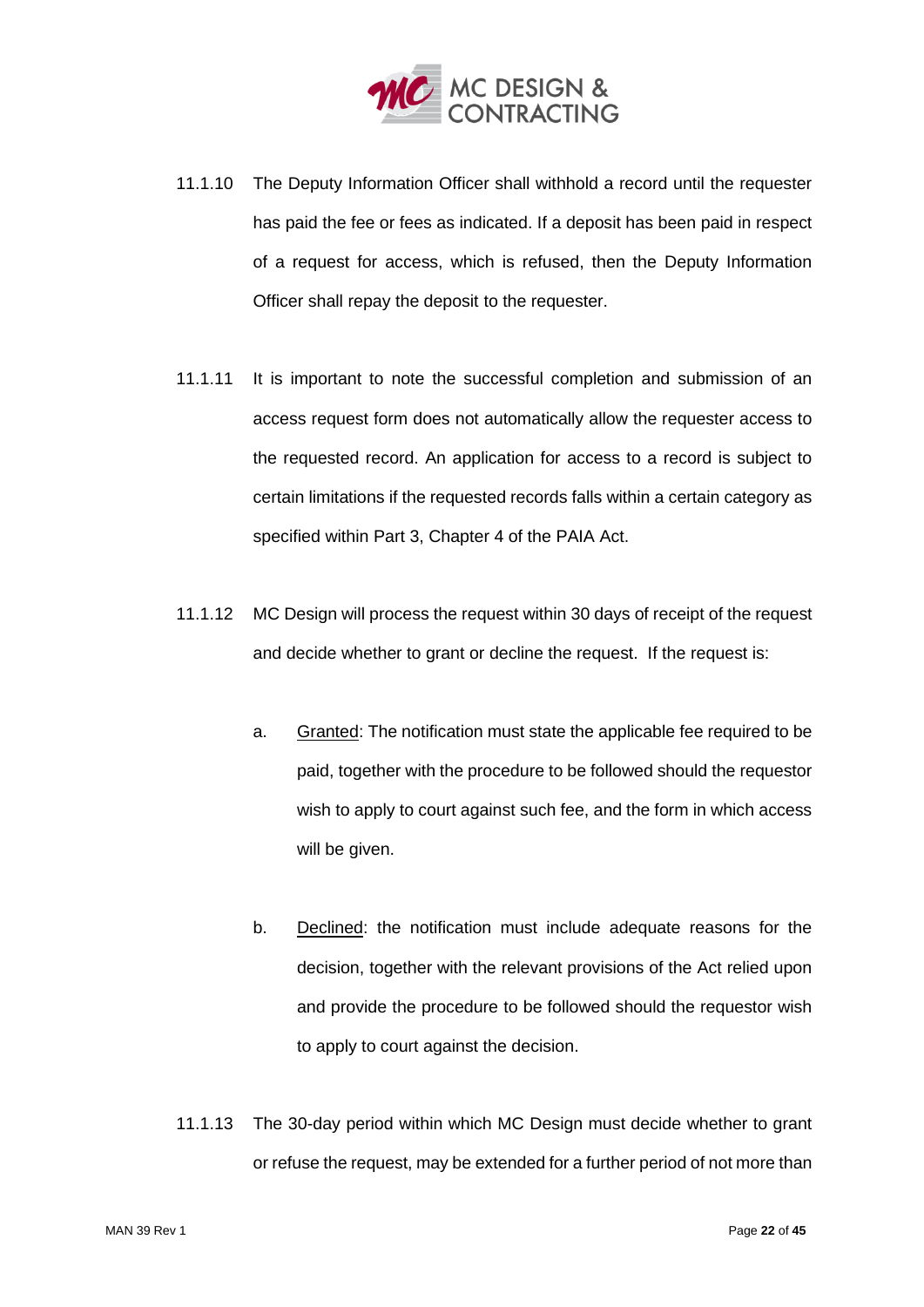

30 days, if the request is for a large volume of information, or the request requires a search for information held in another office and the information cannot reasonably be obtained within the original 30-day period. MC Design will notify the requester in writing should extension be sought.

- 11.1.14 If all reasonable steps have been taken to find a record that has been requested and there are reasonable grounds for believing that the record cannot be found or does not exist, the Deputy Information Officer must notify the requestor by way of affidavit or affirmation that it is not possible to give access to the record. This is deemed to be a refusal of the request. If, however, the record is later found, the requestor must be given access if the request would otherwise have been granted.
- 11.1.15 If it is reasonably suspected that the requester has obtained access to records through the submission of materially false or misleading information, legal proceedings may be instituted against such requester.
- 11.1.16 The completed Access Request Form together with a copy of the identity document must be submitted via conventional mail or email and must be addressed to the Deputy Information Officer whose details can be found under section 13 of this document.

#### <span id="page-22-0"></span>**11.2 THIRD PARTIES**

11.2.1 If the request is for the record pertaining to the third party, the Deputy Information Officer must take all reasonable steps to inform the third party of the request. This must be done within 21 days of receipt of the request. The manner in which this is done must be by the fastest means reasonably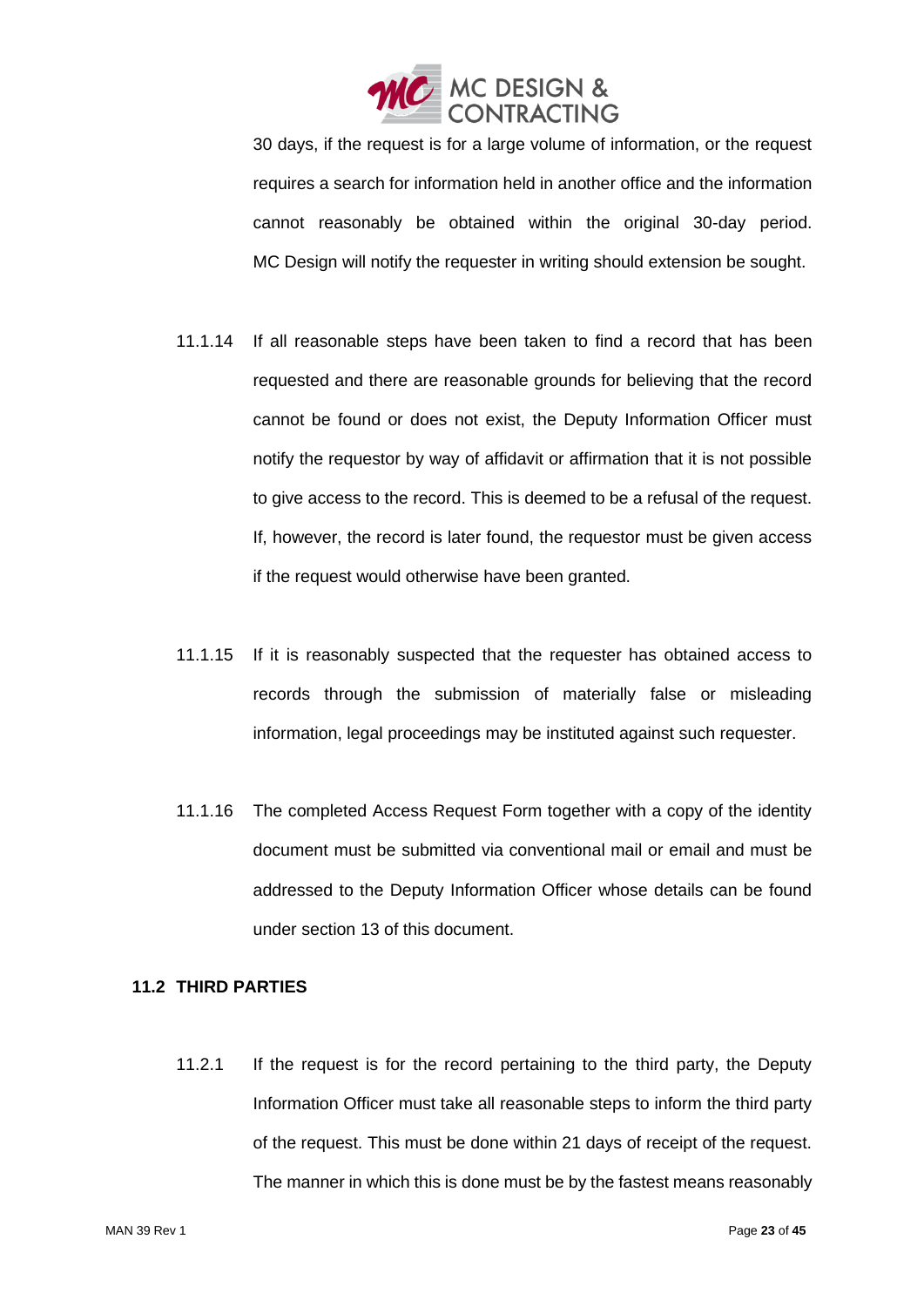

possible, but if orally, the Deputy Information Officer of the Company must thereafter give the third party a written confirmation of the notification.

- 11.2.2 The third party may within 21 days thereafter either make presentation to MC Design as to why the request should be refused; alternatively grant written consent to the disclosure of the record.
- 11.2.3 The third party must be advised of the decision taken by the Deputy Information Officer whether to grant or to decline the request. The third party who is dissatisfied with the Deputy Information Officer's decision to grant a request for information, may within 30 days of notification of the decision, apply to a Court for relief.

#### <span id="page-23-0"></span>**11.3 GROUNDS FOR REFUSAL OF A REQUEST**

- 11.3.1 MC Design has the right to refuse access to information on legal grounds as set out in POPIA and in PAIA which will mainly be on one or more of the following grounds:
	- a. Unreasonable disclosure of the personal information of natural person third parties to requestors. This includes the personal information of deceased individual or child, subject to the provisions of section 63 of PAIA.
	- b. Requests relate to records containing third party information pertaining to:
		- ➢ Trade secrets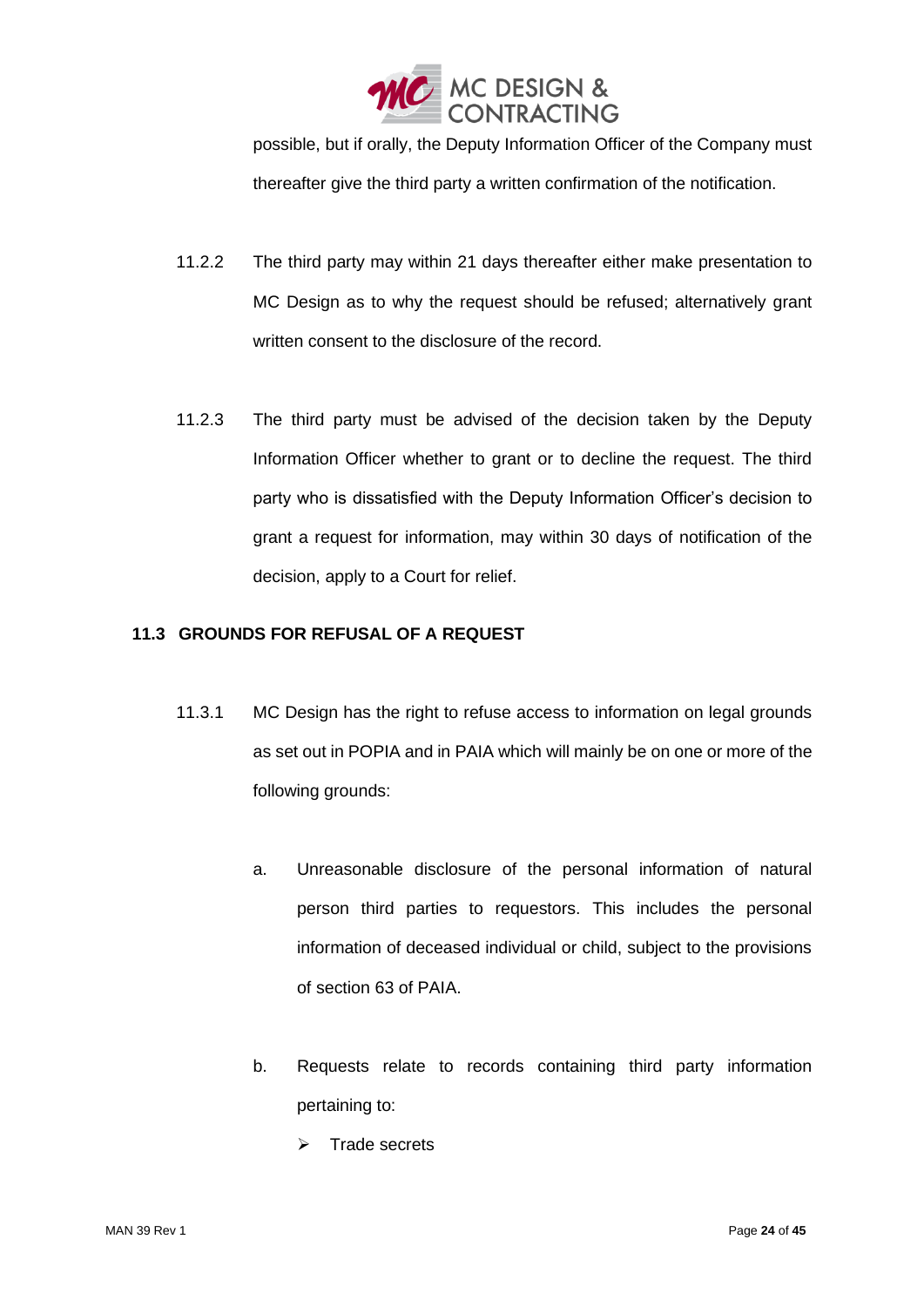

- ➢ Financial, commercial, scientific or technical information where disclosure would be likely to cause harm to the commercial or financial interests of that third party; or
- ➢ Information supplied in confidence by the third party, the disclosure of which could reasonably be expected to put the third party at a disadvantage in contractual or other negotiations or prejudice the third party in commercial competition.
- c. Disclosure of information if such disclosure would constitute a breach of any duty of confidentiality owed to a third party in terms of an agreement.
- d. Where such disclosure could endanger the life or physical safety of an individual, or prejudice or impair the security of:
	- $\triangleright$  A building, structure or any system
	- ➢ A means of transport, or
	- ➢ Any other property
- e. If the record is privileged from production in legal proceedings, unless the person entitled to the privilege has waived it.
- f. Commercial information of private body, in that a request for access to a record may be refused if the record contains:
	- ➢ Trade secrets, financial, commercial, scientific or technical information where disclosure could likely cause harm to the financial or commercial interest of the company.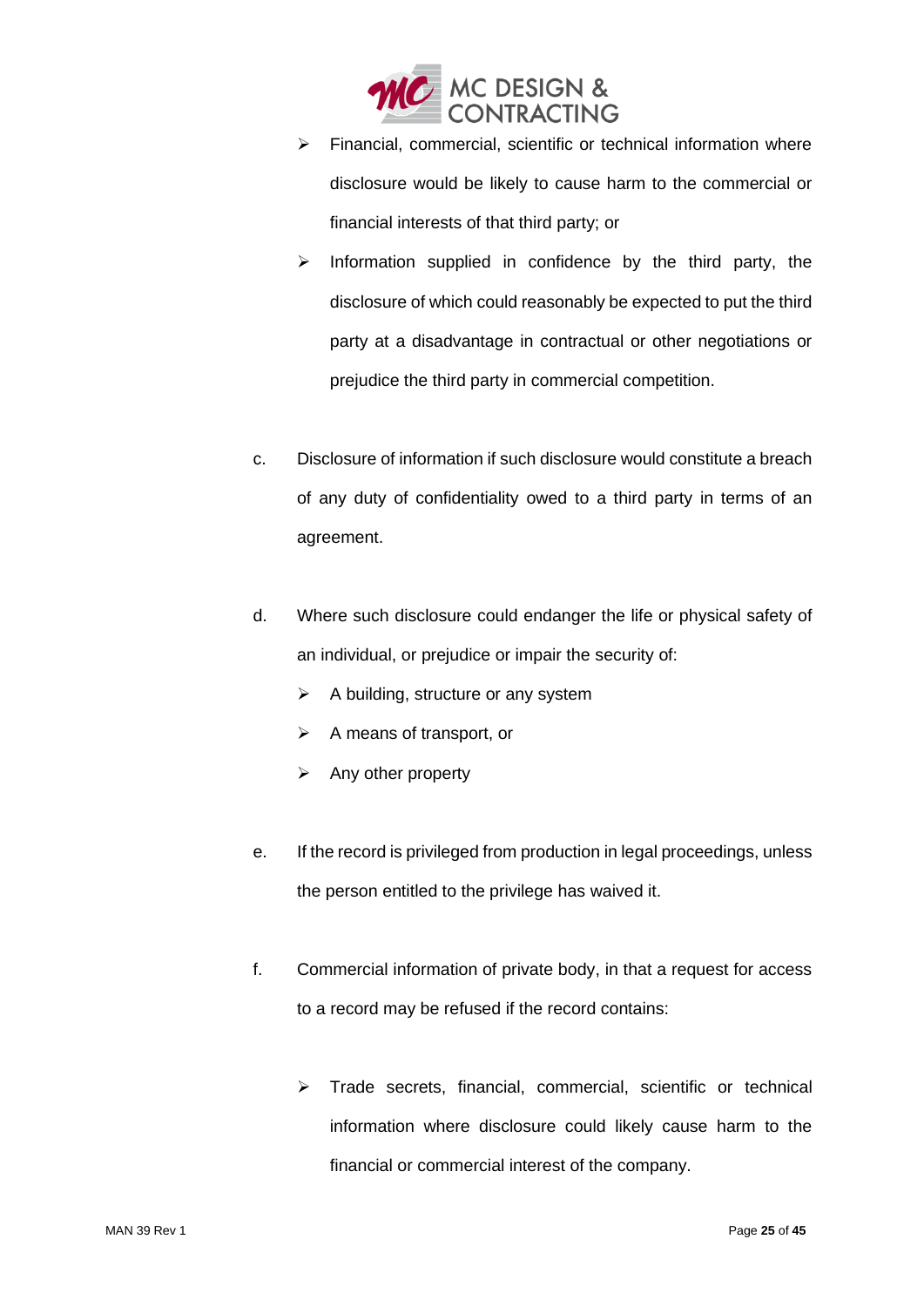

- ➢ Information which, if disclosed could prejudice or put the company at a disadvantage in negotiations or commercial competition; and
- $\triangleright$  A computer program which is owned by the company.
- g. Disclosure of information about research where disclosure is likely to expose the third party, the person conducting the research on behalf of the third party, or the subject atter of the research to serious disadvantage.
- h. Despite any of the protections mentioned above, the Information Officer (CEO) shall grant a request for access to a record if:
	- ➢ The disclosure of the record would reveal evidence of a substantial contravention of or failure to comply with the law or imminent and serious public safety or environmental risk.
	- $\triangleright$  The public interest in the disclosure clearly outweighs the harm.

### <span id="page-25-0"></span>**11.4 PROCEDURE IF REQUEST FOR INFORMATION IS REFUSED**

- 11.4.1 If the request for information if refused the, the Deputy Information Officer must:
	- a. State adequate reasons for the refusal, including the provisions of this Act relied on;
	- b. Exclude, from any such reasons, any reference to the content of the record; and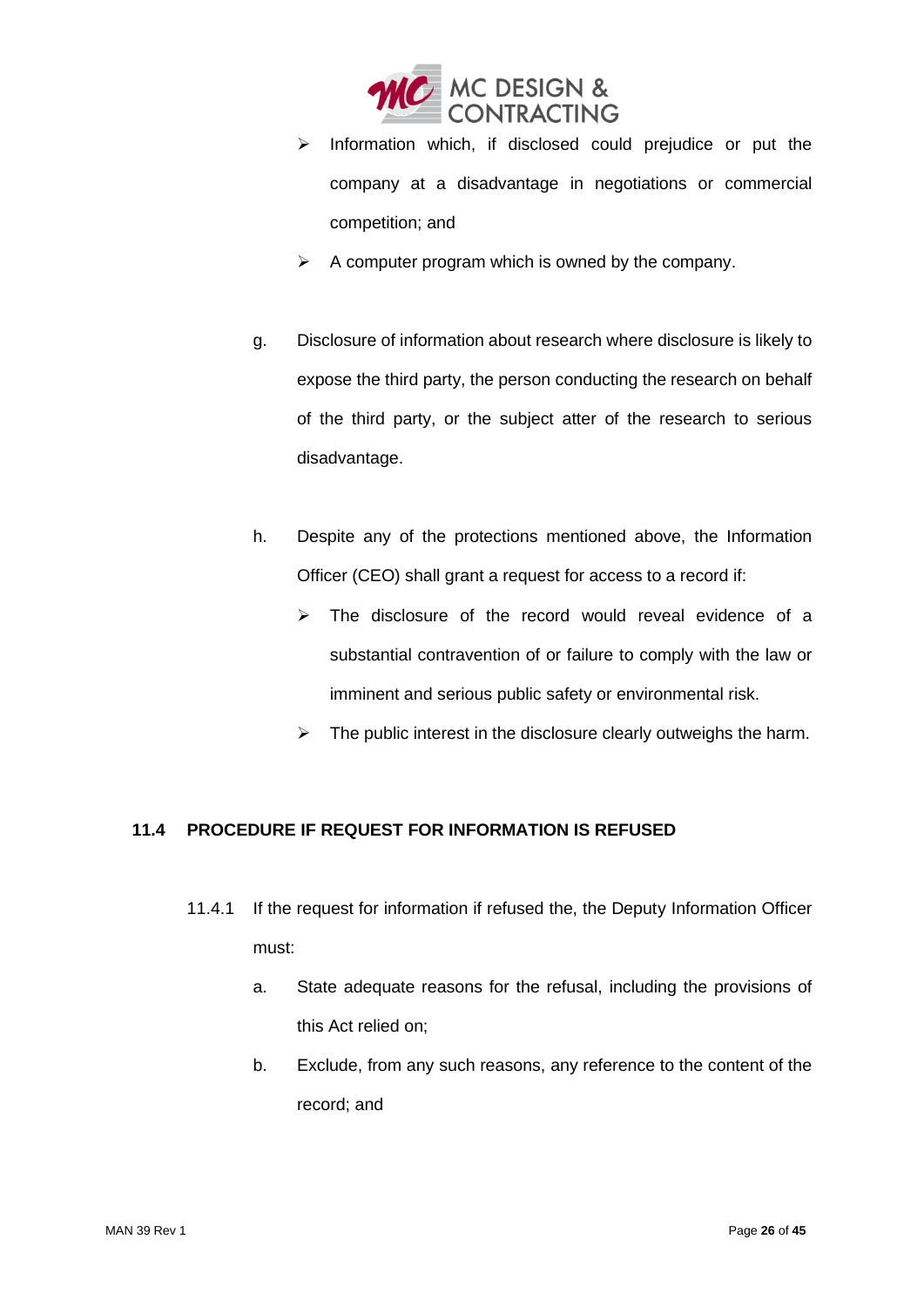

c. State that the requester must lodge an application with a court against the refusal of the request, and the procedure (including the period) for lodging the application.

#### 11.4.2 Internal Process

a. MC Design does not have an internal appeal procedure. As such, the decision made by the Information Officer and Deputy Information Officer pertaining to a request is final, and requestors will have to follow the external process if they are not satisfied with the response.

#### 11.4.3 External Process

- a. A requestor that is dissatisfied with the Information Officer or Deputy Information Officer's refusal to disclose information, may within 30 days of notification of the decision, apply to a court for appropriate relief.
- b. Courts which have jurisdiction over these applications are the Constitutional Court, the High Court or another court of similar status. The court will review the request and decide whether in fact the Deputy Information Officer of MC Design should give the requestor the information requested or not.
- c. A court hearing an application in terms of the PAIA Act my grant any order that is just and equitable including orders:
	- $\triangleright$  Confirming, amending or setting aside the decision which is the subject of the application;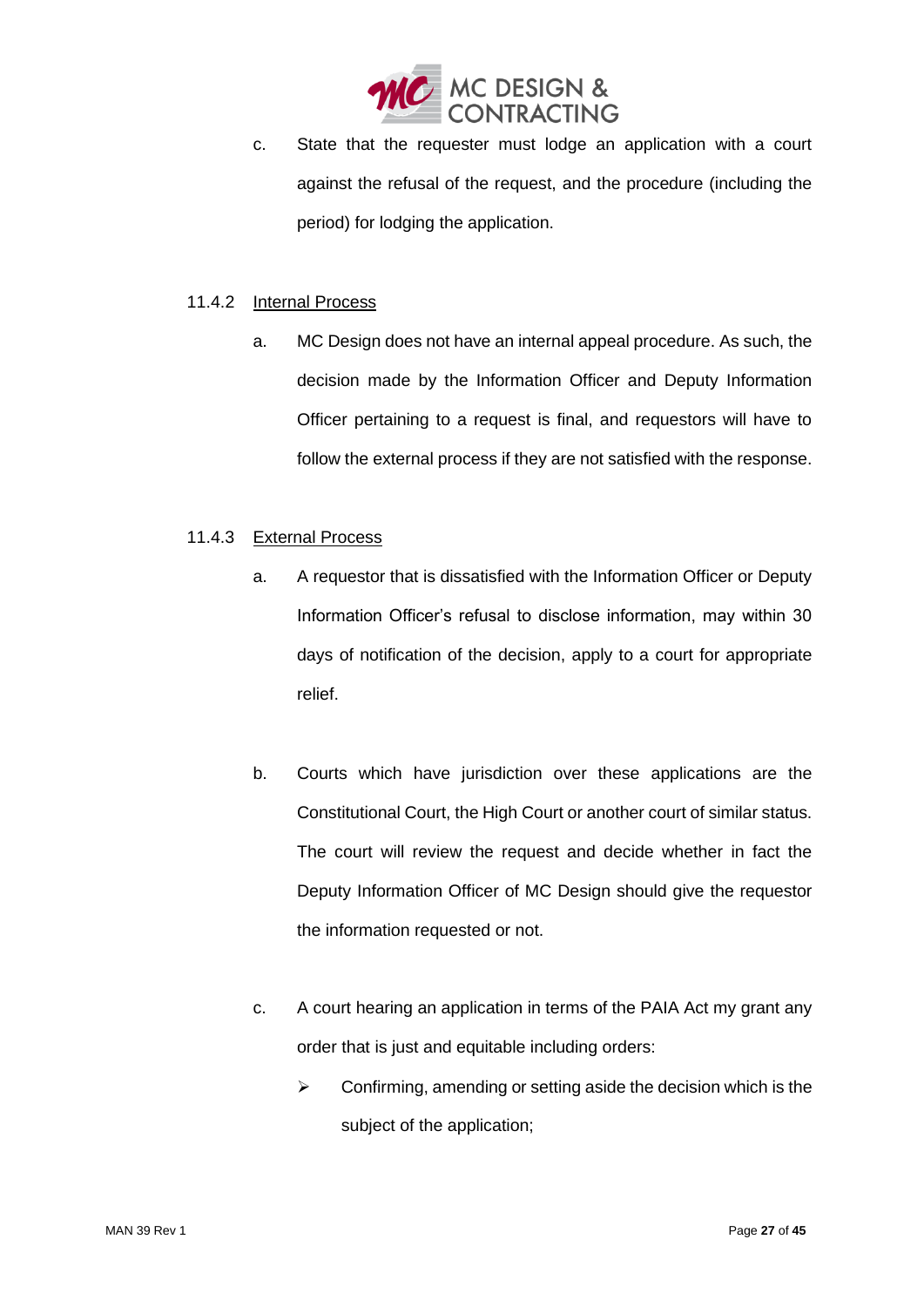

- ➢ Requiring the Deputy Information Officer to take any action, or refrain from taking any action as identified by the court within the specified period;
- ➢ Granting an interdict, interim or special relief, declaratory order or compensation; or costs.

## <span id="page-27-0"></span>**11.5 OBJECTION TO PROCESSING OF PERSONAL INFORMATION IN TERMS OF POPIA**

11.5.1 You may object to processing of your personal information at any time by completing Annexure B – Form 1 attached hereto and submitting it to the Deputy Information Officer whose details can be found under Section 3.2 of this document.

# <span id="page-27-1"></span>**11.6 REQUEST FOR CORRECTION OR DELETION OF PERSONAL INFORMATION OR DESTROYING /DESTRUCTION THEREOF IN TERMS OF POPIA**

116.1 You may request for correction or deletion of personal information or destroying/destruction or deletion of a record of personal information at any time by completing Annexure C – Form 2, attached hereto and submitting it to the Deputy Information Officer whose details can be found under Section 3.2 of this document.

### <span id="page-27-2"></span>**11.7 WITHDRAWAL OF CONSENT IN TERMS OF POPIA**

11.7.1 You may withdraw consent to process your personal information at any time by completing Annexure D – Form 3 attached hereto and submitting it to the Deputy Information Officer whose details can be found under Section 3.2 of this document.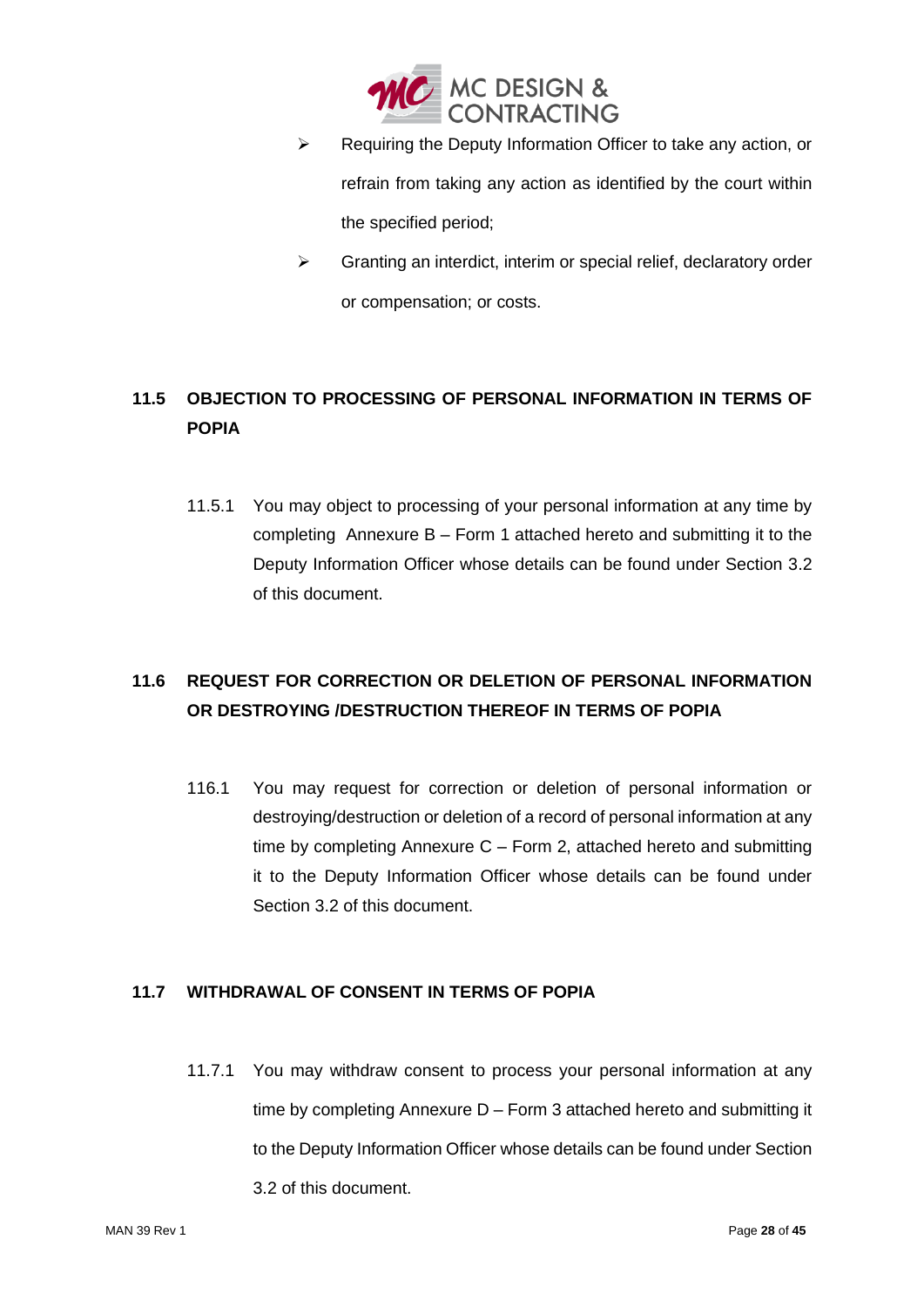

#### <span id="page-28-0"></span>**12. PRESCRIBED FEES**

#### <span id="page-28-1"></span>**12.1 TYPES OF FEES**

- 12.1.1 Payment of fees is regulated in terms of section 54 of the PAIA Act. The Regulations provide for two types of fees:
	- a. Request Fee which is a form of administration fee paid by all requestors, except personal requestors, before the request is considered, and is not refundable.
	- b. Access Fee which is paid by all requestors, in the event of a request for access being granted. This fee is intended to re-imburse MC Design for the costs involved in searching for a record and preparing it for delivery to the requestor.
- 12.1.2 The Deputy Information Officer shall withhold the record until the requester has paid the fees as indicated in the sections below.

#### <span id="page-28-2"></span>**12.2 REQUESTOR OTHER THAN A PERSONAL REQUESTER**

- 12.2.1 When the request is received by the Deputy Information Officer, such person shall by notice require the requester to pay the prescribed request fee, if any, before processing of the request.
- 12.2.2 If the search for the record has been made and the preparation of the record for disclosure including arrangements to make it available in the request form, requires more than the hours prescribed in the PAIA Act (Part 6), the Deputy information Officer shall notify the requester to pay as a deposit the prescribed portion of the access fee, which would be payable if the request is granted. If the request is declined, the deposit must be repaid to the requestor.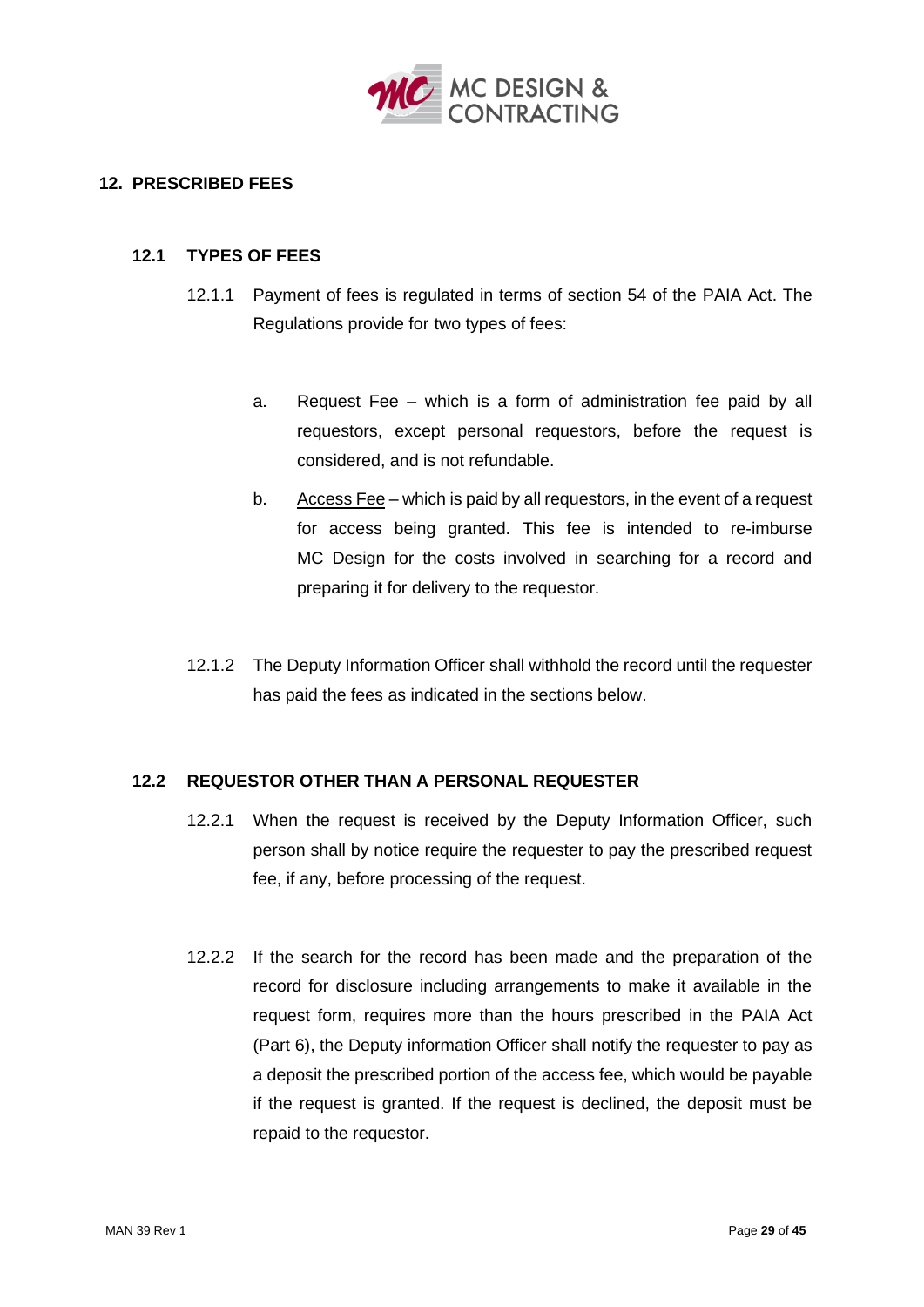

12.2.3 The notice given by the Deputy Information Officer must advise the requestor that he/she has a right to apply to court against the payment of the request fee or deposit, and also advise of the procedure of the application.

#### <span id="page-29-0"></span>**12.4 PERSONAL REQUESTER**

12.4.1 If a requestor requires access to records of his/her Personal Information, there shall be no request fee payable. However, the requester must pay the prescribed access and reproduction fees for such Personal Information.

#### <span id="page-29-1"></span>**12.5 REPRODUCTION FEES**

12.5.1 Reproduction fees apply to obtaining copies or transcriptions of information which is automatically available from the private body.

| 12.5.2 The applicable reproduction fees which will be payable are: |  |
|--------------------------------------------------------------------|--|
|                                                                    |  |

| <b>Reproduction of Information Fees</b>                               | Fees to be charged |
|-----------------------------------------------------------------------|--------------------|
| Photocopy of an A4 size page or part thereof                          | R 1.10             |
| Printing of an A4 page or part thereof                                | R 0.75             |
| A copy in electronic format (CD/DVD/Memory Stick)                     | R 70.00            |
| Transcription of an audio recording per A4 page or part<br>thereof    | R 20.00            |
| Transcription of visual images, in an A4 size page or part<br>thereof | R 40.00            |
| A copy of visual images                                               | R 60.00            |
| Copy of an audio record                                               | R 30.00            |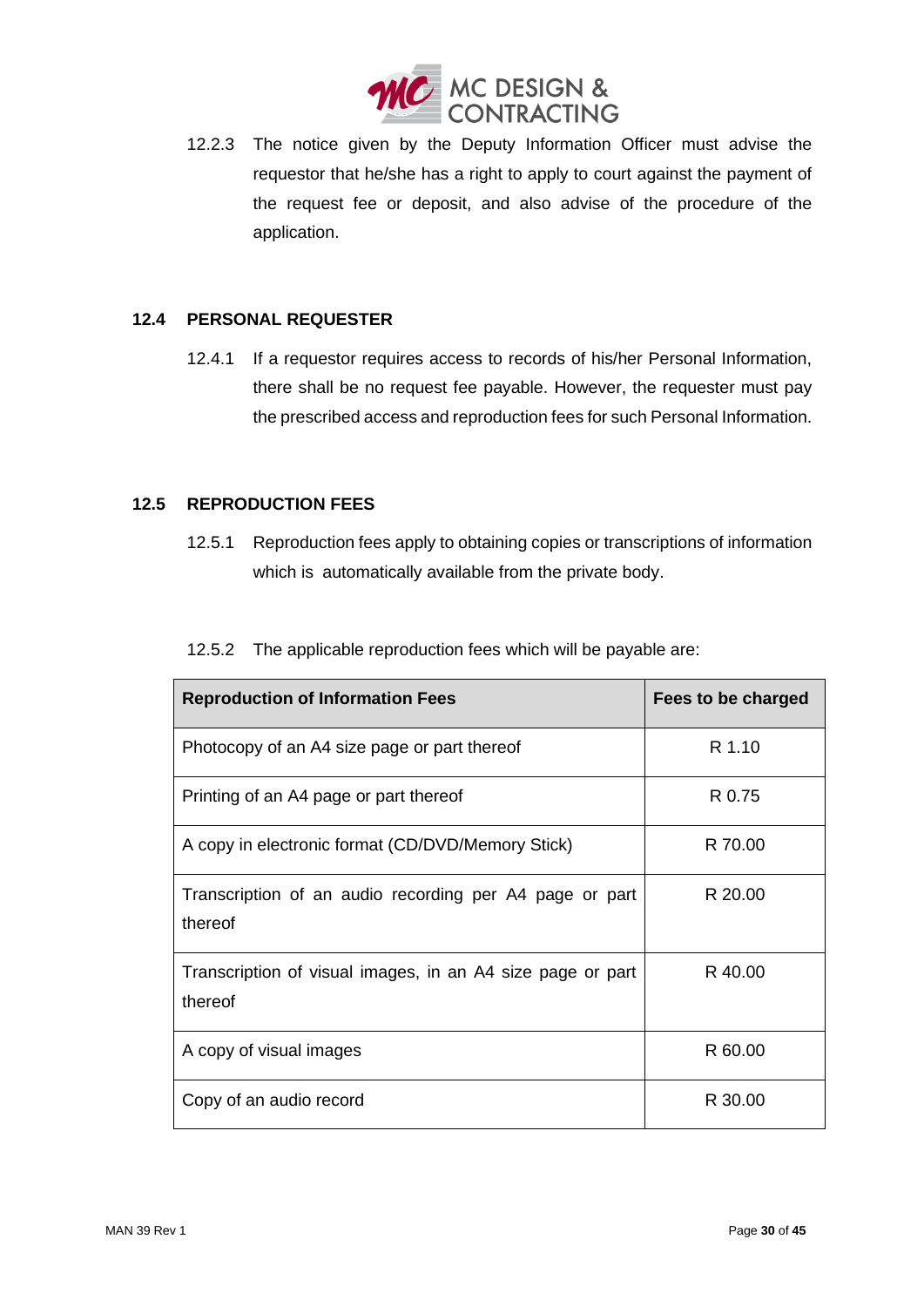

#### <span id="page-30-0"></span>**12.6 REQUEST FEES**

12.6.1 Where a requester submits a request for access to information held by MC Design on a person other than the requester himself/herself, a request fee in the amount of R 50.00 is payable up front before MC design will further process the request received.

#### <span id="page-30-1"></span>**12.7 ACCESS FEES**

12.7.1 An access fee is payable in all instances where a request for access to information is granted, except in those instances where payment of an access fee is specifically excluded in terms of the Act or an exclusion is determined by the Minister in terms of Section 54(8).

| <b>Access of Information Fees</b>                                                       | <b>Fees</b><br>be<br>to<br>charged |  |  |  |
|-----------------------------------------------------------------------------------------|------------------------------------|--|--|--|
| Photocopy of an A4 size page or part thereof                                            | R 1.10                             |  |  |  |
| Printing of an A4 page or part thereof                                                  | R 0.75                             |  |  |  |
| A copy in an electronic format (CD/DVD/Memory Stick)                                    | R 70.00                            |  |  |  |
| Transcription of an audio recording per A4 page or part thereof                         | R 20.00                            |  |  |  |
| Transcription of visual images, in an A4 size page or part thereof                      | R 40.00                            |  |  |  |
| R 60.00<br>A copy of visual images                                                      |                                    |  |  |  |
| Copy of an audio record<br>R 30.00                                                      |                                    |  |  |  |
| R 30.00*<br>A search and preparation of a record that must be disclosed.                |                                    |  |  |  |
| *Per hour or part thereof reasonably required for such search.                          |                                    |  |  |  |
| TBA<br>Where a copy of a record needs to be posted the actual postal fee<br>is payable. |                                    |  |  |  |

#### 12.7.2 The applicable access fees which will be payable are: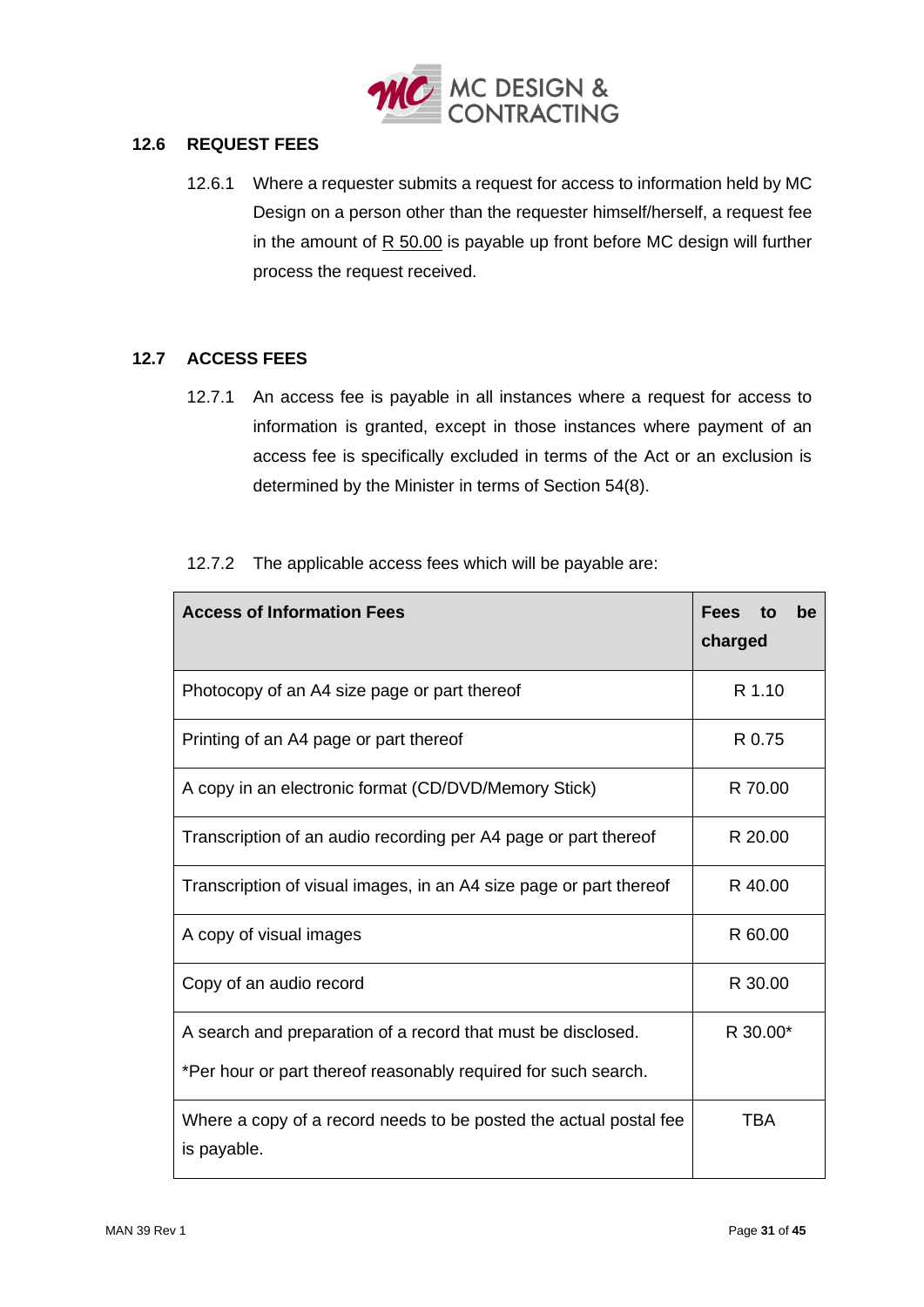

#### <span id="page-31-0"></span>**12.8 DEPOSITS**

- 12.8.1 Where a private body receives a request for access to information held on a person other than the requester himself/herself and the Deputy Information Officer upon receipt of the request is of the opinion that the preparation of the required record for disclosure will take more than 6 (six) hours, a deposit is payable by the requester.
- 12.8.2 The amount of the deposit is equal to 1/3 (one third) of the amount of the applicable access fee.

#### <span id="page-31-1"></span>**12.9 COLLECTION FEES**

- 12.9.1 The initial "Request fee" of R 50.00 should be deposited into MC Design's bank account and a copy of the deposit slip, application form and other correspondence/documents, forwarded to the Deputy Information Officer for review and approval.
- 12.9.2 MC Design's banking details will be made available to Requester/s, where applicable.
- 12.9.3 All fees are subject to change as allowed for in the Act and consequently such escalations may not always be immediately available at the time of the request being made. Requesters shall be informed of any changes in the fees prior to making payment.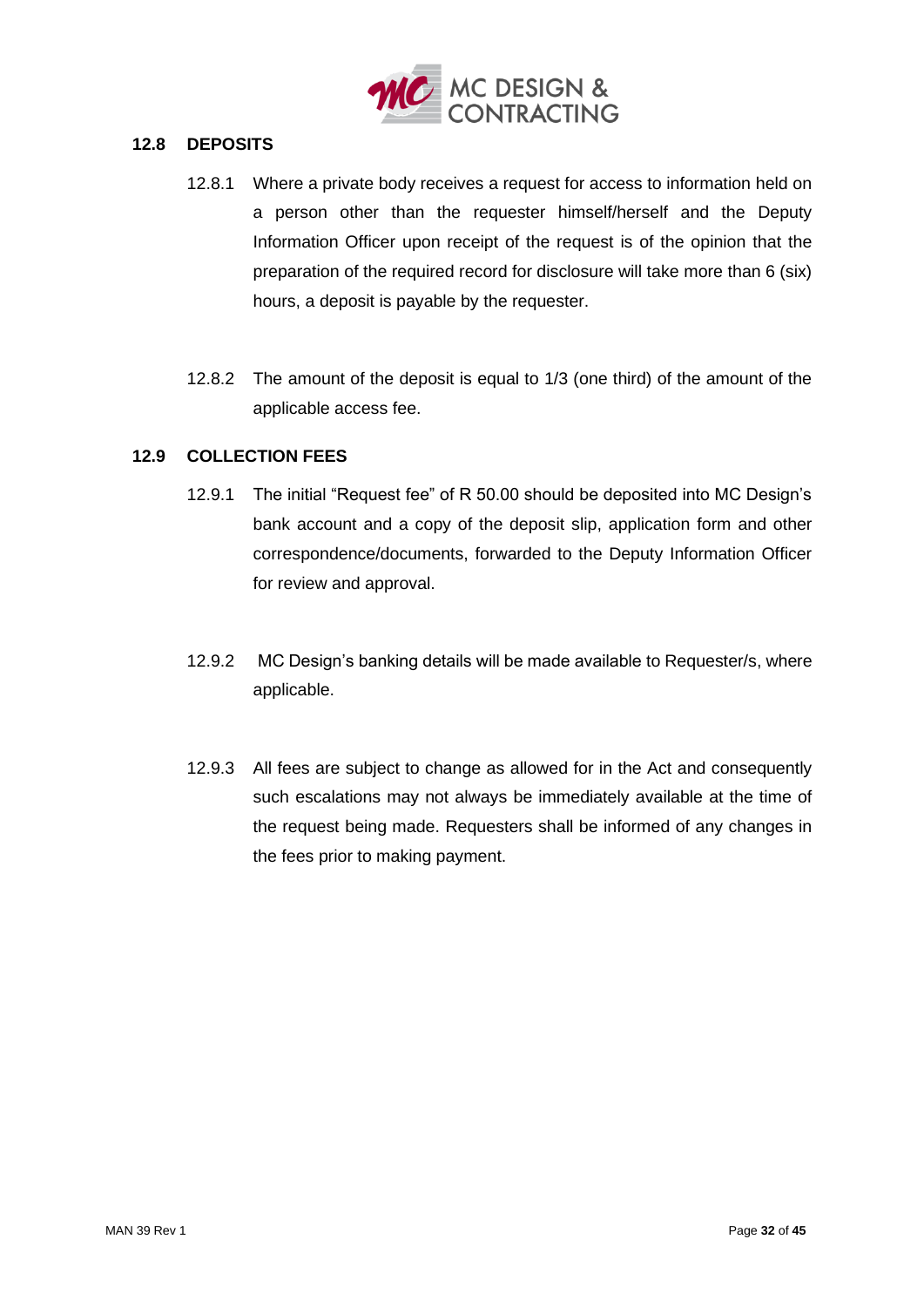

#### <span id="page-32-1"></span><span id="page-32-0"></span>**13. ANNEXURES**

## **13.1 ANNEXURE A – FORM C - REQUEST FOR ACCESS TO RECORD OF PRIVATE BODY**

FORM C

### REQUEST FOR ACCESS TO RECORD OF PRIVATE BODY (Section 53(1) of the Promotion of Access to Information Act, 2000 (Act No. 2 of 2000)

[Regulation 10]

#### **A. PARTICULARS OF PRIVATE BODY**

The Head: ……………………………………………………………………………………………...

. The contract of the contract of the contract of the contract of the contract of the contract of the contract of the contract of the contract of the contract of the contract of the contract of the contract of the contrac ……………………………………………………………………………………………………………

### **B. PARTICULARS OF PERSON REQUESTING ACCESS TO THE RECORD**

- (a) The particulars of the person who requests access to the record must be given below.
- (b) The address and/or fax number in the Republic to which the information is to be sent must be given. (c) Proof of the capacity in which the request is made, if applicable, must be attached.

| Full names and surname:   |  |
|---------------------------|--|
| Identity number:          |  |
| Postal address:           |  |
|                           |  |
| Fax number:               |  |
| Telephone/ mobile number: |  |
| E-mail address:           |  |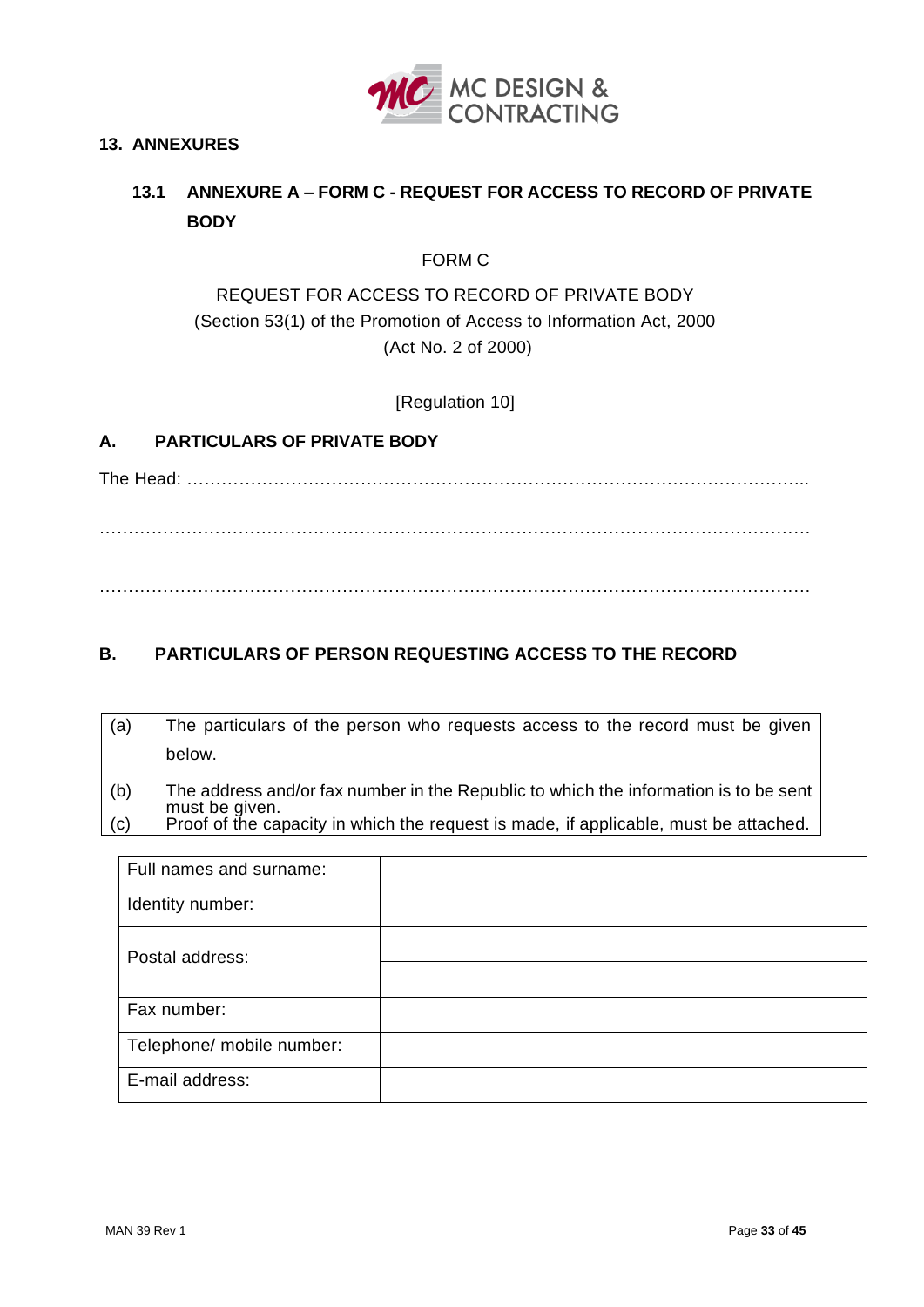

Capacity in which request is made, when made on behalf of another person:

…………………………………………………………………………………………………………… …………………………………………………………………………………………………………… ……………………………………………………………………………………………………………

### **C. PARTICULARS OF PERSON ON WHOSE BEHALF REQUEST IS MADE**

This section must be completed *ONLY if* a request *for information is* made on behalf of *another* person.

| Full names and surname: |  |
|-------------------------|--|
| Identity number:        |  |

#### **D. PARTICULARS OF RECORD**

| (a) | Provide full particulars of the record to which access is requested, including the  |
|-----|-------------------------------------------------------------------------------------|
|     | reference number if that is known to you, to enable the record to be located.       |
| (b) | If the provided space is inadequate, please continue on a separate folio and attach |
|     | it to this form. The requester must sign all the additional folios.                 |

1. Description of record or relevant part of the record: …………………………………….

…………………………………………………………………………………………………

……..……………………………………………………………………………………………

- 2. Reference number, if available: ……………………………………………………………
- 3. Any further particulars of record: ………………………………………………………….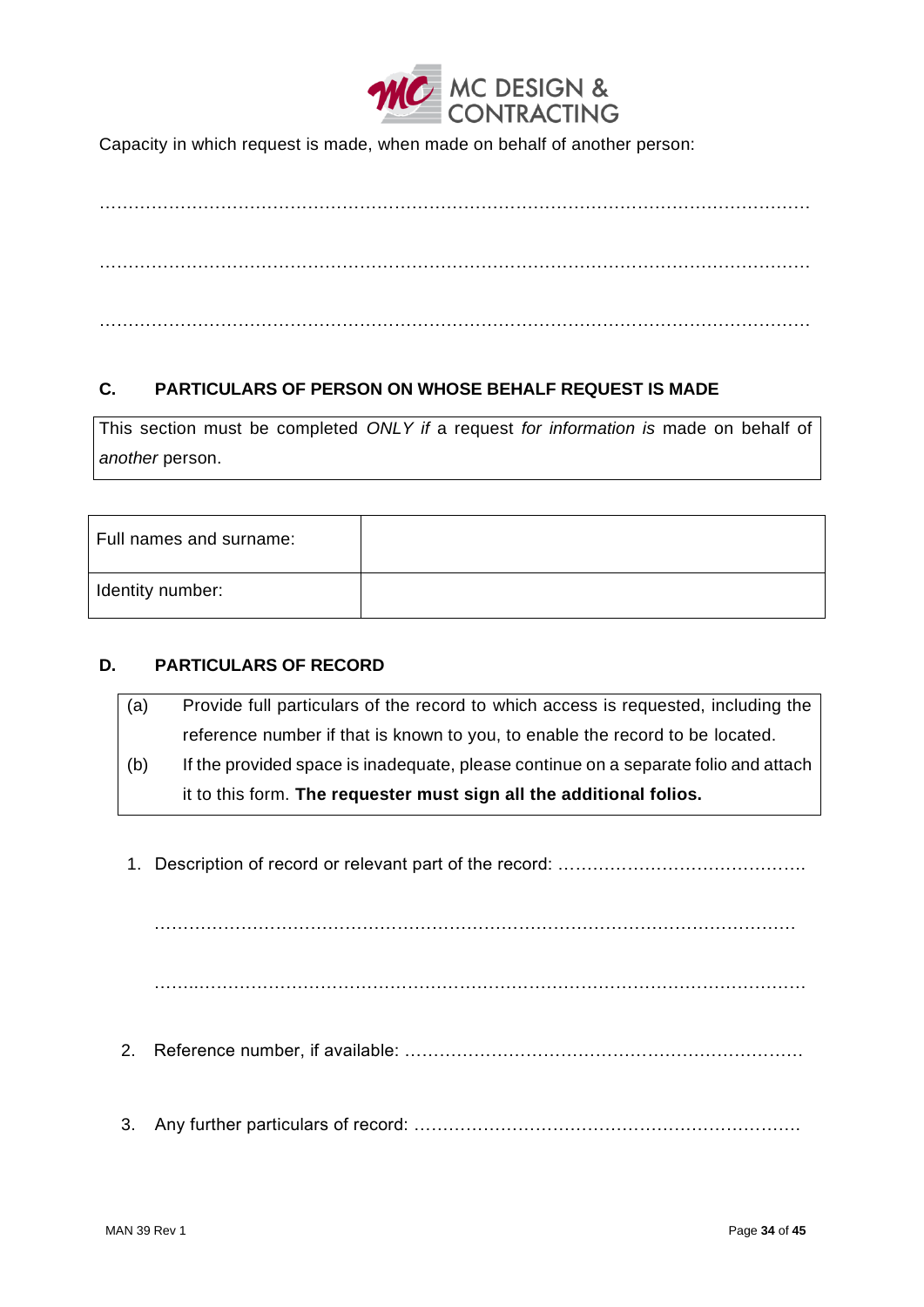

#### **D. FEES**

- (a) A request for access to a record, other *than* a record containing personal information about yourself, will be processed only after a **request fee** has been paid.
- (b) You will be *notified of* the amount required to be paid as the request fee.
- (c) The **fee payable for access** to a record depends *on* the form *in which* access is required and the reasonable time *required* to search for and prepare a record.
- (d) If you qualify for exemption *of* the payment *of* any fee, please state the reason for exemption.

Reason for exemption from payment of fees:…………………………………………………..

…………………………………………………………………………………………………………

#### **F. FORM OF ACCESS TO RECORD**

If you are prevented by a disability to read, view or listen to the record in the form of access provided for in 1 to 4 hereunder, state your disability and indicate in which form the record is required.

Disability: ……………………………………. ………………………………………………… …………………………………………………

Form in which record is required:

……………………………………………

……………………………………………

Mark the appropriate box with an **X**.

#### **NOTES:** …………………………………………………

- (a) Compliance with your request in the specified form may depend on the form in which the record is available.
- (b) Access in the form requested may be refused in certain circumstances. In such a case you will be informed if access will be granted in another form.
- (c) The fee payable for access for the record, if any, will be determined partly by the form in which access is requested.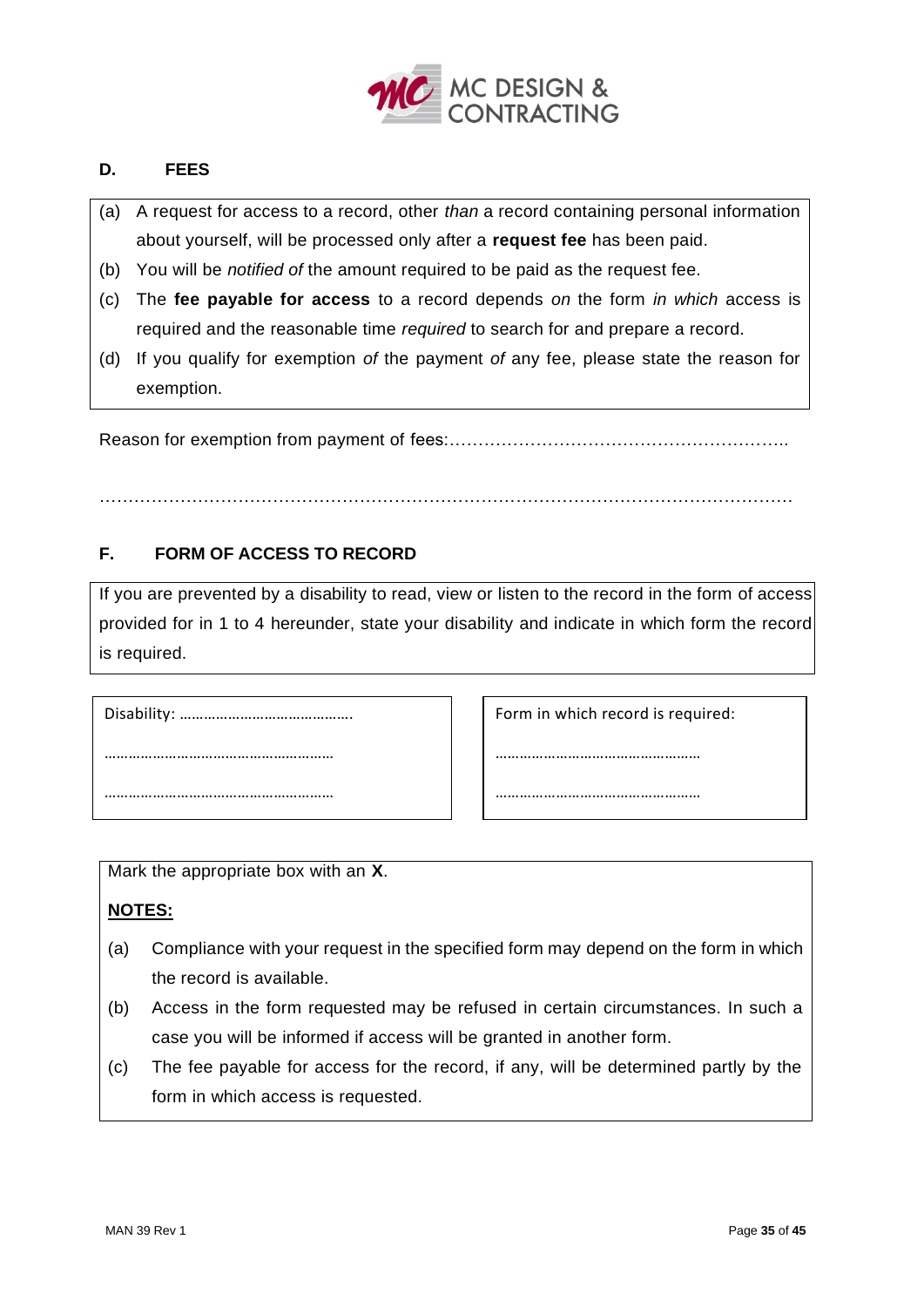

|         | 1. If the record is in written or printed form:                                        |                                                                                |  |                               |  |         |                              |                  |
|---------|----------------------------------------------------------------------------------------|--------------------------------------------------------------------------------|--|-------------------------------|--|---------|------------------------------|------------------|
|         |                                                                                        | Copy of record*                                                                |  | Inspection of record          |  |         |                              |                  |
| 2.      |                                                                                        | If record consists of visual images                                            |  |                               |  |         |                              |                  |
|         | (includes photographs, slides, video recordings, computer-generated<br>sketches, etc.) |                                                                                |  |                               |  | images, |                              |                  |
|         |                                                                                        | View the images                                                                |  | Copy of the images"           |  |         | Transcript of the<br>images* |                  |
| 3.      |                                                                                        | If record consists of recorded words or information which can be reproduced in |  |                               |  |         |                              |                  |
|         |                                                                                        | sound:                                                                         |  |                               |  |         |                              |                  |
|         |                                                                                        | Listen to the soundtrack                                                       |  | Transcription of soundtrack*  |  |         |                              |                  |
|         |                                                                                        | (audio cassette)                                                               |  | (written or printed document) |  |         |                              |                  |
| 4.      | If record is held on computer or in an electronic or machine-readable form:            |                                                                                |  |                               |  |         |                              |                  |
|         |                                                                                        |                                                                                |  | Printed copy of               |  |         |                              | Copy in computer |
|         |                                                                                        | Printed copy of record*                                                        |  | information derived           |  |         | readable form*               |                  |
|         |                                                                                        |                                                                                |  | from the record*              |  |         | (CD/DVD)                     |                  |
| $\star$ | If you requested a copy or transcription of a record (above), do                       |                                                                                |  |                               |  |         |                              |                  |
|         | <b>YES</b><br><b>NO</b><br>you wish the copy or transcription to be posted to you?     |                                                                                |  |                               |  |         |                              |                  |
|         | Postage is payable.                                                                    |                                                                                |  |                               |  |         |                              |                  |

### **G PARTICULARS OF RIGHT TO BE EXERCISED OR PROTECTED**

If the provided space is inadequate, please continue on a separate folio and attach it to this form. The requester must sign all the additional folios.

1. Indicate which right is to be exercised or protected: …………………………………..

………………………………………………………………………………………………… …………………………………………………………………………………………………

2. Explain why the record requested is required for the exercise or protection of the aforementioned right: ……………………………………………………………………..

………………………………………………………………………………………………..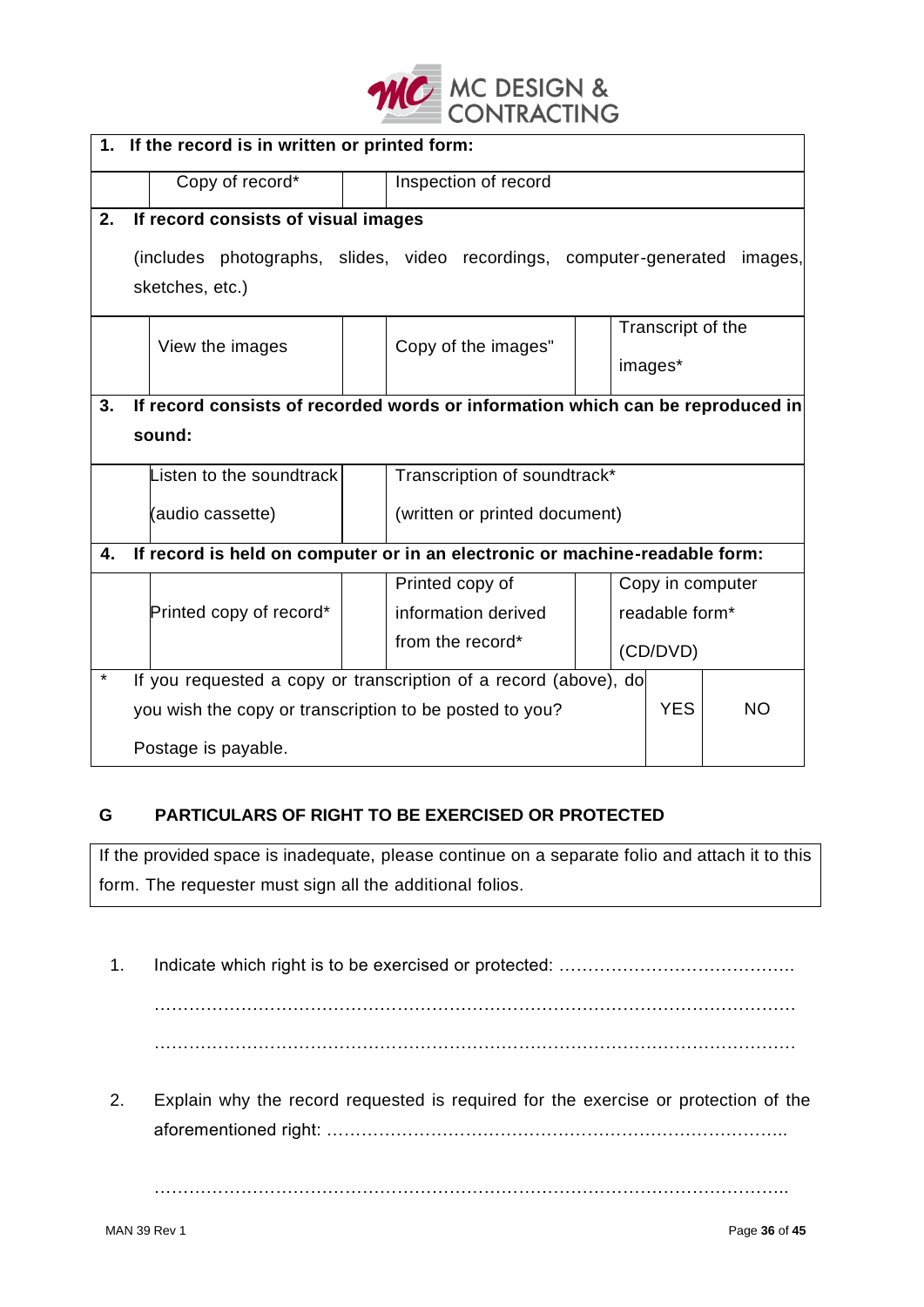

#### Η. **H. NOTICE OF DECISION REGARDING REQUEST FOR ACCESS**

You will be notified in writing whether your request has been approved/denied. If you wish to be informed in another manner, please specify the manner and provide the necessary particulars to enable compliance with your request.

How would you prefer to be informed of the decision regarding your request for access to the record? …………………………………………………………………………………………… ……………………………………………………………………………………………………………

Signed at…………………………. this…………day of …………………………….20……….

……………………………………………………………………

SIGNATURE OF REQUESTER / PERSON

ON WHOSE BEHALF REQUEST IS MADE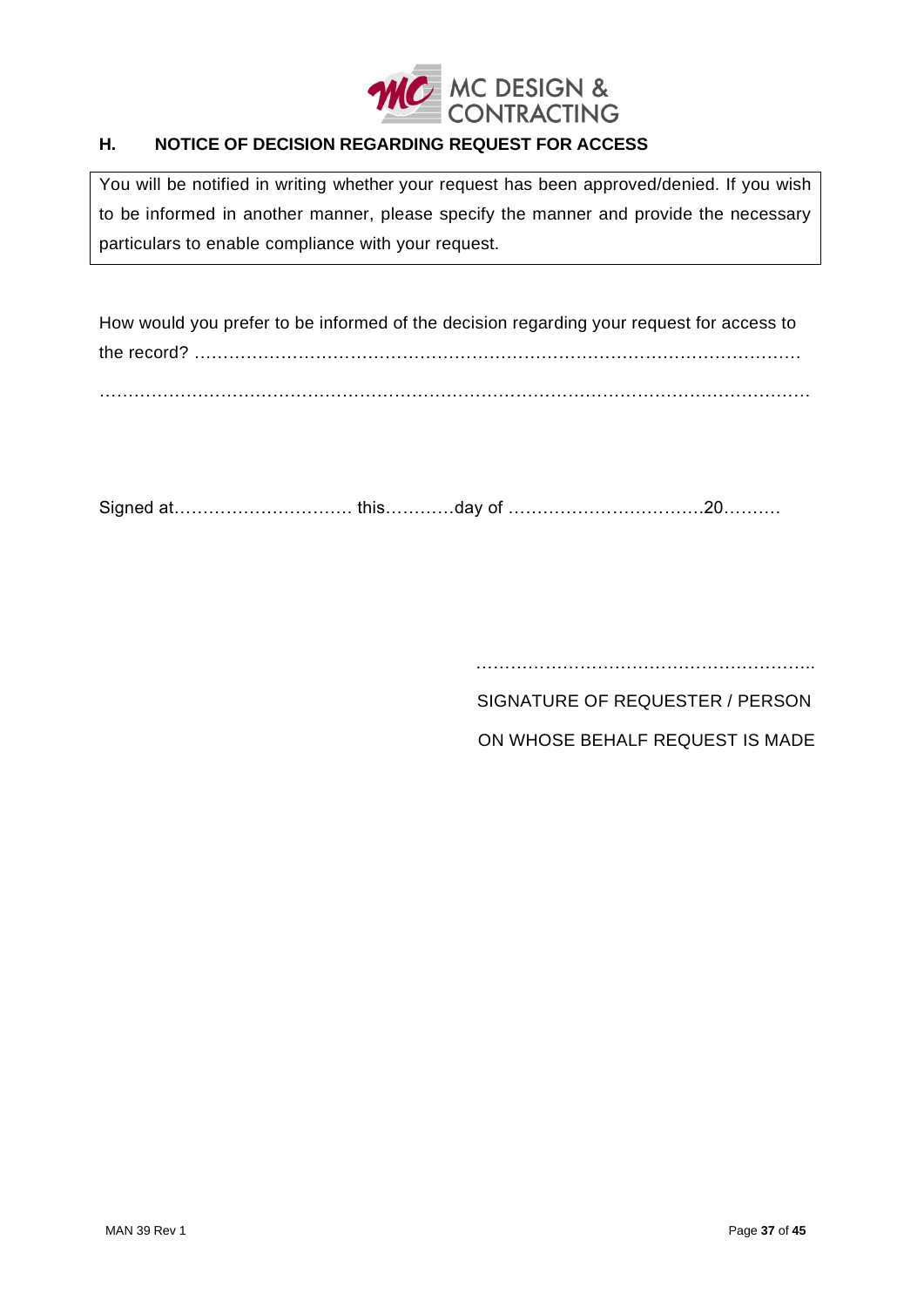

#### <span id="page-37-0"></span> $13.2$ **13.2 ANNEXURE B – FORM 1 – OBJECTION TO PROCESSING OF PERSONAL INFORMATION**

#### **FORM 1**

**OBJECTION TO THE PROCESSING OF PERSONAL INFORMATION IN TERMS OF SECTION 11(3) OF THE PROTECTION OF PERSONAL INFORMATION ACT, 2013 (ACT NO.**

#### **4 OF 2013)**

### **REGULATIONS RELATING TO THE PROTECTION OF PERSONAL INFORMATION, 2017**

#### **[Regulation 2(1)]**

Note:

- 1. Affidavits or other documentary evidence in support of the objection must be attached.
- 2. If the space provided for in this Form is inadequate, submit information as an Annexure to this

Form and sign each page.

Reference Number…………….

| <b>DETAILS OF DATA SUBJECT</b><br>A.             |       |
|--------------------------------------------------|-------|
| Name and surname of                              |       |
| data subject:                                    |       |
|                                                  |       |
| Residential, postal or                           |       |
| business address:                                |       |
|                                                  | Code: |
| Contact number (s):                              |       |
| Fax Number:                                      |       |
| Email address:                                   |       |
| <b>B.</b><br><b>DETAILS OF RESPONSIBLE PARTY</b> |       |
| Name and surname of                              |       |
| responsible party (if the                        |       |
| responsible party is a                           |       |
| natural person):                                 |       |
|                                                  |       |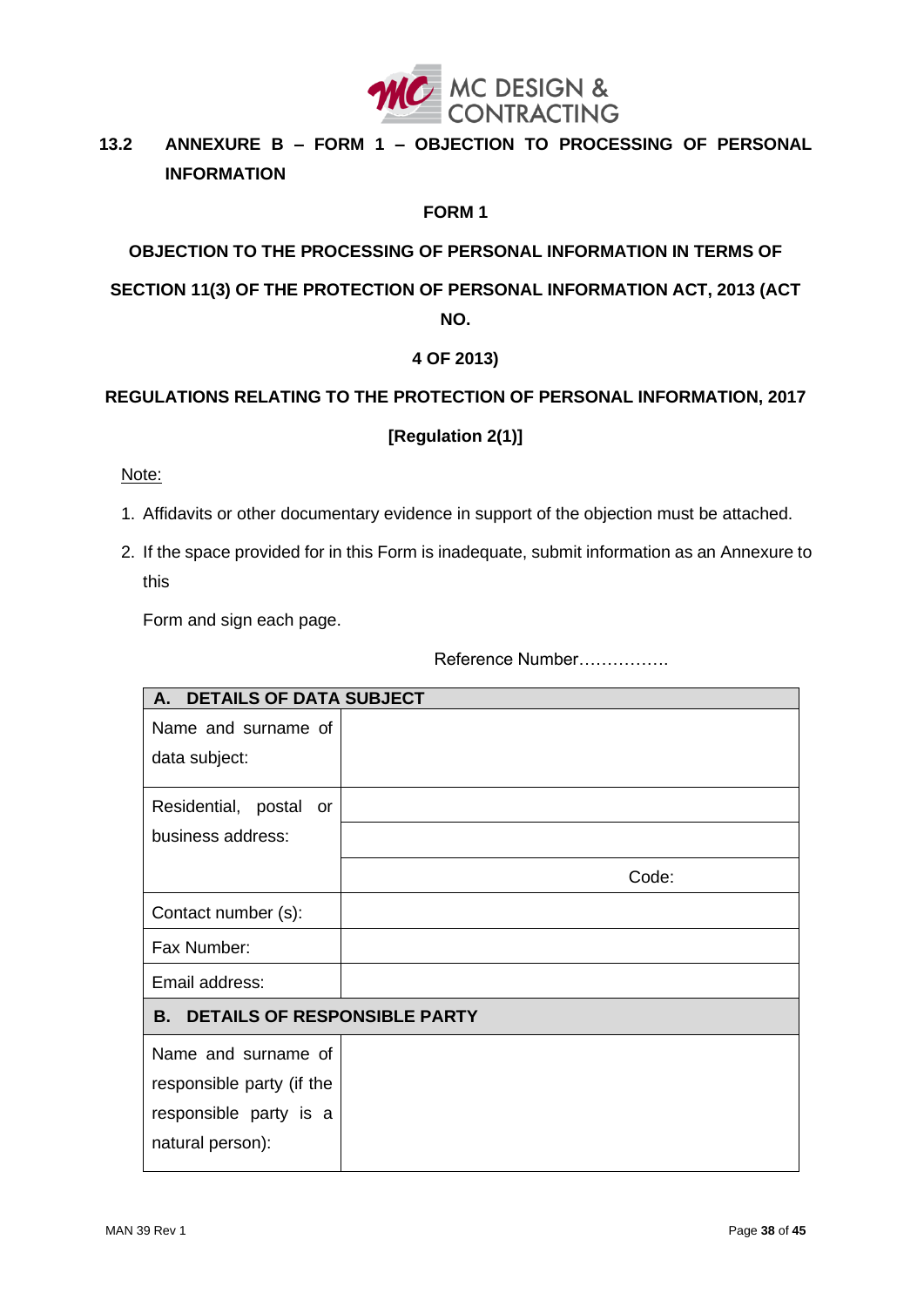

| Residential, postal or   |                                                                |
|--------------------------|----------------------------------------------------------------|
| business address:        |                                                                |
|                          | Code:                                                          |
| Contact number (s):      |                                                                |
| Fax Number:              |                                                                |
| Email address:           |                                                                |
| Name of public or        |                                                                |
| private body (if the     |                                                                |
| responsible party is not |                                                                |
| a natural person):       |                                                                |
| <b>Business Address:</b> |                                                                |
|                          |                                                                |
|                          | Code:                                                          |
| Contact number (s):      |                                                                |
| Fax Number:              |                                                                |
| Email address:           |                                                                |
| C.<br>objection)         | REASONS FOR OBJECTION (Please provide detailed reasons for the |
|                          |                                                                |
|                          |                                                                |
|                          |                                                                |
|                          |                                                                |
|                          |                                                                |
|                          |                                                                |

Signed at …………………………….this ……………… day of ………….………….. 20

…………

……………………………………………………

Signature of data subject (applicant)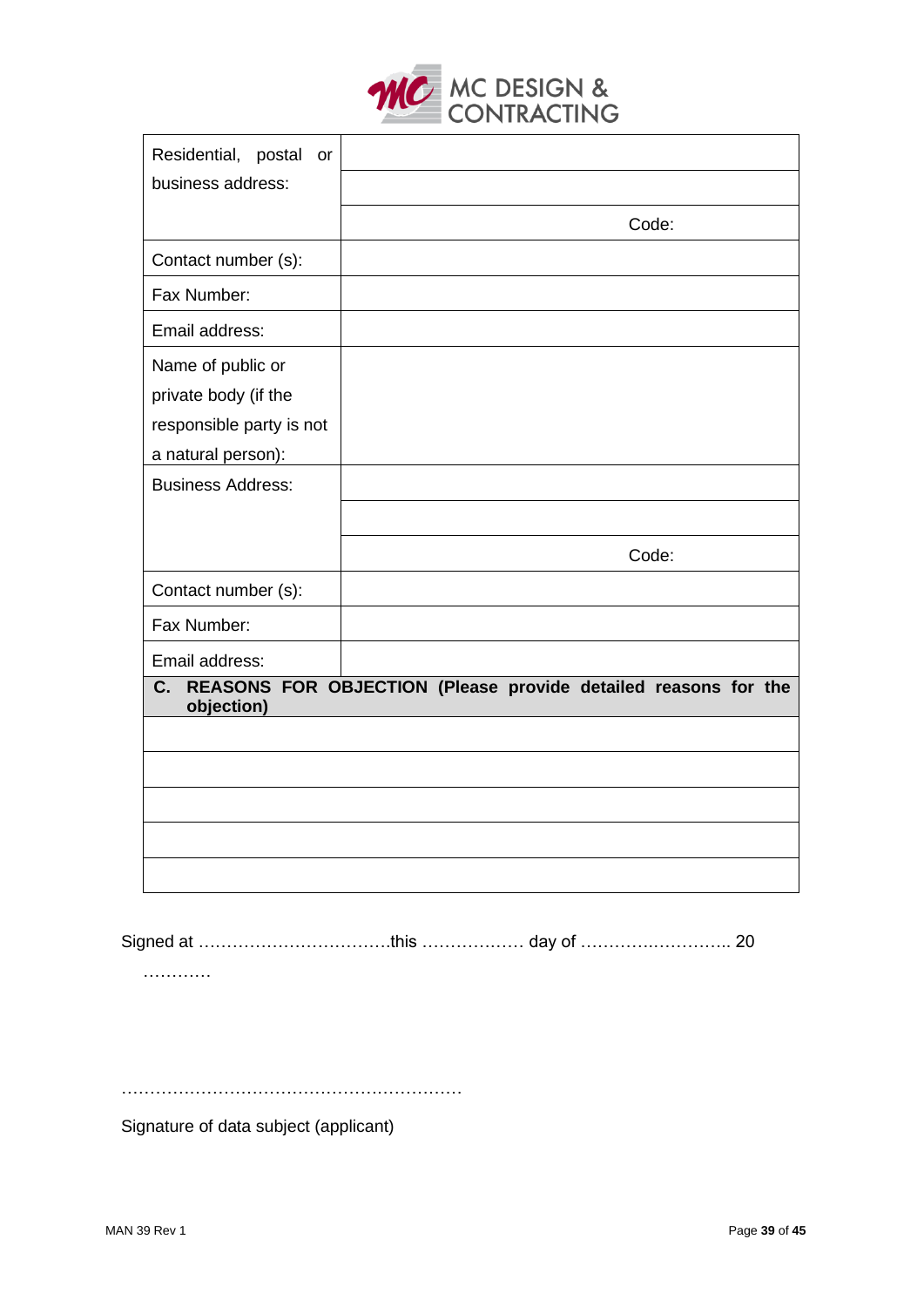

#### <span id="page-39-0"></span> $13.3$ **13.3 ANNEXURE C – FORM 2 – CORRECTION OR DELETION OR DESTROYING/ DESTRUCTION OF PERSONAL INFORMATION**

#### **FORM 2**

# **REQUEST FOR CORRECTION OR DELETION OF PERSONAL INFORMATION OR DESTROYING OR DELETION OF RECORD OF PERSONAL INFORMATION IN TERMS OF SECTION 24(1) OF THE PROTECTION OF PERSONAL INFORMATION ACT, 2013 (ACT NO.**

#### **4 OF 2013)**

#### **REGULATIONS RELATING TO THE PROTECTION OF PERSONAL INFORMATION, 2017**

#### **[Regulation 3(2)]**

#### Note:

- 1. Affidavits or other documentary evidence in support of the request must be attached.
- 2. If the space provided for in this Form is inadequate, submit information as an Annexure to this Form and sign each page.

Reference Number…………….

| <b>DETAILS OF DATA SUBJECT</b><br>A. |       |  |
|--------------------------------------|-------|--|
| Surname:                             |       |  |
| <b>Full Names:</b>                   |       |  |
| <b>Identity Number:</b>              |       |  |
| Residential, postal or               |       |  |
| business address:                    |       |  |
|                                      | Code: |  |
| Contact number (s):                  |       |  |
| Fax Number:                          |       |  |
| Email address:                       |       |  |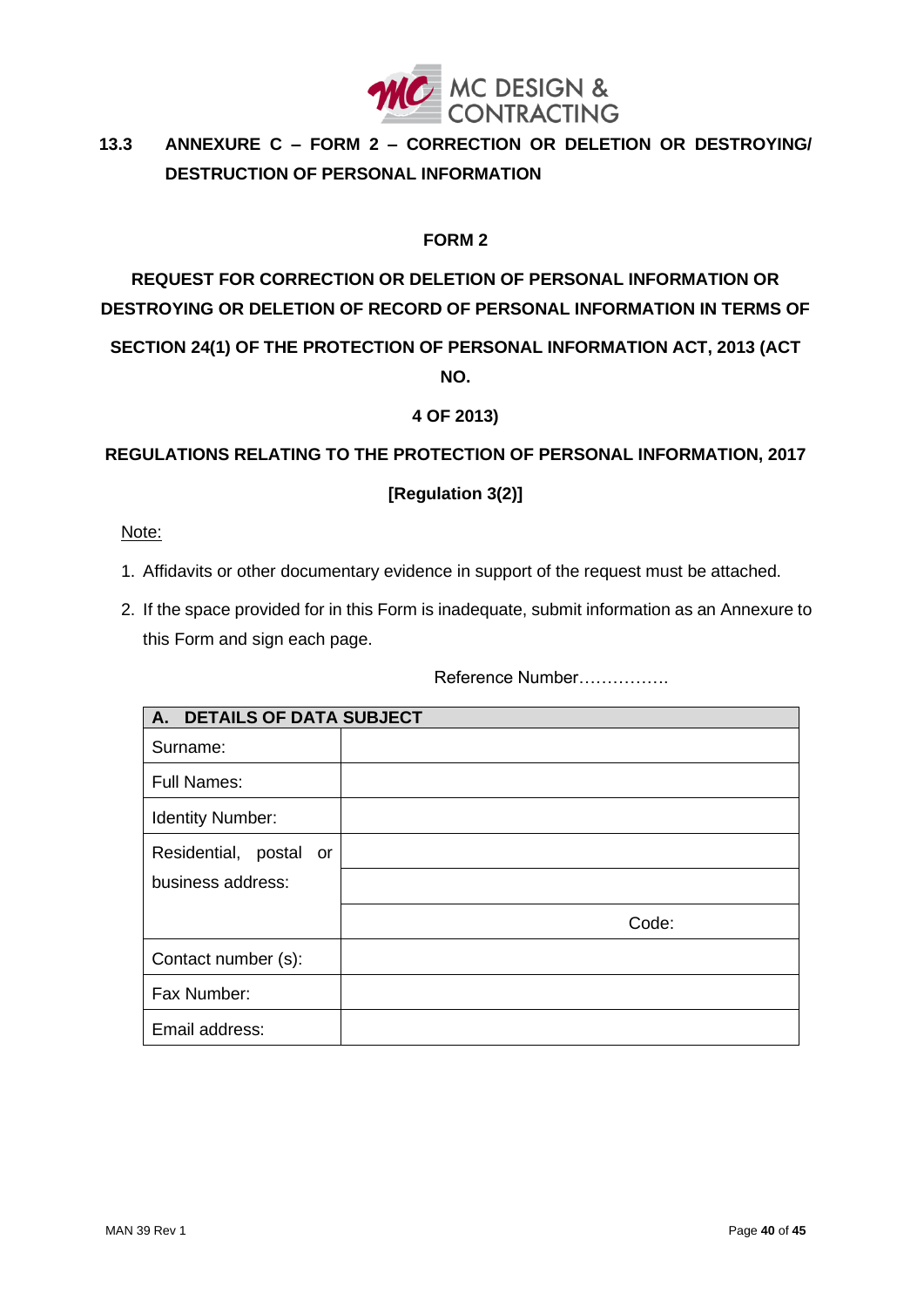

| <b>B. DETAILS OF RESPONSIBLE PARTY</b> |  |  |  |
|----------------------------------------|--|--|--|
| Name and surname of                    |  |  |  |

| Name and surname of                                         |                                                                                       |  |
|-------------------------------------------------------------|---------------------------------------------------------------------------------------|--|
| responsible party (if the                                   |                                                                                       |  |
| responsible party is a                                      |                                                                                       |  |
| natural person):                                            |                                                                                       |  |
| Residential, postal<br>or                                   |                                                                                       |  |
| business address:                                           |                                                                                       |  |
|                                                             | Code:                                                                                 |  |
| Contact number (s):                                         |                                                                                       |  |
| Fax Number:                                                 |                                                                                       |  |
| Email address:                                              |                                                                                       |  |
| Name<br>of<br>public<br>or                                  |                                                                                       |  |
| body (if<br>private<br>the                                  |                                                                                       |  |
| responsible party is not                                    |                                                                                       |  |
| a natural person):                                          |                                                                                       |  |
| <b>Business Address:</b>                                    |                                                                                       |  |
|                                                             |                                                                                       |  |
|                                                             | Code:                                                                                 |  |
| Contact number (s):                                         |                                                                                       |  |
| Fax Number:                                                 |                                                                                       |  |
| Email address:                                              |                                                                                       |  |
| C.                                                          | REASONS FOR *CORRECTION OR DELETION OF THE<br><b>PERSONAL</b>                         |  |
| <b>INFORMATION</b>                                          | <b>SUBJECT/*DESTRUCTION</b><br><b>ABOUT</b><br><b>THE</b><br><b>OR</b><br><b>DATA</b> |  |
|                                                             | DELETION OF A RECORD OF PERSONAL INFORMATION ABOUT THE                                |  |
| DATA SUBJECT WHICH IS IN POSSESSION OR UNDER THE CONTROL OF |                                                                                       |  |
| THE RESPONSIBLE PARTY.                                      |                                                                                       |  |
| (Please provide detailed reasons for the request)           |                                                                                       |  |
|                                                             |                                                                                       |  |
|                                                             |                                                                                       |  |
|                                                             |                                                                                       |  |
|                                                             |                                                                                       |  |

**\*DELETE** whichever is not applicable.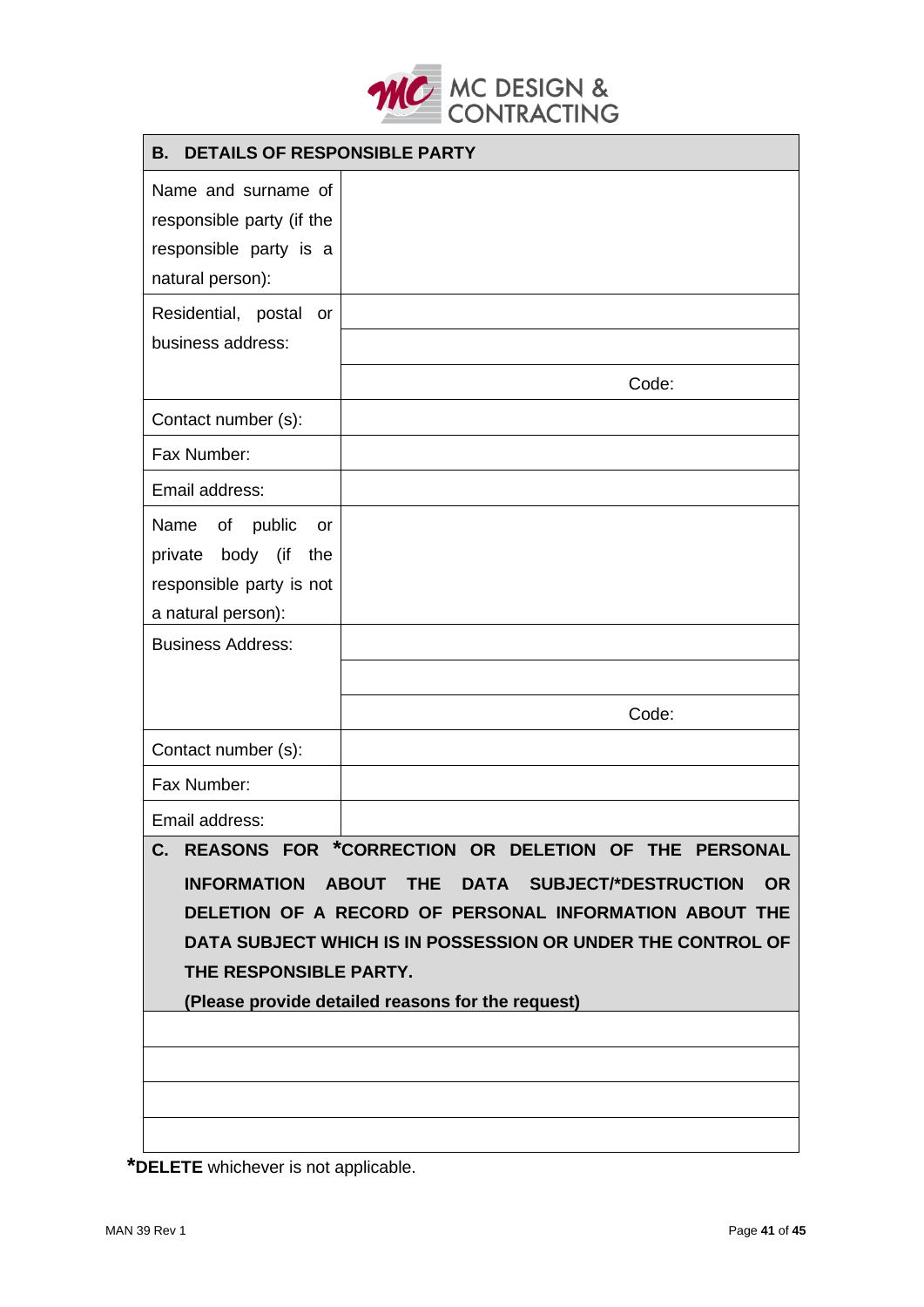

| Signed at ………………………………this ……………… day of ……………………… 20 |  |  |
|-------------------------------------------------------|--|--|
|                                                       |  |  |
| .                                                     |  |  |



Signature of data subject (applicant)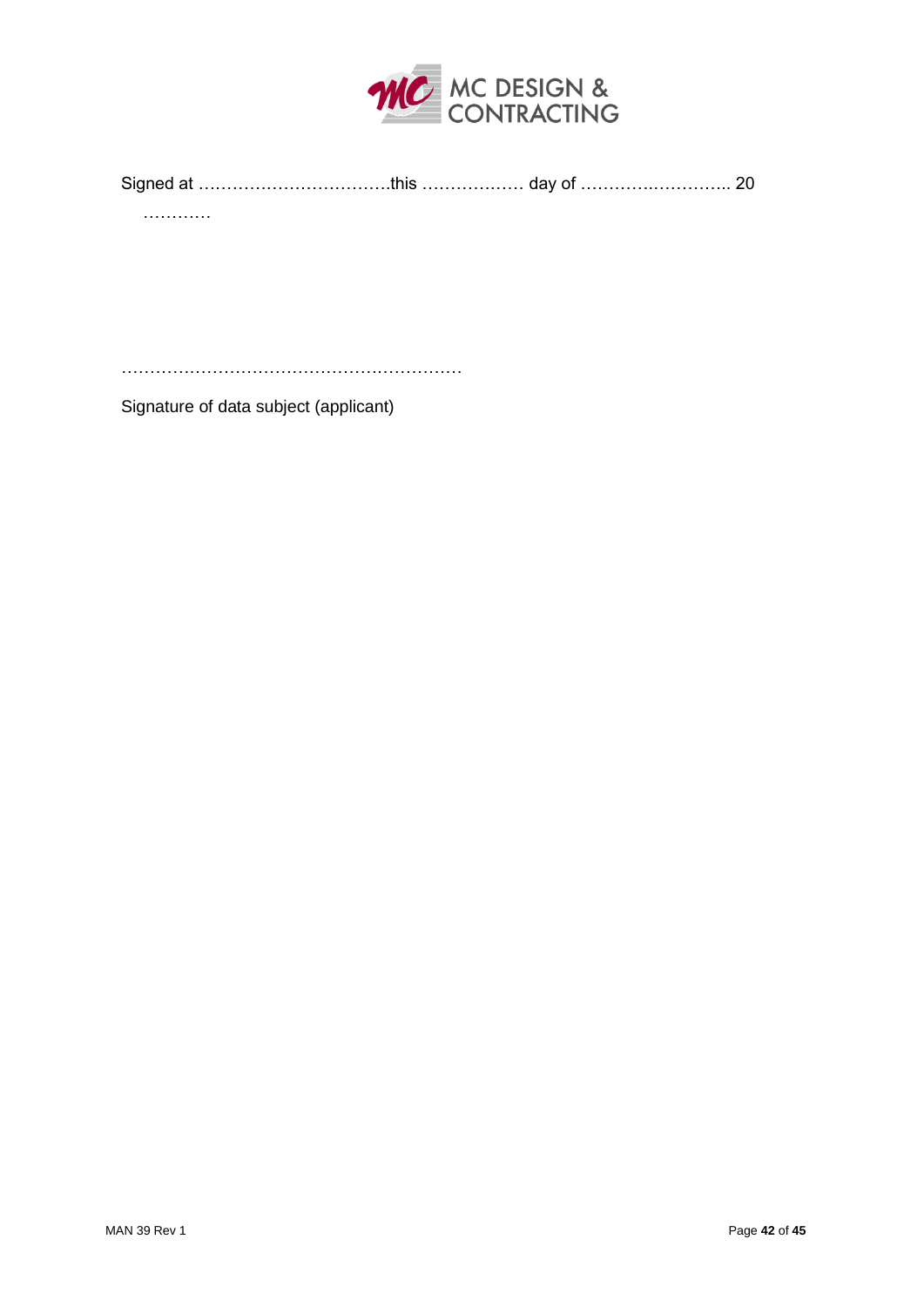

#### <span id="page-42-0"></span> $13.4$ **13.4 ANNEXURE D – FORM 3 – WITHDRAWAL OF CONSENT NOTICE TO PROCESS PERSONAL INFORMATION**

#### **FORM 3**

# **REQUEST FOR WITHDRAWAL OF CONSENT TO PROCESS PERSONAL INFORMATION IN TERMS OF SECTION 24(1) OF THE PROTECTION OF PERSONAL INFORMATION ACT, 2013 (ACT NO.4 OF 2013)**

#### Note:

- 1. Affidavits or other documentary evidence in support of the request must be attached.
- 2. If the space provided for in this Form is inadequate, submit information as an Annexure to this Form and sign each page.

Reference Number…………….

I wish to withdraw my consent for the collection, use and disclosure (processing) of personal information provided to your company for:

Mark the appropriate box with an "**X**":

#### **Request for:**



All the purposes I had provided my consent for; **or**



For only the following purposes:

State the purpose of withdrawal to be applied to: …………………………………

…………………………………………………………………………………………….. ……………………………………………………………………………………………..

I fully understand and agree that the withdrawal of my consent to any or all purposes – depending on the nature of my request – may result in the responsible party not being in a position to continue to provide services, products etc. to me.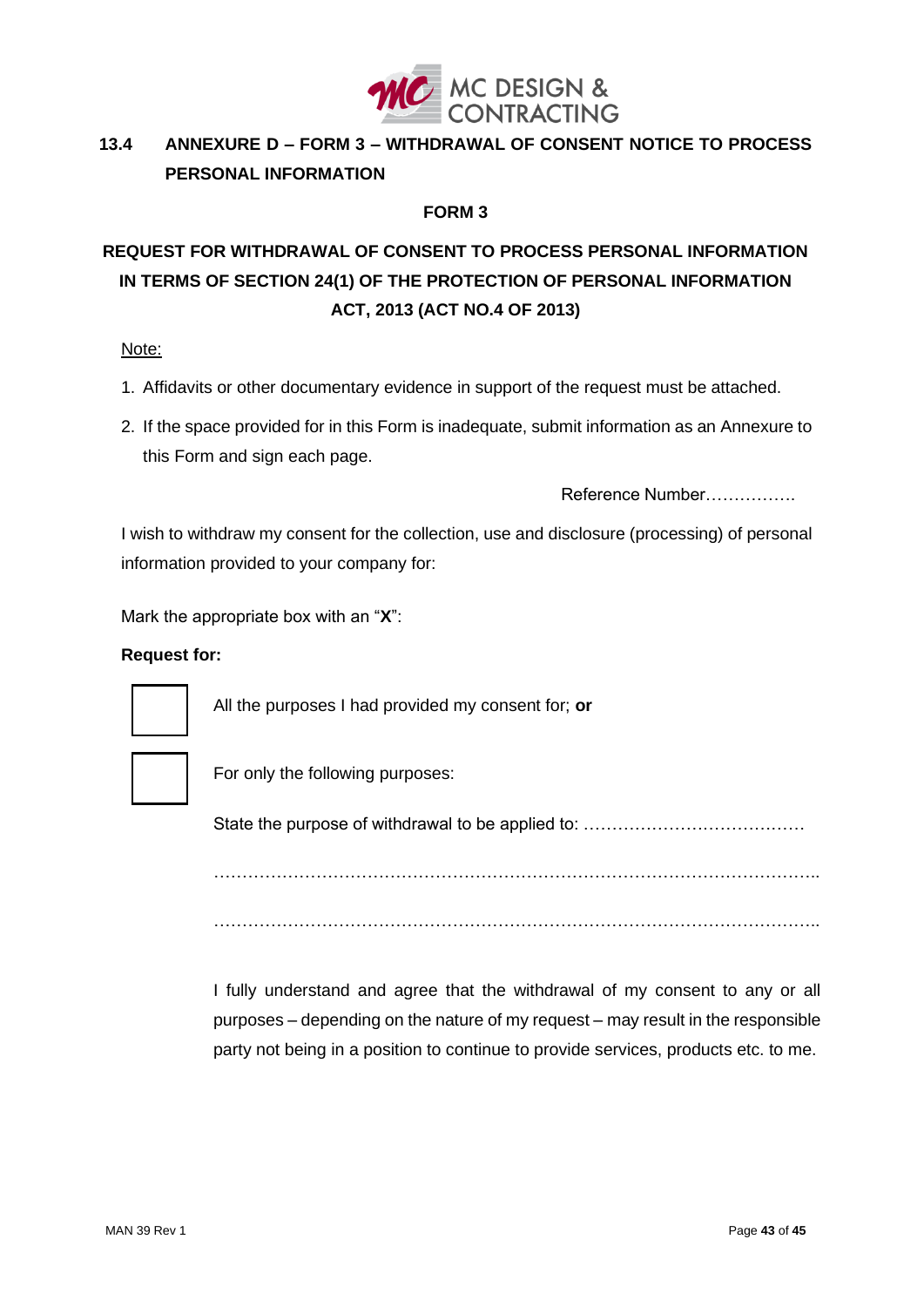

| <b>DETAILS OF DATA SUBJECT</b><br>A.      |       |  |
|-------------------------------------------|-------|--|
| Surname:                                  |       |  |
| <b>Full Names:</b>                        |       |  |
| Identity Number:                          |       |  |
| Residential, postal<br>or                 |       |  |
| business address:                         |       |  |
|                                           | Code: |  |
| Contact number (s):                       |       |  |
| Fax Number:                               |       |  |
| Email address:                            |       |  |
| <b>DETAILS OF RESPONSIBLE PARTY</b><br>В. |       |  |
| Name and surname of                       |       |  |
| responsible party (if the                 |       |  |
| responsible party is a                    |       |  |
| natural person):                          |       |  |
| Residential, postal or                    |       |  |
| business address:                         |       |  |
|                                           | Code: |  |
| Contact number (s):                       |       |  |
| Fax Number:                               |       |  |
| Email address:                            |       |  |
| public<br>Name<br>of<br><b>or</b>         |       |  |
| body (if<br>private<br>the                |       |  |
| responsible party is not                  |       |  |
| a natural person):                        |       |  |
| <b>Business Address:</b>                  |       |  |
|                                           |       |  |
|                                           | Code: |  |
| Contact number (s):                       |       |  |
| Fax Number:                               |       |  |
| Email address:                            |       |  |